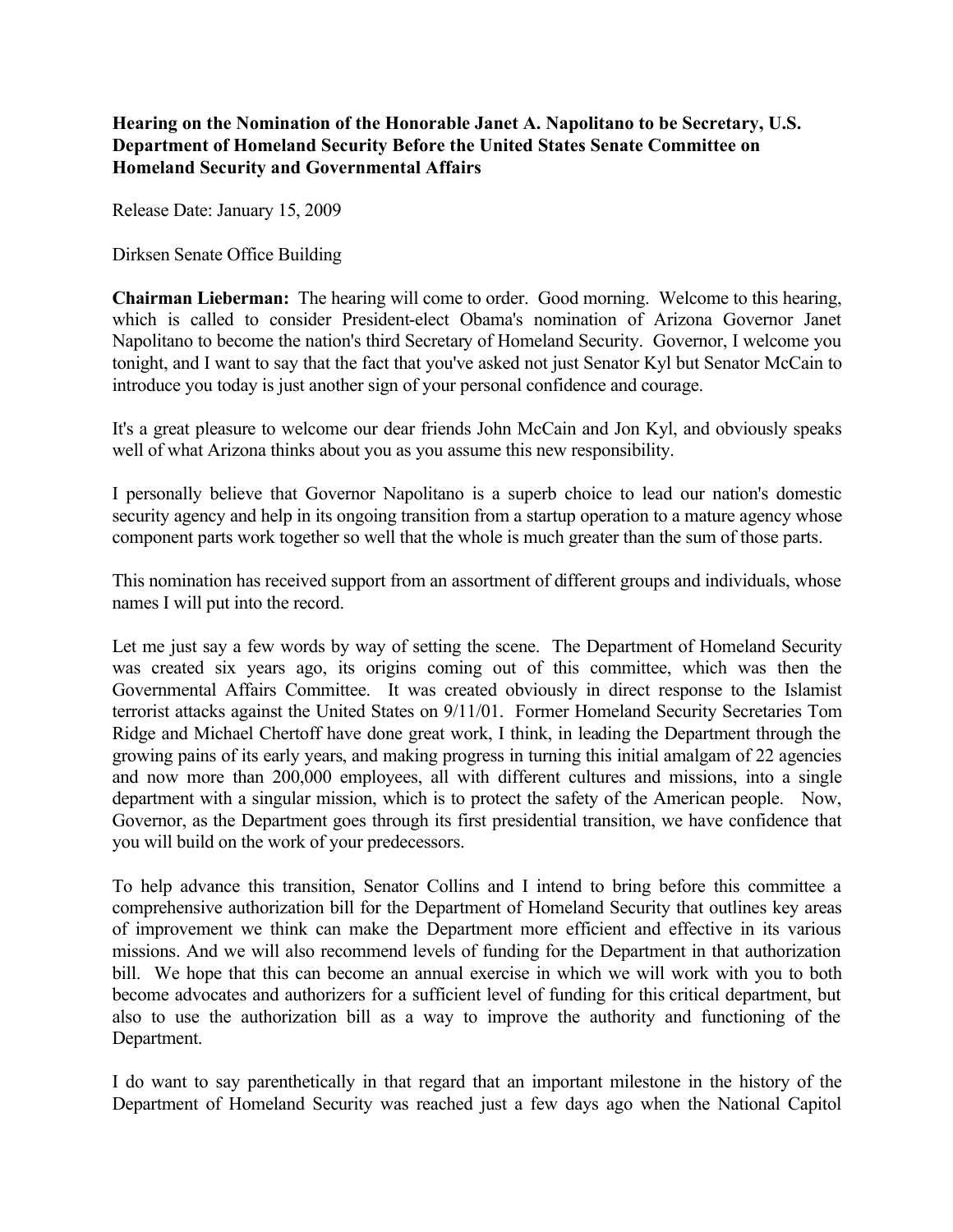Planning Commission gave its final approval to a new Department of Homeland Security headquarters on the St. Elizabeth's campus, which means that this department, which is meant to function as a unit, but has been spread throughout the capital area, now will have a house in which you can work together.

I do want to say this. Six years into the Department's mission, and in spite of the significant improvements in its performance in protecting the safety and security of the American people, there are still those who believe that the Department should be chopped up and its parts shipped off to other agencies. And there's always a prospect as we go through the first presidential transition of the Department that those who have those aims will attempt to act on them now.

I believe that is exactly the wrong way to go. It makes no sense. It would take us back to where we were, after all, on 9/11 when the terrorists exploited the vulnerability, our national vulnerability, caused by the balkanization of our many homeland security agencies, to attack and kill 3,000 people. Some, as you know, have proposed removing FEMA from the Department and making it a freestanding agency. I will do all I can, and I know Senator Collins and I will be working once again side by side on that, to stop such disintegration because we feel so strongly that FEMA benefits – not only has it been improved dramatically post-Katrina, but it benefits from the cooperative atmosphere and environment in which it works with the other relevant disaster response and preparedness agencies in the Department of Homeland Security.

I'm going to include the rest of my statement in the record. I want to simply say for the record, and I'll be asking questions about this, we have some priorities and unfinished business that we've discussed with you, and we want to work together with you on those priorities. One is, though we have dramatically improved the security of aviation transportation post-9/11, we have not done as well in non-aviation transportation, rail and transit. That's unfinished business which we want to work on together.

Our preparedness to both deter and, God forbid, respond to an attack with weapons of mass destruction, particularly biological weapons, is – we have raised our guard, but we're not where we need to be. We want to work with you on that. The same is true of chemical security, where the existing legislation needs to be reauthorized in the year ahead. And of course, as the Secretary of Homeland Security, you preside over the immigration and border security agencies of our government, and there is obviously a lot that we need to do together to improve the functioning of those agencies in the enforcement of law.

Bottom line, we welcome you. We look forward to a good exchange of ideas here today. We're going to work very hard to get this nomination of yours to a point where it can be confirmed by the Senate as soon as after the President-elect is inaugurated next Tuesday as possible. I think we all on this committee, and I hope people generally, feel that getting you into the office of Secretary of Homeland Security today is as important as seating the Secretary of Defense to the security of our country.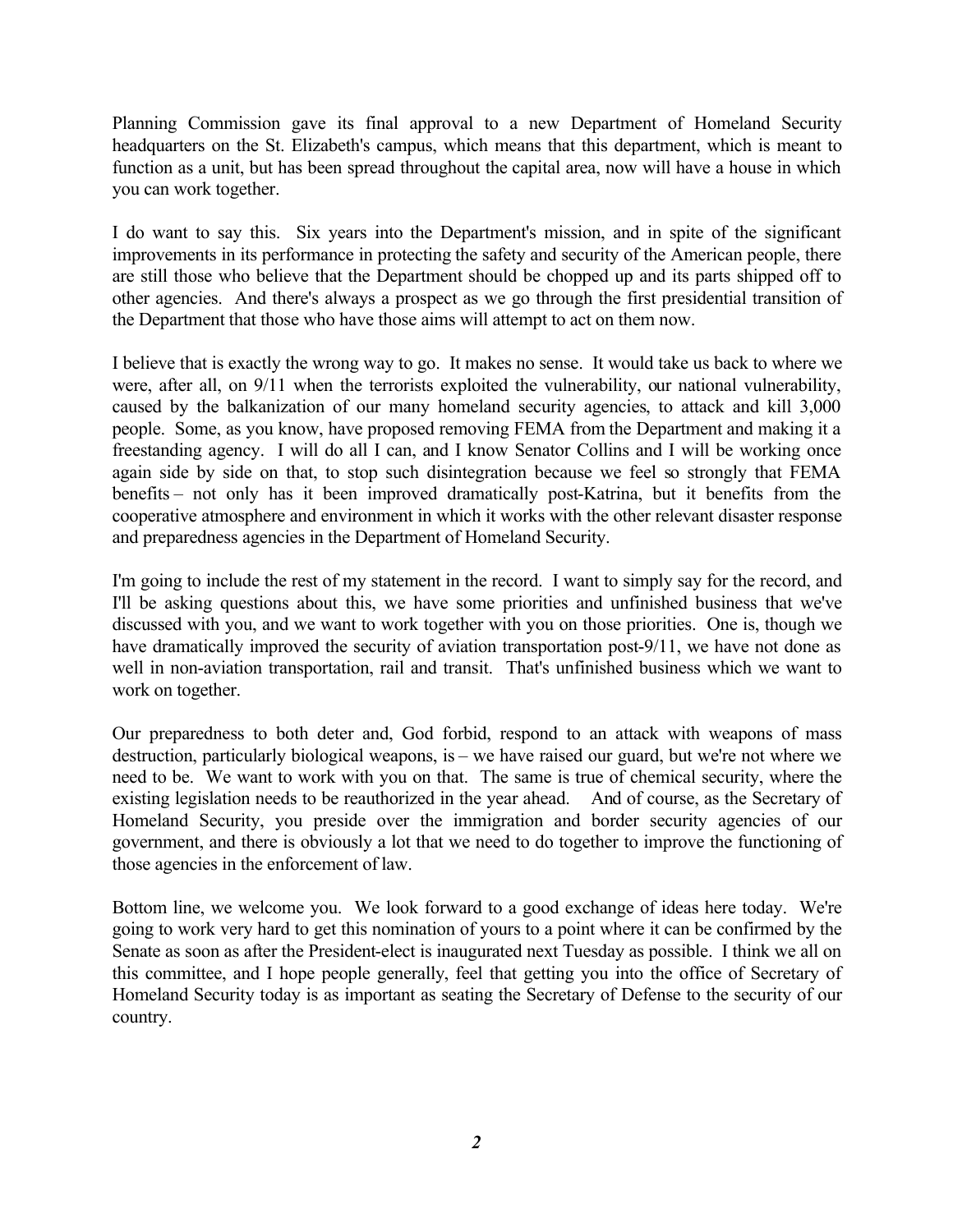I thank you very much for your willingness to take on this assignment, and I would now call on the Ranking Member, Senator Susan Collins.

**Senator Collins:** Thank you, Mr. Chairman. Mr. Chairman, I know that Senator McCain and Senator Kyl have very busy schedules, so I would be willing to allow them to do their introductory statements prior to my giving my opening statement if that would be helpful to them.

### **Chairman Lieberman:** That's very –

**Senator Collins:** I still do want to give my statement, of course. But having them proceed –

**Chairman Lieberman:** That's very gracious of you. Do our colleagues accept the offer? Senator McCain?

**Senator McCain:** Well, thank you, both thank you, Mr. Chairman, and thank you, Senator Collins, for your usual gracious consideration. I welcome the opportunity. And it is with great pleasure that I introduce, along with my friend and colleague Senator Kyl, to the committee Governor, Janet Napolitano.

Janet Napolitano has served Arizona as a United States Attorney, Attorney General, and currently is the state's 21st governor. In 2005, she was voted one of America's top five governors by Time Magazine, which stated, and I quote, "Positioning herself as a no-nonsense, pro-business centrist, she has worked outside party lines since coming to office." I agree wholeheartedly with Time's assessment, and am confident she will use this same no-nonsense attitude toward running our nation's third-largest department, that employs over 200,000 men and women who work each day to protect our homeland.

Not only does Janet Napolitano possess a no-nonsense attitude, she also possesses remarkable stamina and unlimited energy. She has hiked the Himalayas, climbed Mt. Kilimanjaro, and battled cancer. She'll need this same energy to lead a department that was created five years through the merger of 22 agencies. After some time on the job, she may find climbing Mt. Kilimanjaro far easier than navigating the halls of the Department.

One of the major challenges facing the Department and our country is the issue of illegal immigration. If the new administration chooses to tackle this difficult issue, I stand ready to assist in their efforts by working closely with this outstanding nominee. I know that Governor Napolitano would provide this administration and Congress a unique perspective as it attempts to tackle comprehensive immigration reform.

Governor Napolitano explained her experience far more eloquently than I could when she testified before the House last April. She said, "Unlike many in Washington, I have actually walked, flown by helicopter, and even ridden a horse over much of the border's rough, rugged desert and mountainous terrain." She went on to say, "I have toured the drug tunnels where cocaine and marijuana enter our country by the ton. I have seen the sewers where children who are crossing the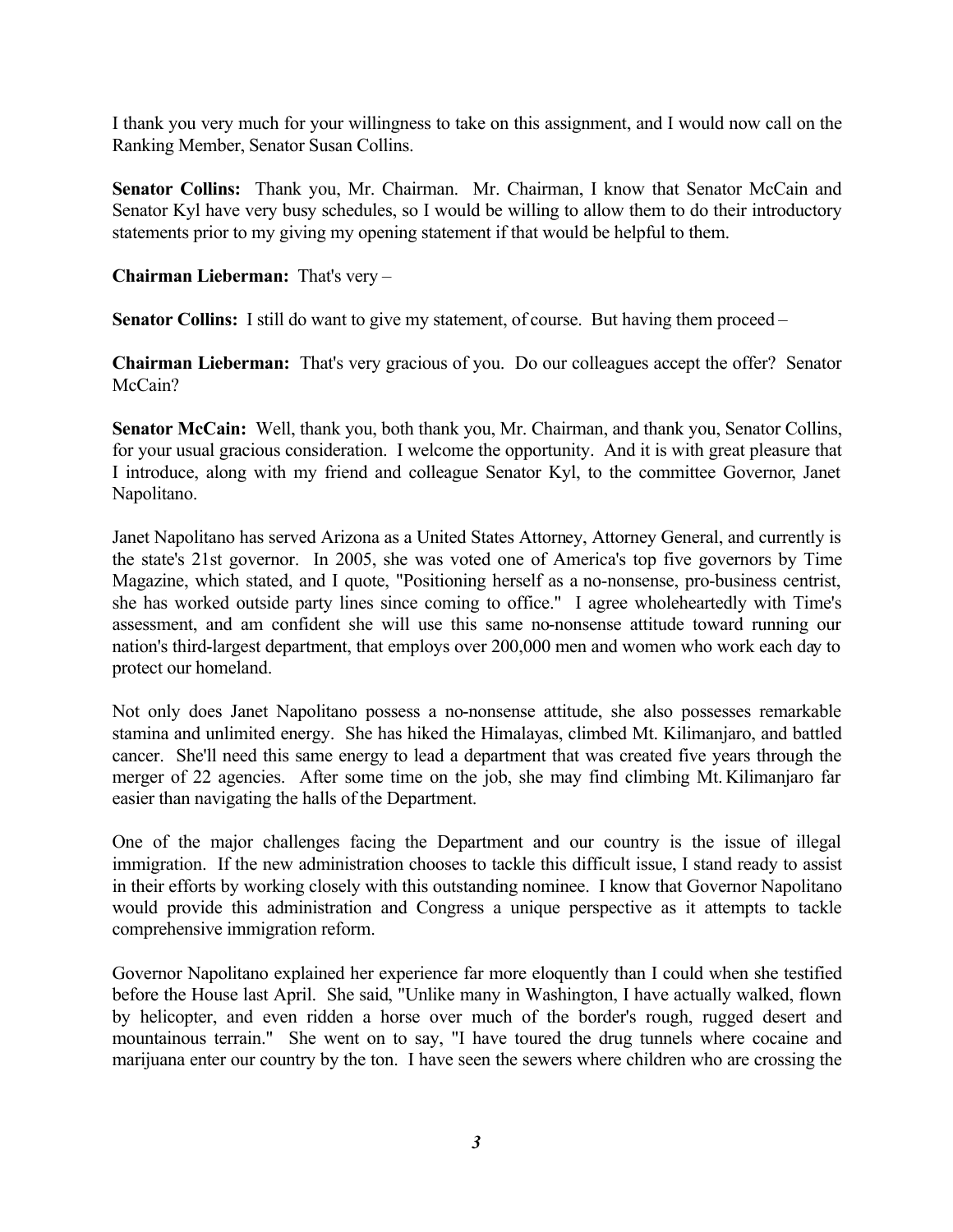border alone sleep at night, and have seen the campsites strewn with abandoned clothing, human waste, and refuse."

"As U.S. Attorney for the District of Arizona," she went on to say, "I have supervised the prosecution of more than 6,000 immigration felonies, and broken up drug trafficking, human smuggling, and money laundering rings. As governor, I have sought to continue to provide for the vital health care, education, and infrastructural needs of the nation's fastest-growing state, all while shouldering the disproportionate burden of the federal government's inability to control the borders and provide a meaningful plan for immigration reform."

Clearly, Arizona's loss is the nation's gain. We're very fortunate to have such a dedicated, capable person in public service. I thank you, Governor Napolitano. I commend the President-elect for selecting such an outstanding and capable individual to fill this important leadership position, and look forward to working with Governor Napolitano in her new role.

**Chairman Lieberman:** Thanks, Senator McCain, for that very strong statement on behalf of the nominee.

Senator Kyl, welcome. Good to see you.

**Senator Kyl:** Thank you, Mr. Chairman, members of the committee. I too am pleased to join my colleague Senator McCain in introducing Arizona's governor, the Honorable Janet Napolitano, to be the next Secretary of the Homeland Security Department. She will bring a wealth of experience to the Department, particularly having served as governor of a border state, which is dealing, as Senator McCain said, with the critical problem of illegal immigration.

Governor Napolitano's distinguished career well prepares her for this unique position. Elected as governor of Arizona in 2002 and reelected in 2006, she has important executive experience. She's Arizona's third female governor, the first woman to be reelected to the post, and the first in the country to succeed another elected female governor. She became the first Arizonan to chair the National Governors Association, after having served as chair of the Western Governors Association. And prior to her service as governor, she was appointed by President Bill Clinton to serve as the United States Attorney for the District of Arizona. In that capacity, she supervised the prosecution of more than 6,000 immigration cases, of course among many others.

She subsequently served as Attorney General of the state of Arizona. [Audio issues.]

I congratulate Governor Napolitano on her nomination, and look forward to working with her as she assumes the important duties as Secretary of the Department of Homeland Security.

**Chairman Lieberman:** Thank you very much, Senator Kyl, Governor Napolitano. Your state and its Senators are clearly strongly behind you. We appreciate that both of you are here. We obviously understand that you've got to go on to other work now. Have a good day. Thank you.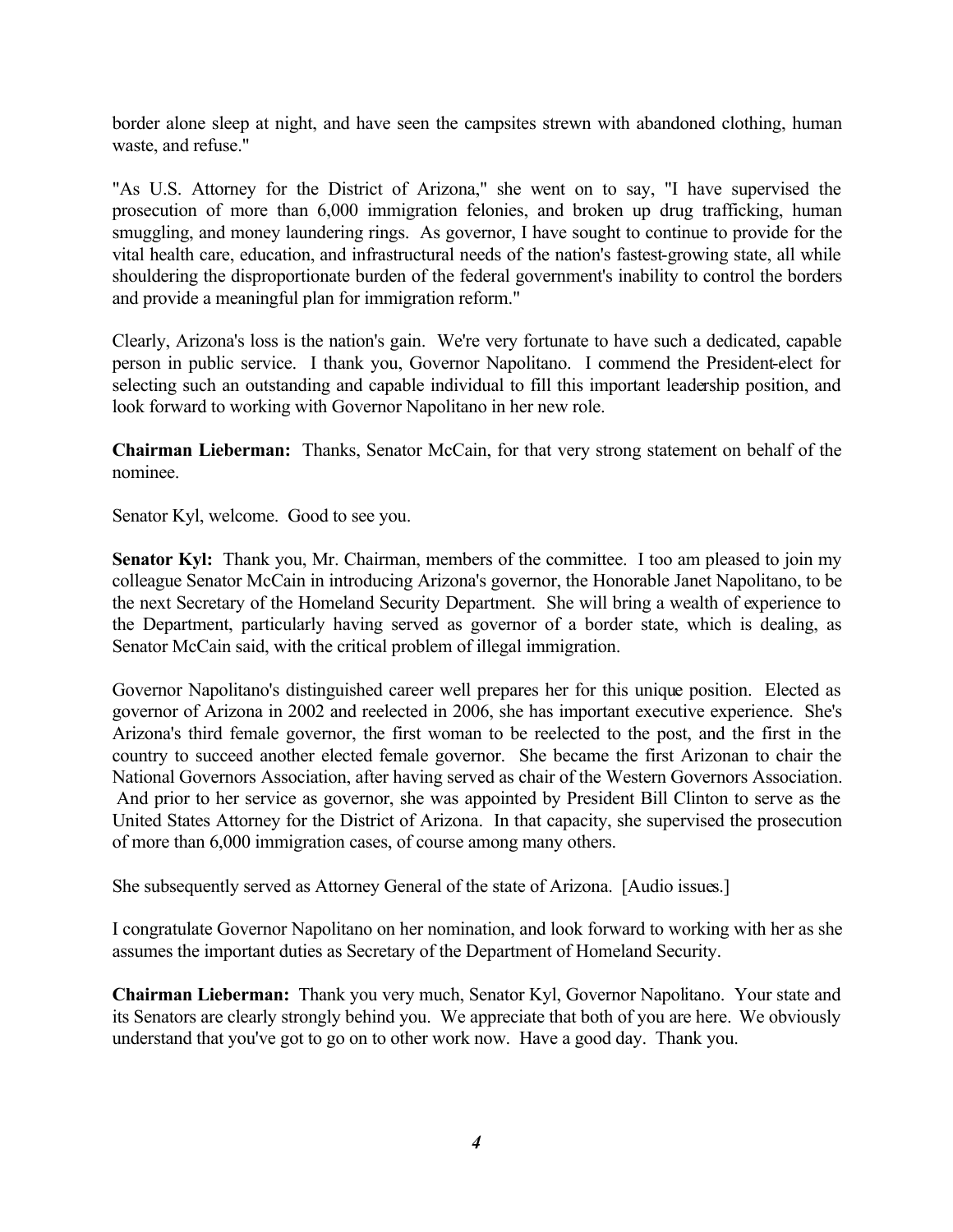And now, Senator Collins and I both agreed, in response to the statement that Arizona was a very progressive state since it had had already three women governors. And with that, I will call on my Ranking Member, Senator Susan Collins of Maine.

**Senator Collins:** Thank you, Mr. Chairman. I join our chairman in welcoming Governor Napolitano to our committee.

Two great national traumas, the terrorist attacks of September 11, 2001, and Hurricane Katrina, tragically demonstrated the loss and suffering that occur when our nation's guard is down and we are unprepared. As the Department of Homeland Security nears its sixth anniversary, those of us who advocated for its creation can salute its accomplishments while still recognizing that it remains very much a work in progress.

The men and women at DHS have helped to deter and protect our nation from terrorist attacks. Our nation's ability to prepare for and respond to disasters has also improved dramatically with the reforms that this committee made to FEMA. Nevertheless, constantly evolving terrorist threats and the forces of nature require further improvements at the Department, and its vital mission demands a strong, skilled leader at its helm.

I recently met with the governor to discuss a wide range of issues, including security at our borders and seaports, cooperation with state and local law enforcement, and the myriad tests that DHS will confront in coming years. I was impressed with the governor's background and knowledge of homeland security issues. Her experience as a border state governor in particular is most welcome to those of us who represent border states with extensive cross-border travel and trade.

Residents of our border communities work, shop, worship, and visit family on both sides of the border, complicating the challenge of border security. Governor Napolitano understands that we have to let our friends in while keeping our enemies out, enforcing border regulations in a practical manner as we seek to protect the American people.

Among the significant emerging challenges that the new secretary will face is the need to enhance security at our nation's biological laboratories. The Commission on Weapons of Mass Destruction has predicted a terrorist attack using a biological weapon within the next five years. The commission pointed to lax security at biological labs as one of the basis for that chilling assessment.

Another threat that the Department must address is the security of our nation's cyber infrastructure. Our federal systems require an empowered coordinator that understands the cyber threat and who can establish and enforce best practices across the executive branch. We must also redouble our efforts to work with the private sector on cyber security.

Another area where the next secretary must forge a partnership with the private sector is the security of our nation's critical infrastructure. With more than 85 percent of those assets in private hands, this is a daunting task. Seaports and chemical facilities are two categories of infrastructure that we have made more secure through legislation that this committee authored. During the 111th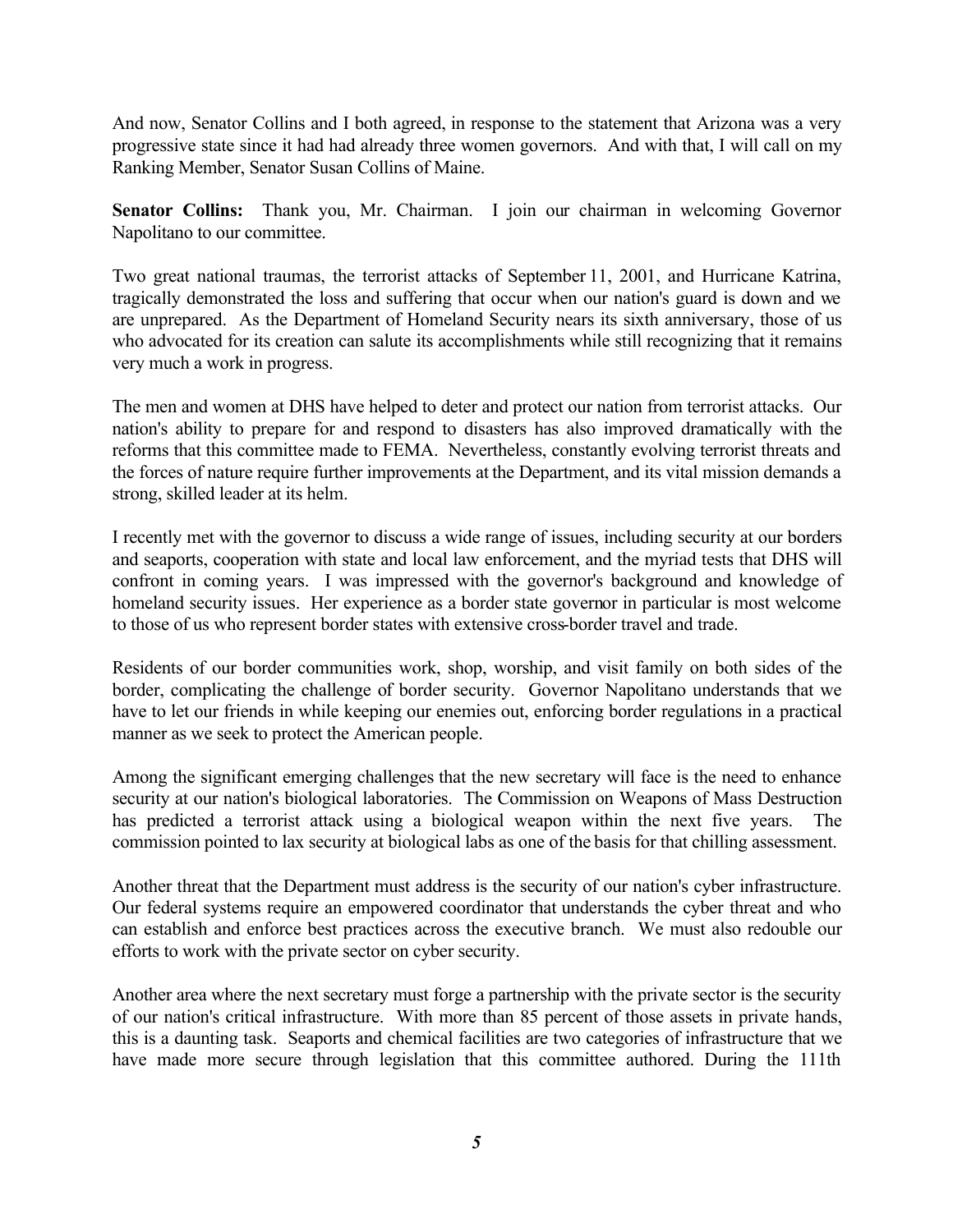Congress, I look forward to working with the next secretary to authorize these critical programs, while continuing to strengthen the framework embodied in the national infrastructure protection plan.

In the last six years, the Department has improved our all-hazards preparedness and response capabilities. Homeland security grant funding for our state and local first responders has certainly played a critical role in that effort. But consistently, funding levels have been under attack by the executive branch, and DHS has not yet fully complied with the requirement to establish an allhazards risk formula. Since every state is at risk for terrorist attacks, especially if terrorists see gaps in our defenses, it is critical that we maintain strong funding for these programs and continue to support a baseline of capabilities for each and every state.

It is the Federal Emergency Management Agency that forms the core of the Department's ability to perform its preparedness, response and recovery missions. After Hurricane Katrina, as the chairman has indicated, this committee launched an intensive bipartisan investigation and wrote the law that has resulted in vital reforms of FEMA. If you look at FEMA's handling of disasters since then, whether it's wildfires, tornadoes, or severe storms and floods, you see a new FEMA, with improved capabilities bolstered by increased coordination with state and local governments and military resources.

FEMA's documented improvements and the logical combination of all-hazards prevention, preparedness, response and recovery in a single department, underscore the need to keep FEMA within DHS. Detaching FEMA in the vain hope of recapturing some mythical FEMA of long-past days would weaken its effectiveness, reduce the ability of DHS to carry out its all-hazards planning mandate, cause needless duplication of effort, and cause confusion among state and local first responders. And that is why I am confident that the governor, in reviewing this issue in more depth, will listen not only to the chairman and to me, but to our nation's firefighters and other first responders, who have taken a very clear position on this important issue.

As a relatively new department, DHS still suffers from some significant integration and management challenges. That is to be expected. With a department that has over 200,000 employees and combined more than 22 agencies, there are going to be management challenges. But we have seen great progress in the last nearly six years, from the program's management and resource allocations to the basic need for a consolidated headquarters. The new secretary, however, will need to focus intently to remove the remaining obstacles to effective integration and improved performance.

The challenges are many, but the new secretary can look forward to a bipartisan stance of commitment and resolve from this committee. Thank you, Mr. Chairman.

**Chairman Lieberman:** Thank you very much, Senator Collins, for that excellent opening statement.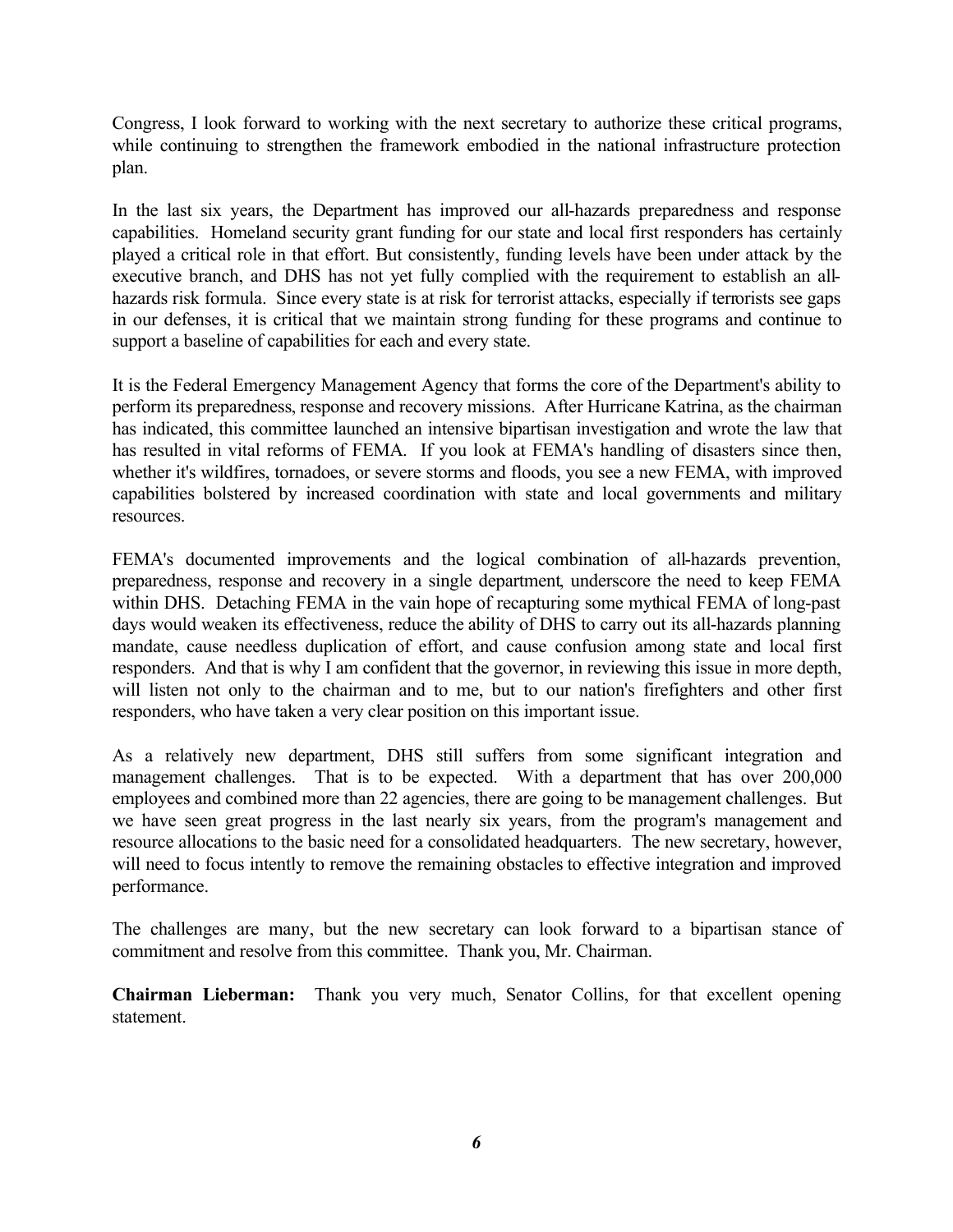I mentioned in my opening statement that there were many groups that had welcomed Presidentelect Obama's nomination of Governor Napolitano. There may be many in the room. I note in the first row and I want to welcome Harold Schaitberger, head of the International Association of Fire Fighters. And I also saw here in a different sense, but very important to the whole history of the Department, and that is Mary Fetchet, who's a founding director of the Voices of September 11th, which has continued to be involved in the ongoing work of protecting the security of the American people so that no other families would experience the loss that they did, that the Fetchets did, certainly, loss of a son on September 11th.

Governor Napolitano has filed responses to a biographical and financial questionnaire, answered prehearing questions submitted by the committee, and had her financial statements reviewed by the Office of Government Ethics. Without objection, this information will be made part of the hearing record, with the exception of the financial data which, as is our custom, will be on file and available for public inspection in the committee's office.

Governor, our committee rules require that all witnesses at nomination hearings give their testimony under oath, so I'd ask you now to please stand and raise your right hand.

[Witness sworn.]

**Chairman Lieberman:** Thank you, and please be seated. Governor, it will be our honor and pleasure to hear your opening statement at this time.

**Governor Napolitano:** Well, thank you, Mr. Chairman, and good morning. Good morning, Ranking Member Collins, members of the committee. It is a privilege and honor to be seated before you today in nomination to serve as the Secretary of the Department of Homeland Security. And it is humbling because, as you know better than anyone, the urgent mission of this important agency is critical to the lives and security of every citizen of the United States.

Mr. Chairman, Senator Collins, I want to particularly note and commend your foresight and leadership with respect to this agency. After the tragedy of 9/11, you understood the need for a more organized, systematic approach to domestic terrorism, to homeland security, and you held the vision to forge a new Department.

I also would like to commend the first two Secretaries of the Department of Homeland Security, Secretary Ridge and, most particularly, Secretary Chertoff, for their work in building this department, and particularly Secretary Chertoff for his work on the transition, which has been extensive and very thoughtful, not just by him but by a number of members of the Department. We have come a long way. The Department has come a long way. But there is a ways to go, as you have noted, and I look forward to helping the Department become even better as time goes on.

To secure the homeland means to find and kill the roots of terrorism, to stop those who intend to hurt us, to wisely enforce the rule of law at our borders, to protect our nation's infrastructure, particularly things like our cyber infrastructure, as you mentioned, and to be prepared for and to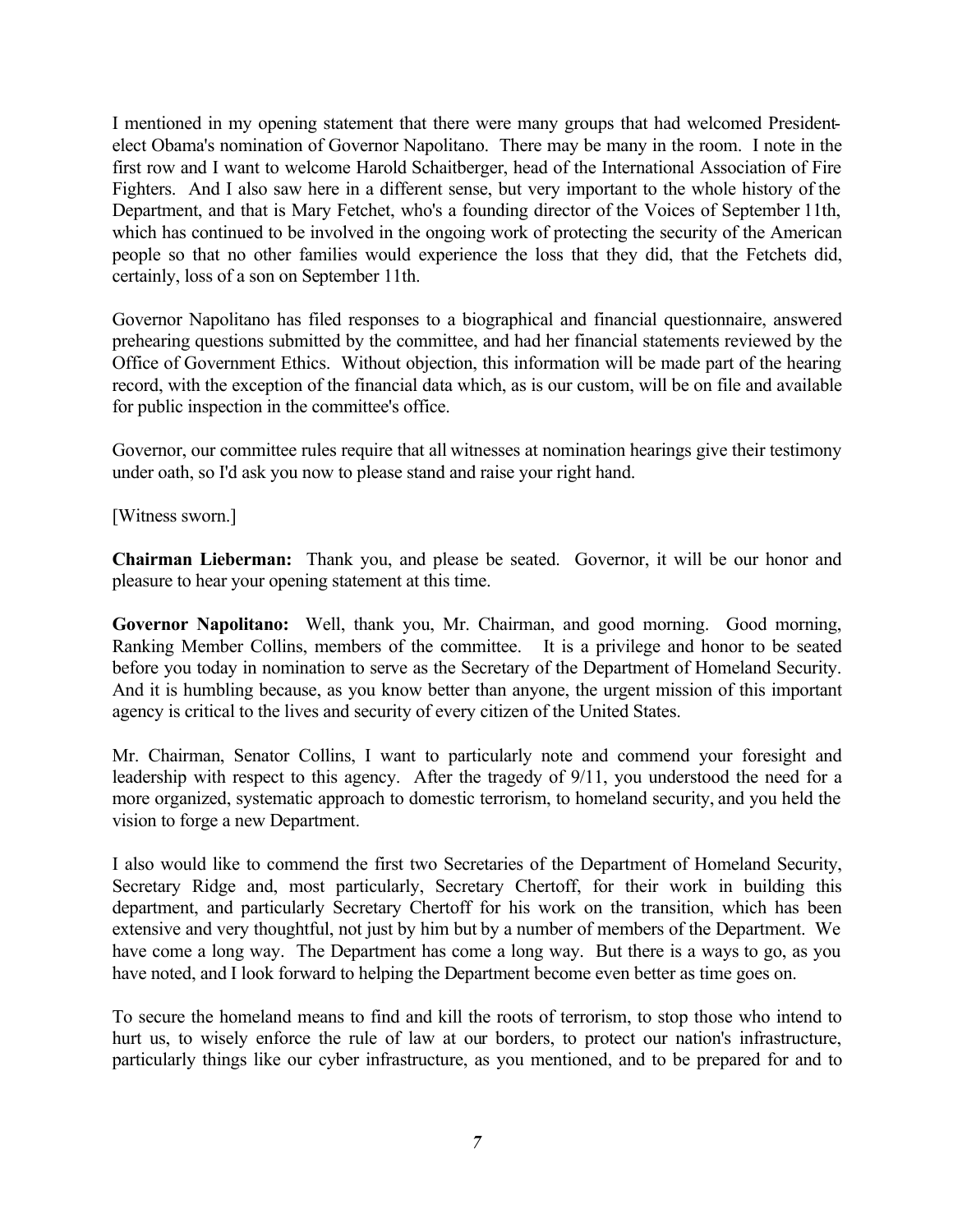respond to homeland disasters with speed, skill, compassion, effectiveness, and common sense. This is a mission of paramount importance to the Obama administration, to this committee, and to me. And as we seek to meet that responsibility, I seek to bring to this committee several things.

One is a close working relationship with this committee and with the Congress. I recognize this committee's unusual expertise with respect to the subject matter here, and I will cooperate fully with its oversight and investigative functions as we work together to keep building the Department.

I also look forward to the committee's assistance on making changes as changes need to be made. After all, we do share that common goal, a strong and vigorous Department of Homeland Security.

I will also bring to this role, should I be confirmed, a great deal of experience. As Senator McCain and Senator Kyl noted, as a border governor on the southwestern border, I have dealt with the immigration issue from every aspect since I entered public life in 1993. I know that border very well and the challenges presented there. I look forward to getting to know the northern border as well as I know the southwest border because it is different, and we have already spoken, some of us, about the need to get as familiar with the north as I am with the south.

As a governor, I bring other types of experience to this role. I was the governor during the Lewis Prison hostage crisis in Arizona, a 15-day standoff with several of our prison officers kept hostage by armed inmates. And we were able to resolve that after 15 days without loss of life.

The pipeline, the Kinder Morgan pipeline, that brings basically all the gasoline into the Phoenix area ruptured, and it was there that I recognized not only the criticality of infrastructure but how fragile it is and how necessary it is to have a working relationship with the private sector, which controls much of that physical infrastructure. It only takes one hot Sunday afternoon in August in Phoenix where people cannot get gasoline for a governor to recognize how critical that infrastructure is.

I have dealt with drought and response to drought, and also with the major natural catastrophe that affects Arizona, which are forest fires that are ever-increasing and ever-larger.

As governor, we created a 211 system in our state to provide alternative sources for information to the 911 system. That is updated on a current basis and realtime basis during any type of emergency.

We mobilized early and effectively to accept evacuees from Hurricane Katrina, and we were among the first states to create a statewide anti-terrorism fusion center that is now being used as a model for other states.

On the issue of cyber security, when I was the Attorney General, I created the first cyber crime unit within the Attorney General's office. We brought one of the first prosecutions, or some of the first prosecutions, in the country in that area. And as governor, by executive order, I created a statewide information security and privacy office to deal with all of the issues affecting the collection of data in databases, not just from a security side but from a privacy side as well.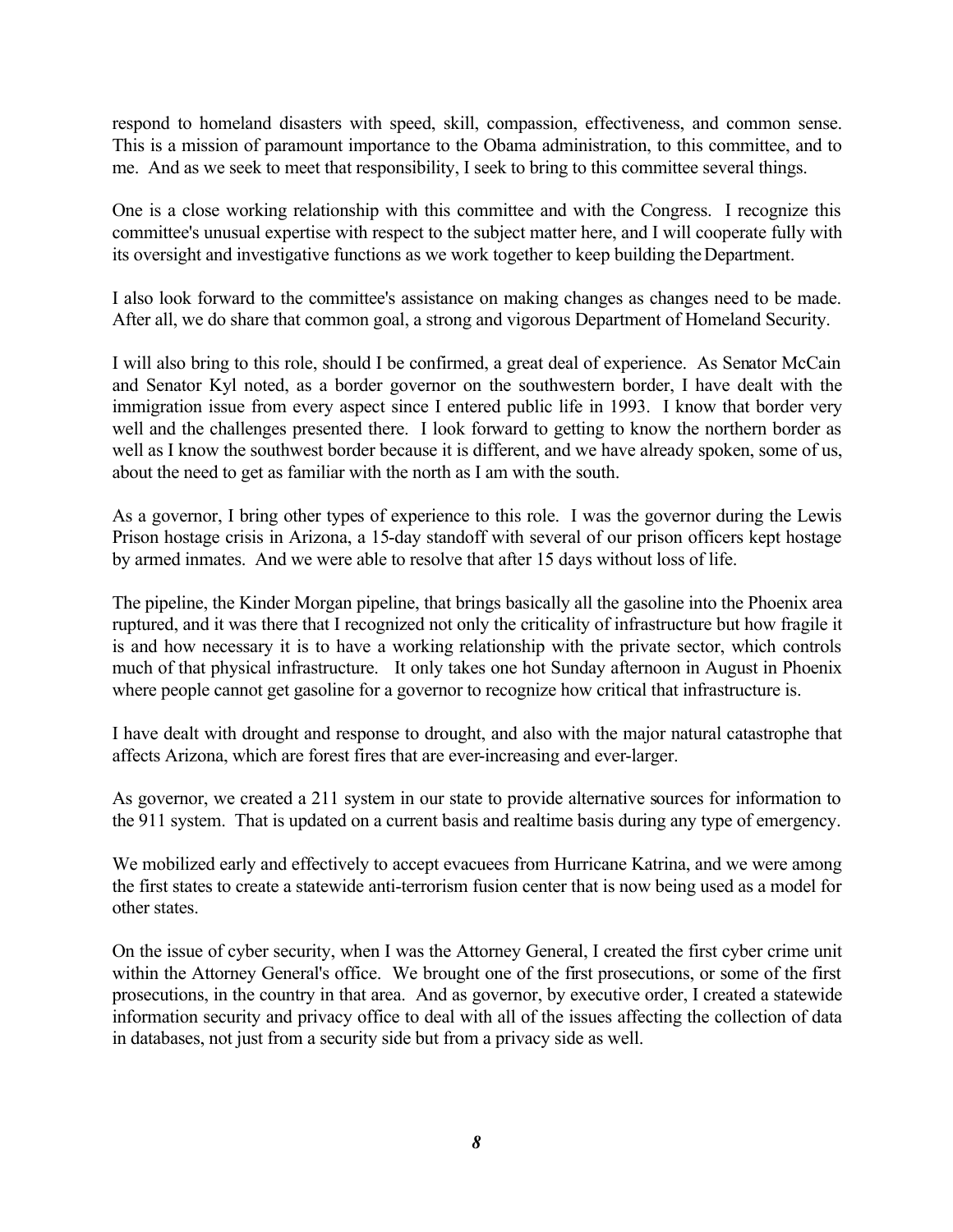Because I am a governor, a chief executive, I have a lot of experience with budgets and management and the like. And though the Department of Homeland Security is larger than the administration of the state of Arizona, it shares with it some of those same features.

There are many issues with the Department of Homeland Security, and I look forward to working with the committee on them. We must work to make sure the Department continues to merge as a whole, and has a unified vision for homeland security. We must work to streamline communications. We must work to recruit, train, and retain the best and the brightest amongst our employees.

We must continue to work on federal relationships with other agencies, and I will share with this committee that during the course of the transition, President-elect Obama has held a number of exercises with the national security team, and then indeed this week, on Tuesday, there was one with President-elect Obama's security team and President Bush's current security team. And all of those exercises have illustrated the central role now that the Department of Homeland Security plays.

And as we strengthen these federal links, we must recognize the important partnerships we have with state and local law enforcement and first responders. The federal government cannot do the homeland security function alone. Amongst all the departments, it is as essential as anything to make sure that we have linked in, planned with, exercised with our state and local partners. And that is something that I hope to spend a great deal of effort on.

We hope to move our security team in place at the Department as quickly as possible. I look forward again to working with this committee, and I am privileged to appear before you today to discuss the issues of concern with you.

I want to thank you for hearing me today, and I again am very humbled and privileged to receive this nomination.

### **Chairman Lieberman:** Thanks very much, Governor.

Let me start the questioning with the standard questions that we ask of all nominees. First, is there anything you're aware of in your background that might present a conflict of interest with the duties of the office to which you've been nominated?

### **Governor Napolitano:** No.

**Chairman Lieberman:** Second, do you know of anything, personal or otherwise, that would in any way prevent you from fully and honorably discharging the responsibilities of the office to which you've been nominated?

### **Governor Napolitano:** No.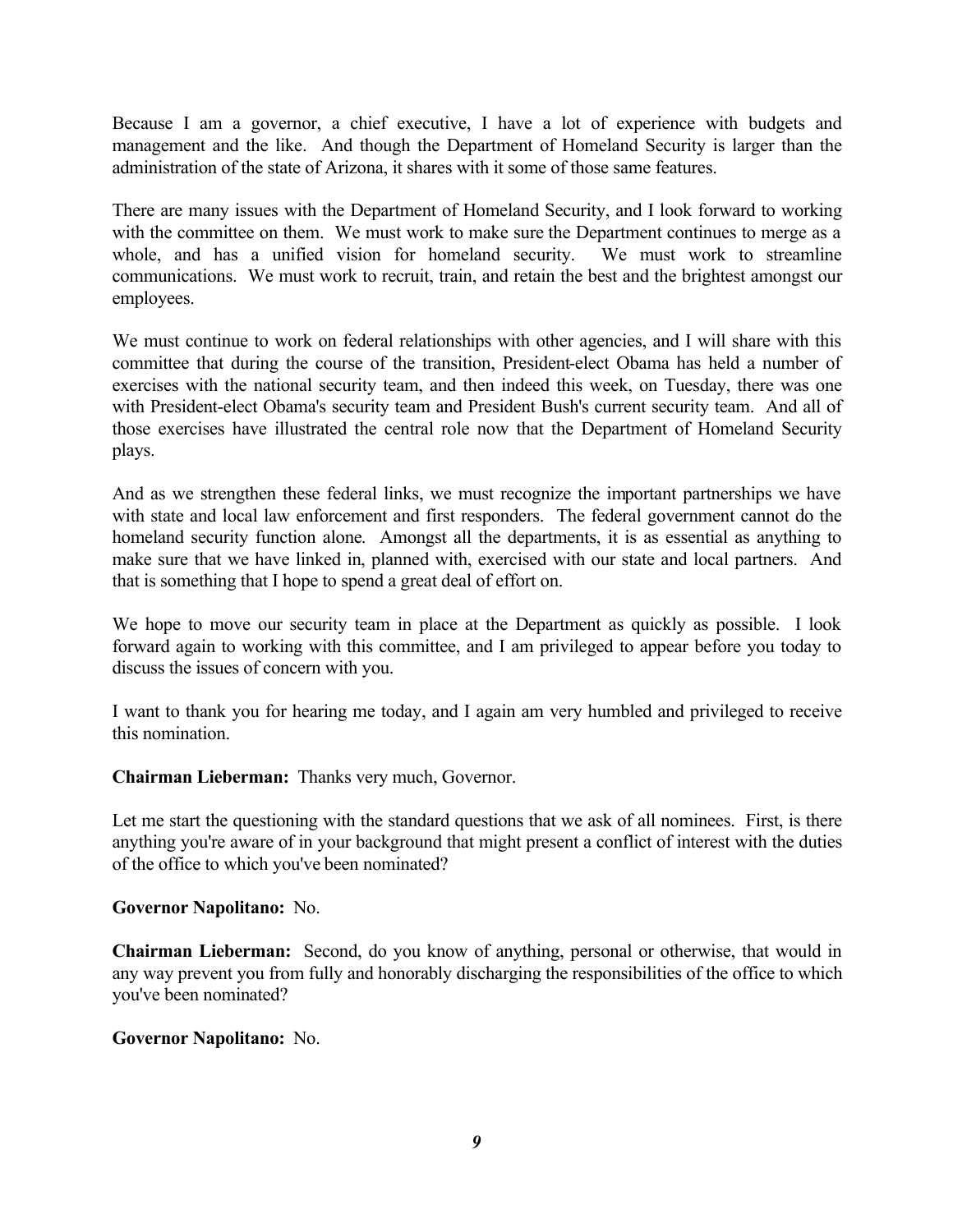**Chairman Lieberman:** And finally, do you agree without reservation to respond to any reasonable summons to appear and testify before any duly constituted committee of Congress if you are confirmed?

**Governor Napolitano:** Yes.

**Chairman Lieberman:** Thank you. You're doing very well so far.

We're going to start our first round of questions, limited to seven minutes each.

I hadn't planned this as my first question, but I want to – you said something that leads me to say this. From you and others that I've talked to, President Bush and his administration have really been quite remarkable and proactive in this transition. And as far as I can remember, it's one of the best ever, maybe the best. You said something – and I appreciate that you thank Secretary Chertoff for what he's done to get you ready to assume these jobs. I mean, this is obviously way beyond anything that's political, and certainly not partisan. We're talking here about homeland security.

But you said something, and I hadn't heard about it. I hadn't known about it. And if you're comfortable just saying a little more, that you've actually gone through some exercises. I presume you mean exercises in responding to a virtual, kind of imagined national security crisis alongside the Bush administration team. Can you say a little more about that?

**Governor Napolitano:** Yes, Mr. Chairman. On Tuesday, in the Old Executive Office Building, there was an exercise with the current President Bush team and the incoming nominees to walk through in sort of a briefing-tabletop fashion a scenario that is one that could happen. There's no firm intelligence that it would, but it's a scenario that – multiple IEDs going off in different places over a period of time and how that information would be received, processed, what different departments would begin to do, and the like.

And that followed on the heels of several sessions that President-elect Obama has had just with the incoming nominees on the security side to really forge that national security team. And that has been ongoing over the last several months as well.

**Chairman Lieberman:** Well, that's very reassuring on both counts, and obviously should encourage the American people that next Tuesday, when the new administration takes over, you're going to be ready. Also, I will state from the point of view of this committee that I'm grateful and proud that you were right there in the middle of it because the Secretary of Homeland Security needs to be in the middle of it. It happens to be the newest department of our government, but I will tell you that in my opinion, and I hope everybody else's, it ranks in importance with the very first departments created by our government in its history. So I thank you for your answer to that question.

There have been many wonderful things, positive things, said about you in response to your nomination. Perhaps the only critique that I've heard, and I want to give you a chance to respond to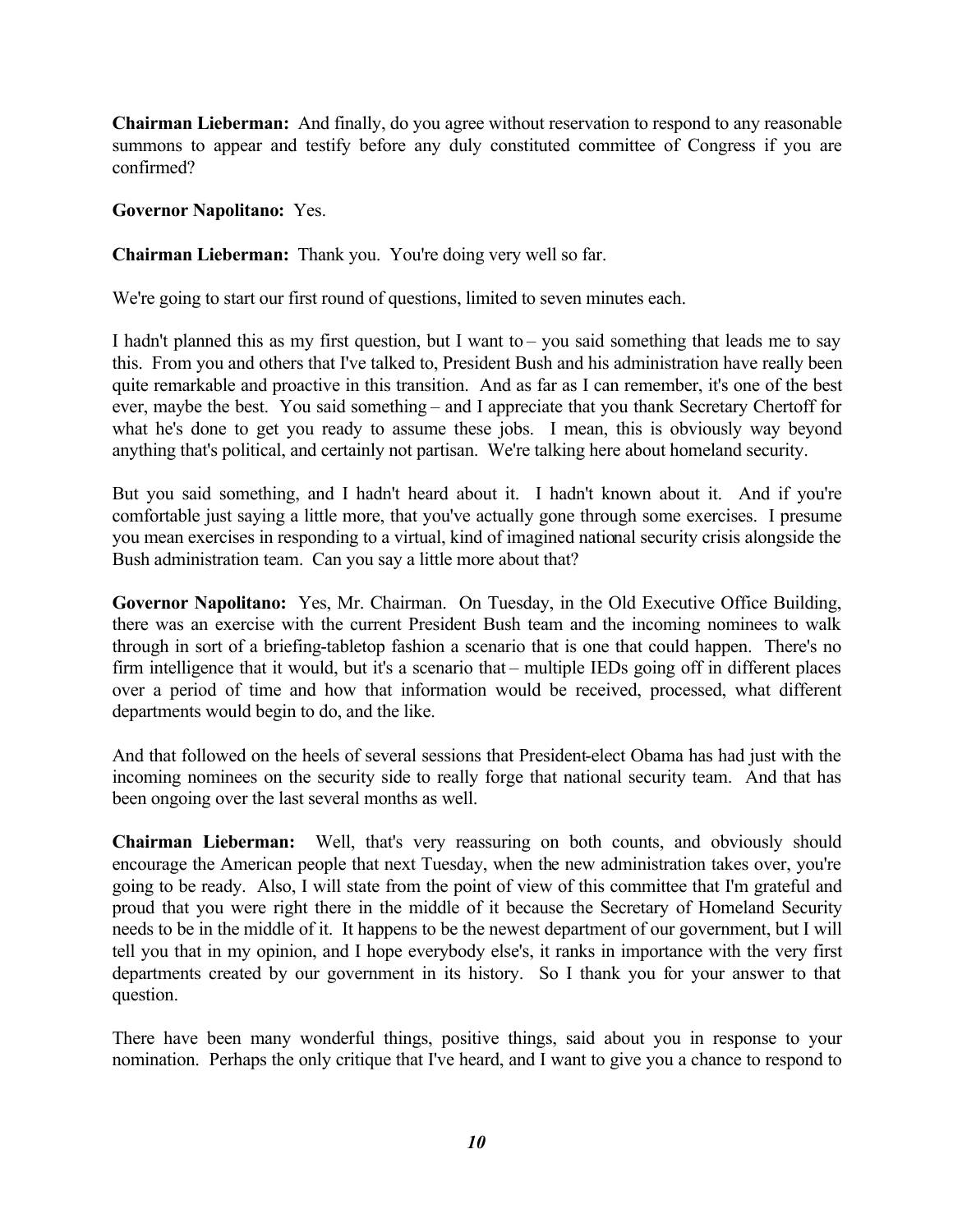it, is that yes, you've had extraordinary law enforcement experience. You've had the management experience and all the substantive experience that comes with a governor, and indeed a border state governor managing response to disasters and crises, as you mentioned.

But the criticism has been, or the question has been, that you have had no specific involvement in counterterrorism, as it were. And I wanted to give you a chance at the outset to respond to that.

**Governor Napolitano:** Yes. Thank you, Mr. Chairman. I think my direct experience with counterterrorism began when I was United States Attorney for Arizona in 1995, when our office handled a large segment of the investigation of the Oklahoma City bombing case. As you may recall, the planning for that crime occurred within Arizona, and we were responsible for setting up the command center and all of the investigative measures that were taken in connection with that matter.

Since then, both on the prosecution side, I've handled cases that had aspects of that. I've prosecuted a militia group, for example, that was filming federal buildings in the Phoenix area with the intent to blow them up simultaneously, and cases of that sort. Now, have I done that on a daily basis? Fortunately not. And for that, you know, that's just the reality of it. But the whole issue of terrorism, counterterrorism, the investigative mechanisms that must be employed, the appreciation of good quality, credible intelligence, the understanding that not all intelligence received initially is accurate and you really have to work to make sure you get to the bottom of things, that is something I have direct experience with.

**Chairman Lieberman:** I appreciate that. And obviously, you bring, as you said in your opening statement, and Senator McCain and Senator Kyl said, the unique management experience of a governor, regardless of what the particular threat that you're responding to.

Let me ask you one of those questions we always ask, and it's interesting, but never definitive as you start up. But based on what you know now and the briefings you've had, give us a sense of what your first one or two – let's say two – priorities will be as you go in as Secretary of Homeland Security.

**Governor Napolitano:** Well, I think initially I go in with the idea of continuing to create a unified vision for this department, and to create a culture, as it were, that this is a Department of Homeland Security that has many aspects to it, not 21 separate agencies or 22 separate agencies. And that means having consistent guidance department-wide on everything from the nuts and bolts of acquisition, program management, procurement, to how we handle getting information to me, out from me, and the like, from a management perspective.

The second thing, Mr. Chairman, is this department has a lot of parts to it, many of which require presidential appointment and confirmation. And we want to, as I said in my statement, recruit the best and the brightest –

# **Chairman Lieberman:** Right.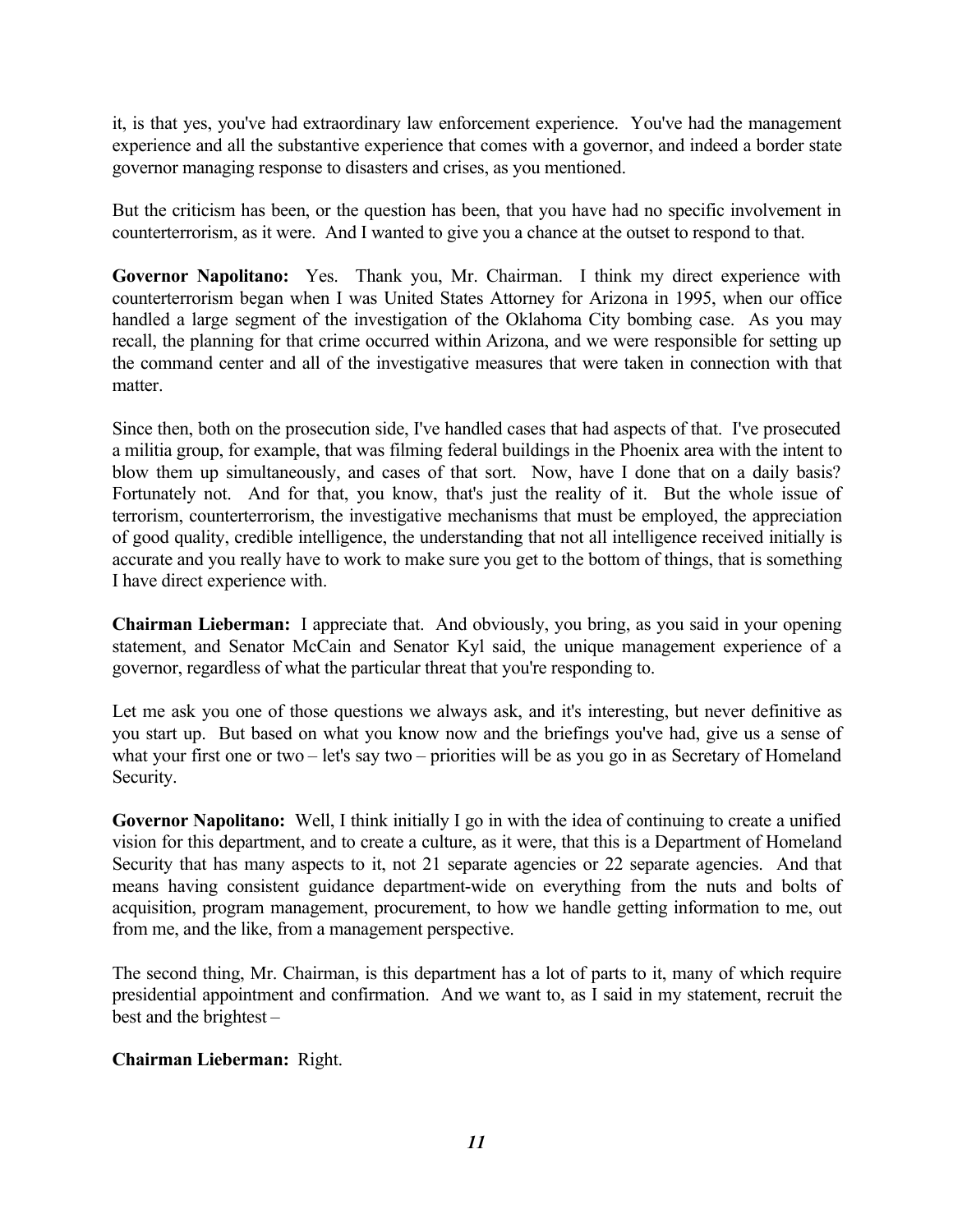**Governor Napolitano:** – to move into those leadership roles. And that will be an immediate priority.

The third thing is, in a way, to complete the work of transition. I've had hours of initial briefings. Indeed, the secretary was kind enough to send teams to Arizona so I could do briefings there while I continue to serve as governor. But should I assume the role as secretary, should I be confirmed, there will be a whole other level I will want to get at, and we'll go methodically through that.

Some of the areas of the Department I have a lot of day-to-day experience with, some not so much. We'll want to get those things equivalent.

**Chairman Lieberman:** Thank you. That's a good beginning. My time is up.

Senator Collins.

### **Senator Collins:** Thank you.

Governor, you mentioned in your opening remarks that for our nation to be fully protected, there has to be a robust relationship with state and local governments. And indeed, we talked about that in our private meeting as well.

Yesterday the Associated Press reported that key provisions of Arizona's homeland security plan, which you first announced back in 2003, have not yet been implemented. And some of them are important provisions, such as establishing a statewide interoperable radio communications program for first responders.

What did you find to be the obstacles that prevented you on the state level from fully implementing a plan that you announced five or six years ago?

**Governor Napolitano:** I'm glad you asked that question, Senator. I think it will not surprise you when I say I don't think the newspaper story was entirely accurate. Indeed, it even misspelled the name of the homeland security director in Arizona.

Be that as it may, we had ten action items in our homeland security plan. Eight were fully effectuated. Two were not. One was to computerize all criminal records within the state of Arizona. We are well on our way to doing that. The records that have not yet been totally computerized come from the more rural parts of the state. The major urban areas, the urban areas that cover 90 percent or so of the state's population, now have been unified and computerized, so there's easy access for officers on the street. And the rest, should I have stayed as governor the remainder of my term, would have been complete.

On the interoperability issue, the key obstacle was funding. And that is something that, as the secretary, I would hope to take up in an operational way because I know of no state really that's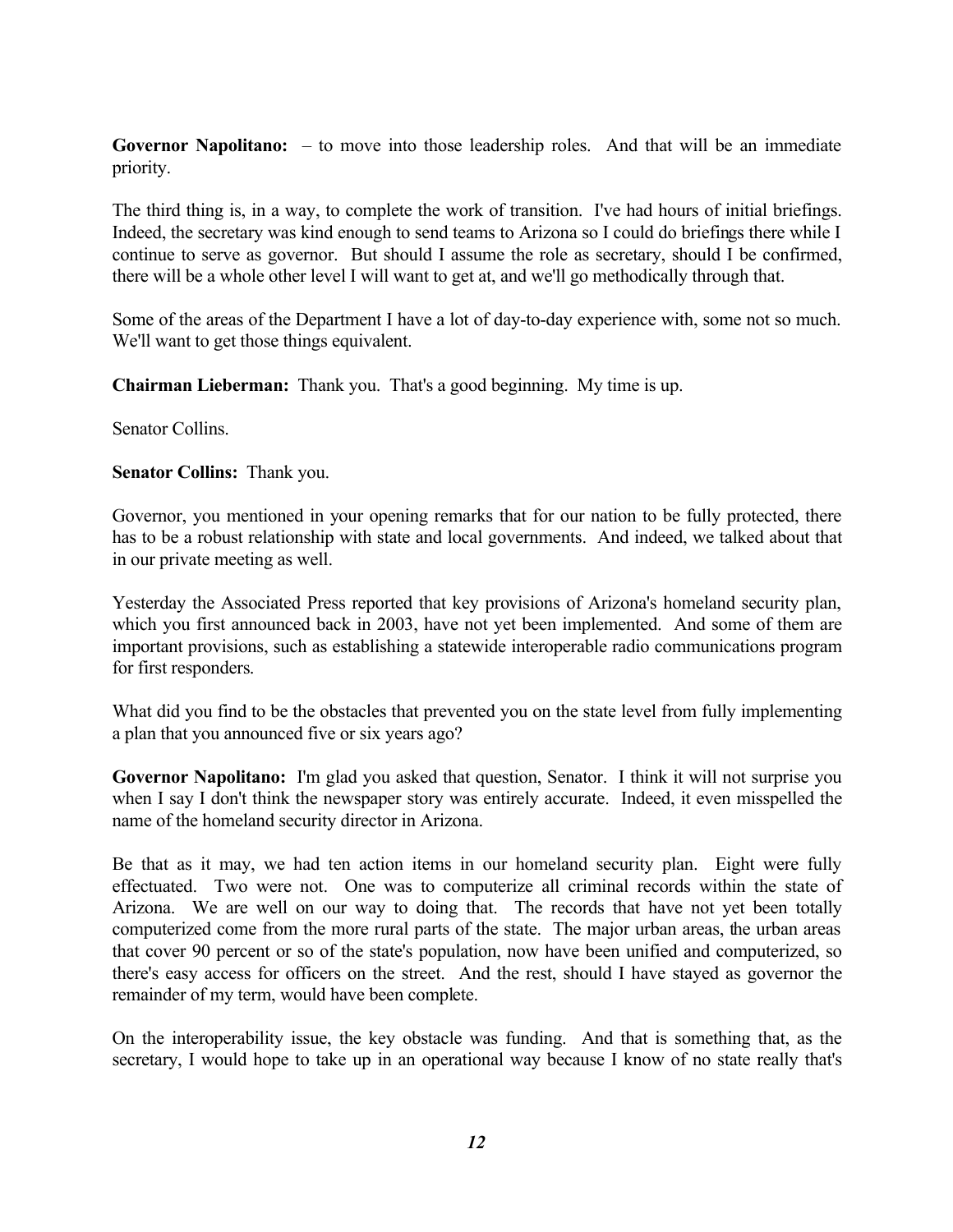been able to get to full interoperability. That being said and given the true fiscal issues involved there, what we did in Arizona was we purchased a series of what I would call patch trucks, trucks that can be moved into different areas at different times to provide a connect between different types of radio systems.

 So, for example, if you have a forest fire in one area and you have a number of different responders working there, you send up the trucks to help make sure you have interoperability. You have flooding in the Nogales Wash at the border, you send the trucks down to make sure you've got some functional interoperability. The trucks were asked for response to Hurricane Rita, and we sent them over there. So we patched together an interoperability system that has worked for us while we deal with the greater – and I think it's really a national issue, of the entire interoperability concern.

**Senator Collins:** Well, this is an area that the chairman and I have worked a great deal on. We were appalled, when Hurricane Katrina struck, to find the same inability to first responders to communicate with one another that marked the attacks on our country on 9/11. And that lack of interoperability truly costs lives. It's something that the chairman and I have created a special funding program to assist states in this area.

Do you anticipate helping us to increase the funding for that program, given your experience with the cost obstacle in Arizona?

**Governor Napolitano:** Senator, not just that. I really want to bring some people who are technically savvy to look at this interoperability issue to make sure that we're getting the kinds of system we really need with the best and most current technology available. One of the things I'm concerned about, having dealt with this for the last five years, is I'm not sure we have the right people talking with the right people about how this actually gets done. So it's a money issue, but I also want to make sure that from a technology standpoint, we're really getting at it.

**Senator Collins:** In your response to Senator Lieberman's question about priorities, you talked mainly about management issues. I would like to hear from you more about your priorities in the area of terrorism and counterterrorism.

This committee has attempted over the years to identify emerging threats and vulnerabilities such as our seaports, our chemical plants, and to enact legislation in this area. We've undertaken a major investigation into homegrown terrorism, which isn't solved by better border security, for example. We are looking at the vulnerabilities of biological labs, of cyber security.

When you look at emerging threats, what areas worry you the most? What areas are you going to particularly focus on?

**Governor Napolitano:** Senator, I think one of the things we can do at the Department is to focus on areas that other departments don't necessarily focus on because in the intelligence world, what I have perceived is there's a lot of duplication of people looking at the same things. But in my view, two areas that this department ought to focus on are transportation security because – from a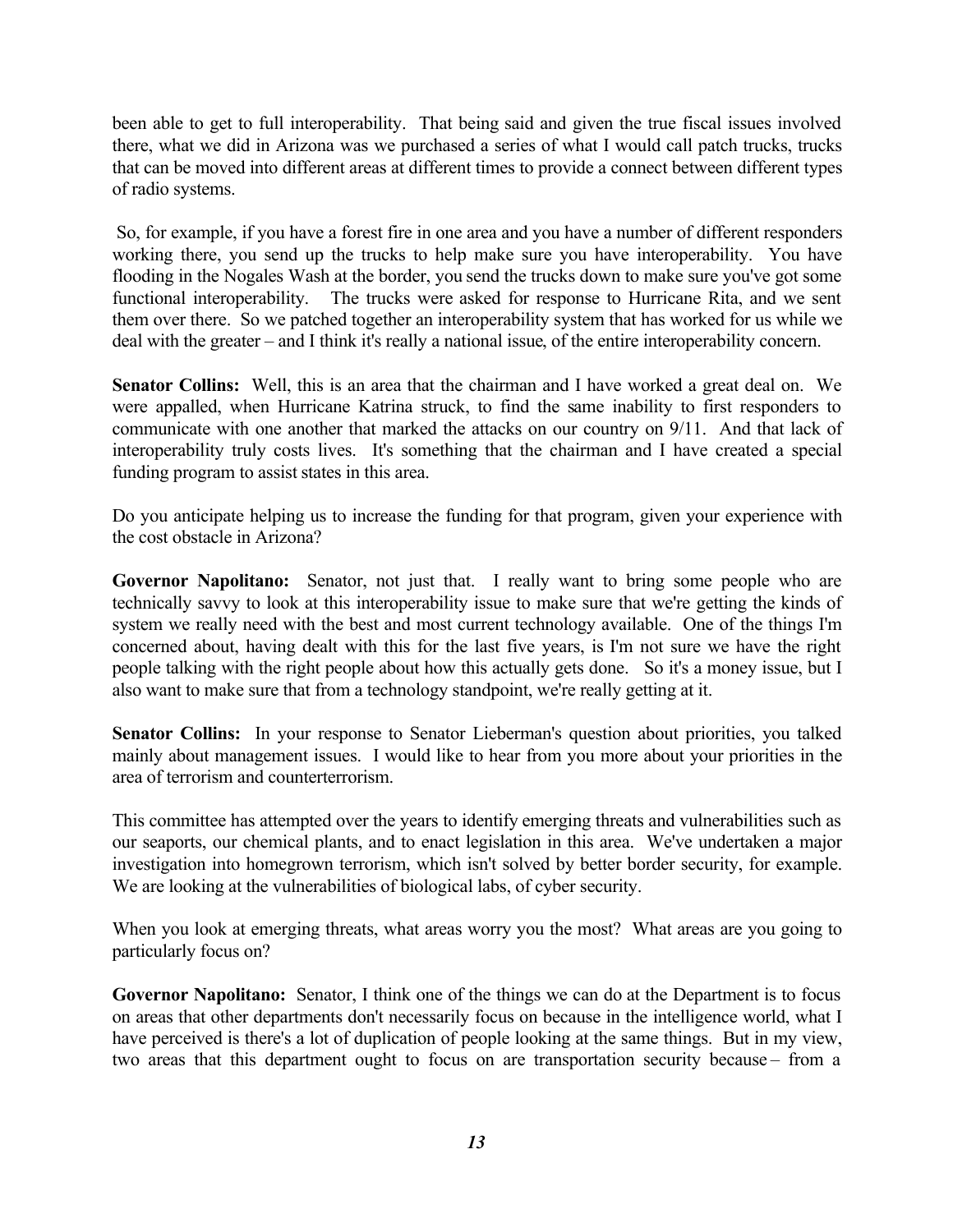prevention and protection standpoint, not just aviation but surface transportation as well, and to pick up Senator Lieberman's comment, that is a work in progress. We haven't done as much there as we have done on the aviation. But also, working with the private sector on the private infrastructure, and that's chemical. On the biological, now you get in part into the academic sector because many of those facilities are on universities, who don't necessarily view themselves as a security risk the same way, say, a nuclear plant might.

So those are the types of things where we want to guide the Department. Let's go where the gaps are that our department is uniquely qualified to fill.

## **Senator Collins:** Thank you.

**Chairman Lieberman:** Thanks very much, Senator Collins. We'll go in the normal committee custom, which is in order of arrival here.

Senator Voinovich, welcome. You're next.

## **Senator Voinovich:** Thank you.

First of all, I really appreciated the opportunity that I had to spend some time in my office with you, and there's no question that you have the management qualifications to be secretary of the Department. You've mentioned some experiences that you've had as governor that are relevant to the operation of the office. I am impressed with the grasp that you have of the Department, even though you haven't, you know, been there.

And one of the things that I'm interested in and I think would be very helpful to this committee is that once you've had a chance to get in the saddle is to come back with some of the priorities that you have outlined that you think are the most important for you to get the job done, and to share with us ways that we can be of help. Maybe it's legislatively or maybe it's getting involved with the administration on getting some things done, questions about whether you have the flexibility to hire and retain and reward people that you're going to have to get the job done, and also even in the area of the budget that you need to get the job done. My observation around here is that so many of you have been asked to do work and not given the resources to do it. And I've always said that if you don't give someone the resources that they need to get the job done, you're basically telling them that you don't think very much of the job you've asked them to do.

One of the things that's been of real concern to me, and I know that some of the members of this committee have been concerned about it, is that the 9/11 report made a recommendation to provide better and more streamlined oversight of the Department of Homeland Security. And I remember when the sense of the Senate that was accepted during this committee's markup of the 9/11 bill calling on the Senate to reorganize itself was removed from the bill before floor consideration.

And it's one of the big things that we have not done. And I think, for the record, you should know and the American people should know, that we have 88 committees – 88 – in the House and Senate.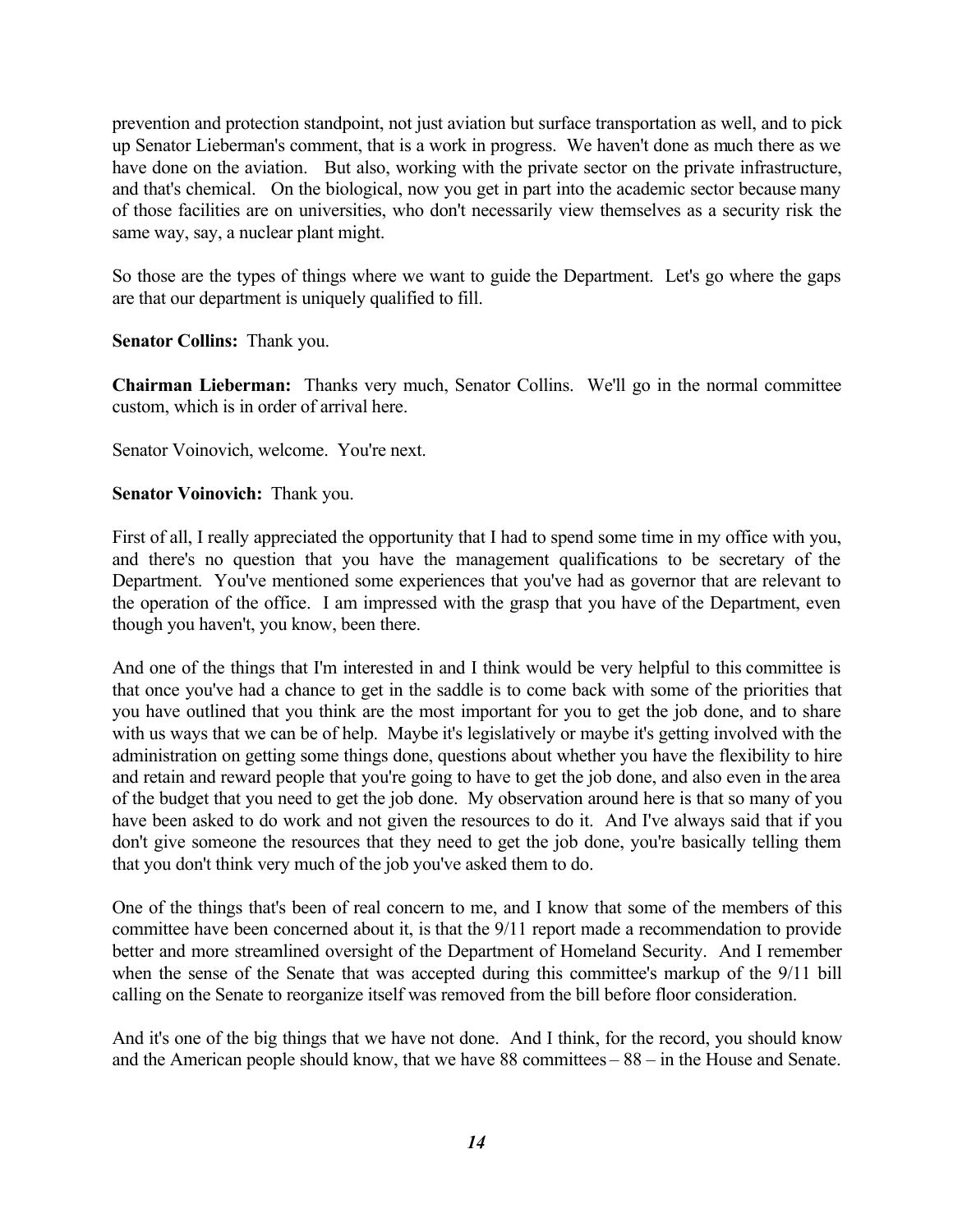And last year, you were subjected, and your team, to 375 visits to the Hill. And that doesn't include the meetings that many Senators and Congressmen may have had with top people in your office.

Now, I think that is absolutely unacceptable. And as a committee, we should do what we can to try and respond to this recommendation of the 9/11 Commission so that this woman can get her job done, and the people that are working for her can get it done, without having to come up here so many times to respond to Congress. So I think that's something that I'd like you to look at, and I'd like the President, perhaps, to even jawbone that it's time that we enforce that provision of the 9/11 Commission report.

The other thing that you and I talked about was the Visa Waiver Program. I got very much involved in that, and I was pleased that the State Department and the Department of Homeland Security came together and we've come up with a new system. That system, I think, is one that we should all be happy about. It not only improves the sharing of information between countries that are now eligible for the Visa Waiver Program, but it also has responded to a very major public diplomacy problem that we've had where many of these nations that have come into NATO who are our friends have been kept out of that program.

And I know there's going to be some heat that you're going to experience on the program, and I'd like you to tell me whether or not you're familiar with the recommendations that GAO has made to look at them, which I think are objective, and just where do you stand in regard to this issue?

**Governor Napolitano:** Well, thank you, Senator. And to your first comments, thank you for those comments.

With respect to Visa Waiver [Program], I have looked generally at the GAO. I have not drilled down on the recommendations themselves. There is a balance, obviously, to be struck between the security issues implicated in Visa Waiver and the public diplomacy elements associated with Visa Waiver. So I look forward to working with you and the committee on those, and with the State Department, which has a very, very important role to play. But I'm very cognizant of the very important balance that needs to be struck.

**Senator Voinovich:** Well, I know I mentioned to a member of the State Department that if we were to, overnight, try and yank Visa Waiver from the 27 countries that now have it, it could be a disaster in terms of public diplomacy. And I think we ought to be able to handle that in a more diplomatic way and get them to do some things we want them to do.

The other is the relationship that we have with Canada, and you're familiar with the problems because you've been a governor and chairman of the NGA. One of the things that we've been promoting is to allow the PASS card to be used – a PASS card to be used today. You can do it for land and sea. We'd like to have it available for air travel, and we'd like you to look into that. You're probably going to be seeing some legislation to make that happen. But I really think it's important that we calm the fears of our friends from Canada particularly that some of the stuff that we're implementing may interfere with this wonderful relationship that we have with them.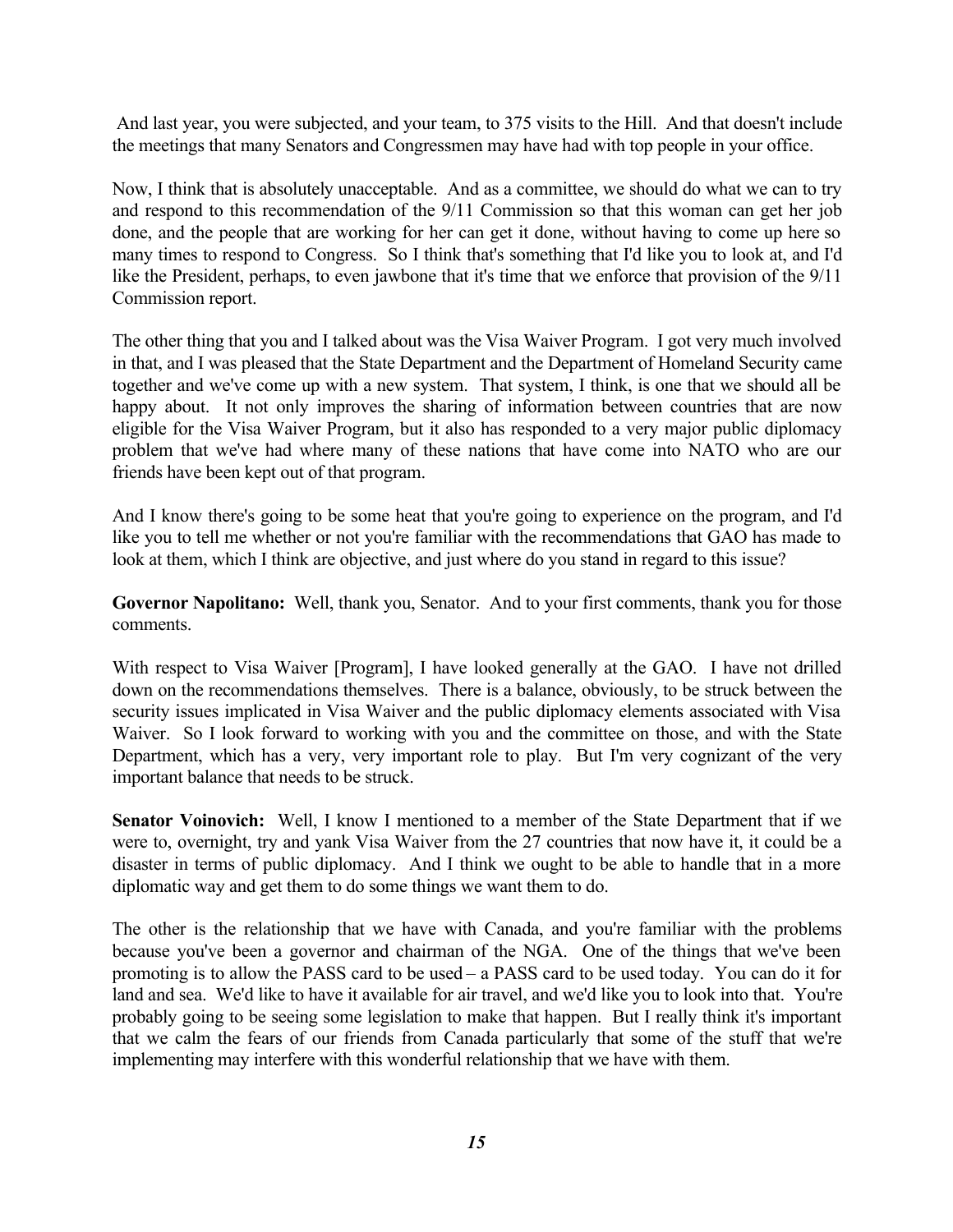There are other issues we talked about, but I'll mention the interoperability issue. I have visited all four of our communities, and spent several hours in each one of them, about interoperability, and most of them aren't where they're supposed to be. And you have a really great program, and Columbus, Ohio, is lucky because when I was governor, we instituted the Mark system, which is one of the best in the country in terms of statewide communication.

But the real problem that most of them are having is they don't have the wherewithal to get the equipment that they need. And I think you kind of alluded to the issue of the technology here, and what kind of technology, and looking at the issue of is everybody using the same stuff or is there a problem with that. And then the other issue, of course, is interoperability between state to state. For example, we've been working with the state of Michigan to try to make sure there's some interoperability there.

So a lot of these issues are things that you've got to dot the I and cross Ts. But I think, as you know from your experience as governor, that's where you get the job done is when you do that.

**Governor Napolitano:** Thank you, Senator. And it is a resource issue. It's a regional issue. It's a state issue. But we've got to get this done, and I think it's something that, given my own experience in Arizona and working with other governors, this is something that the Department really should take a leadership role on now.

**Senator Voinovich:** And I'm glad you understand that Ian Petrie is very important to making that happen.

**Governor Napolitano:** Thank you.

**Senator Voinovich:** Thank you.

**Chairman Lieberman:** Thanks, Senator Voinovich. I just want to say a word about the very strong point that Senator Voinovich made, that 9/11 Commission recommendation that we reduce the number of committees the Secretary of Homeland Security reports to. We actually tried and when we brought that out on the floor, we got overwhelmed. You'll be surprised to hear that there's a certain protection of turf that occurs here. Some consider subcommittee and committee chairmanships to be the beginning of policies of manifest destiny, and so it's hard to resist.

I don't know that we can offer you – and it's really not a good situation. I don't know that we can offer you really the prospect of legislative help on this. But I would urge you at least to try to cut back on it by seeing if you can establish a rule of your own, that you're only going to testify at the full committee level. I think if you start getting picked away by subcommittees, except in rare circumstances when there's something really critical going on, it's going to be very hard for you to do the rest of what we want you to do.

Thanks, Senator Voinovich, for bringing that up.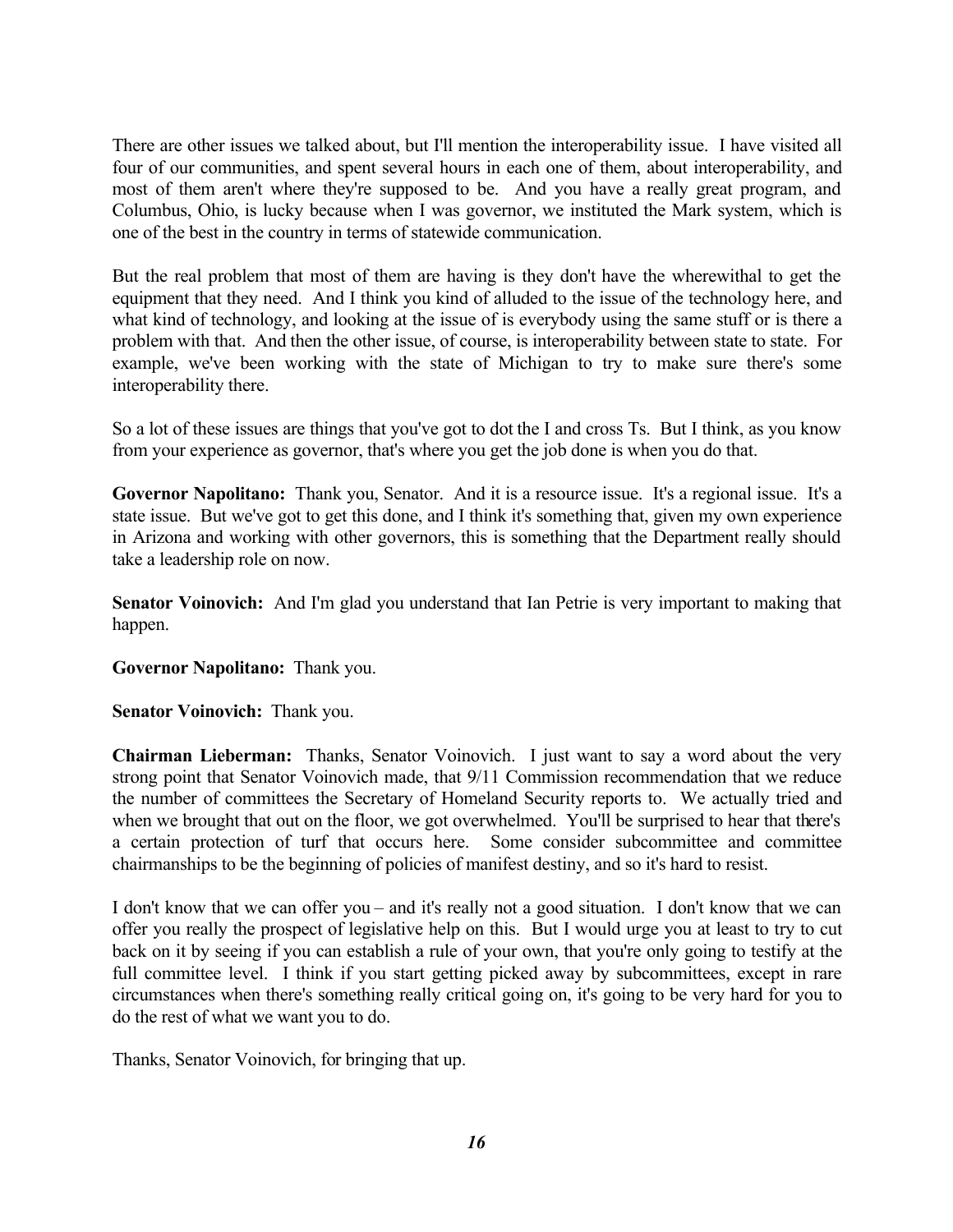Senator McCaskill?

**Senator McCaskill:** Thank you, Mr. Chairman. And let me start by making a comment.

As I watched this hearing unfold this morning, and I watched Chairman Lieberman gavel us in, and I watched Senator McCain introduce you and Senator Kyl introduce you, the thought kept running through my mind, our democracy is a class act. And I want to say that. I don't think there's anybody that could be more thrilled to have you sitting there than I am, and I want to welcome you and congratulate you. And I know you know this because we've talked about it: I think you're taking on one of the biggest and maybe one of the most difficult jobs in our country in terms of government. So enjoy today – because it's all going to be warm and fuzzy today, and that's probably going to be it.

Let me talk a little bit about immigration enforcement. As you and I have discussed, I'm a firm believer that enforcement on the employer side is the only way we are going to get to true immigration reform in this country. Americans are not willing to support comprehensive immigration reform right now because they believe that we are looking the other way on enforcement. And by the way, I don't think it's enforcement of the immigrants. You and I have talked about that these people are not coming to this country for a vacation. They are coming for a job. And I believe the federal government has hid behind the notion, these cases are too hard to make. These cases are too difficult to make against employers.

I believe the previous administration purposefully looked the other way as it related to employers. E-Verify or no E-Verify, the idea that the head of immigration enforcement in this country in early September of 2007 had no idea how many employers had received criminal sanctions was symptomatic of this attitude. And it took interns in my office, taking hours to go through records, to figure out how many employers had had enforcement actions against them.

We now know – because the head of ICE then undertook the effort of determining how many employers had been sanctioned – we now know that both in fiscal year 2007 and fiscal year 2008, it was around 10 percent of the total. That's not enough. And I would – because frankly, everyone in this room knows – and there were only 22 entities that were fined in the whole country. Twentytwo in the whole country. You could find 22 in Missouri if you halfway decided to concentrate on it.

So I would like to hear your plans for prioritizing the enforcement of our immigration laws against those who allow 40 or 50 people to use the same Social Security number in the workplace.

**Senator McCaskill:** Well, thank you, Senator, and I'll try to remember the warm and fuzzy feeling later on. So thank you for mentioning that.

With respect to employers, my experience is that you have to deal with illegal immigration from the demand side as well as the supply side. You have to enforce the rule of law at the border. That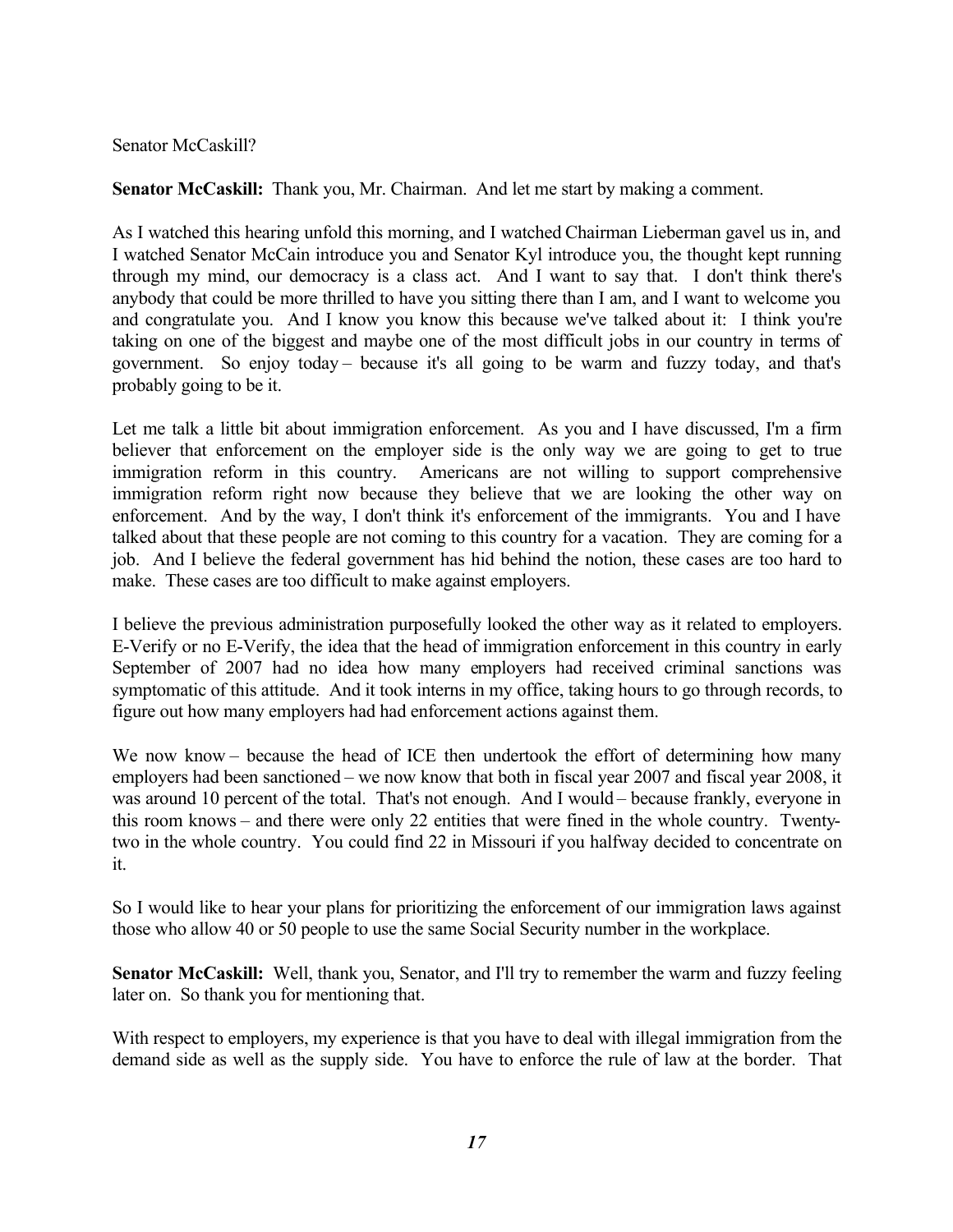requires manpower and technology and a good system at the border itself. But you also have to deal with what is drawing people illegally across the border, and particularly with respect to the southern border, to make that very torturous and dangerous journey. And it is the prospect of a job.

And we do have employers who use the lack of enforcement as a way to exploit the illegal labor market, to depress wages, to exploit workers on some cases, and that requires enforcement. Indeed, one criticism of the 1986 revision of our nation's immigration laws was that it lost its credibility because there was no sustained employer enforcement action undertaken after that. So we need to do that.

I signed the nation's strongest employer sanctions bill when I was governor, in part because of my belief that you have to get at the employer side as well as the employee side. But you've got to do it in the right way. You've got to do it in a smart way. And you have to target appropriately. And we have to have appropriate agreements with the Department of Justice and the U.S. Attorney's offices that they're going to bring actual cases. So one of the first things I will do should I be confirmed as secretary is begin a collaboration with the Department of Justice, and hopefully with the U.S. Attorney's offices throughout the country, so that we can start moving actual prosecutive cases through the system.

**Senator McCaskill:** And also, as we talked about, I think there is an opportunity. We have some unfortunate enforcement efforts, I think, that are going on at the state and local level. But I think that with some leadership from your office, that talent and that resource, could be channeled more effectively as we do a comprehensive enforcement strategy by utilizing local prosecutors. And that's why I think your experience – as a governor, you know what it feels like when Washington isn't doing it right. And I know that you won't forget what it feels like when Washington's not doing it right. So I think that's a great plus.

And the other thing I want to bring up with you is, you know, we used to say when I was a prosecutor that we were doing all the serious felonies and the rapes and the murders, but the face of the criminal justice system was municipal court because that's where most people were coming in to pay traffic tickets and that's how people got their impression of how we were running the system of enforcing the law in my community.

And I think the same thing is true on airport screenings as it relates to homeland security. And I've just got to tell you, a whole lot of it has appeared ad hoc to the general public. I mean, the best example, and I've talked about it in this hearing before, is mascara. You know, I mean, women across America were going, huh? You know, what is it about my mascara that's so threatening? And, you know, I never got a good answer to that question. By the way, they've quit worrying about mascara, quietly. Mascara is now okay to the women of America. You can take your mascara and not worry about it being taken from you. But, you know, they changed that without ever really telling anybody.

Now, I understand that there are things they change, like – and patdowns have changed. I know, because I have a fake knee, that I have to get patted down every time I go through. So I am on the front lines of knowing how we're doing in terms of these airport screenings. Well, they've changed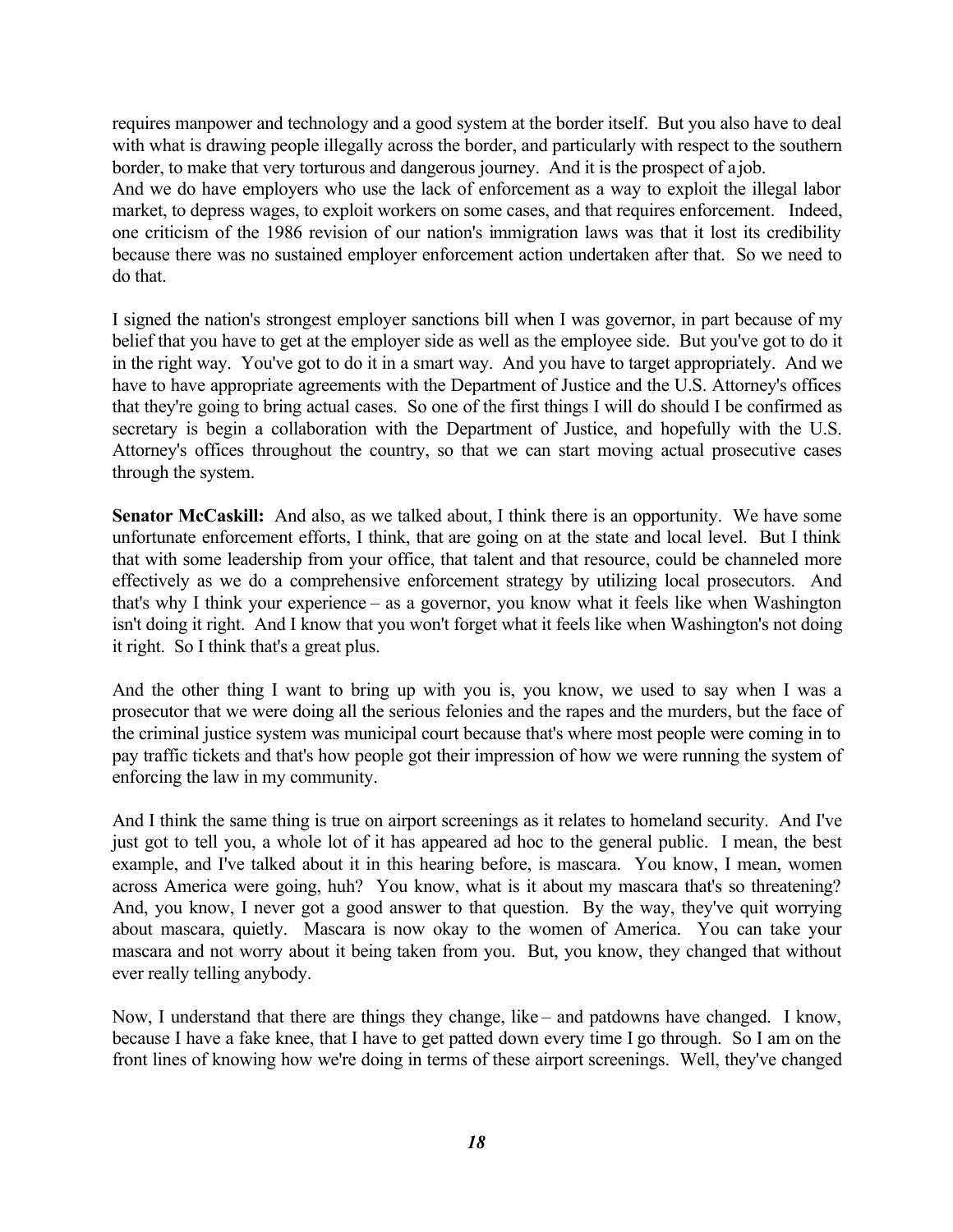what they're doing on patdowns. Now, I don't recall ever, on this committee, us even being given any information about them changing patdowns. And so if you're not a United States Senator and these changes are going on, you go, well, what is going on? Why are they doing this? And it gives you a sense of unease that people that are in charge have no idea what they 're doing. And I would like you to speak to that.

**Governor Napolitano:** Well, Senator, I think one of the things we need to do at the Department of Homeland Security is communicate because I believe the American people want to help participate in their own security, and are willing to undertake and do things that are inconvenient or somewhat of a hardship if they believe there's a real reason for it. But you can't take advantage of that goodwill, and one of the things that we will be working on at the Department of Homeland Security is explaining when there's a change in procedure or why we're doing certain things the way we are, and to make sure that if we're going to enact something that is going to inconvenience 53 percent of the traveling public, that there's a good data-based reason for that change, and that the change is explained, and then carried out uniformly because another critique I have received in the course of the transition is inconsistency at different places for the same action.

So again, we'll be, like I said – first of all, there are a lot of wonderful men and women working at the TSA, and they're doing a wonderful job. But we can work to make it even better, and then explain it better to the American traveling public.

**Senator McCaskill:** I don't want anyone to misinterpret. I am not anxious for the patdowns to come back. I don't miss the love pats, the extra love pats. So don't misinterpret my comment as saying I want there to be some good reason to reinstate the pats. So thank you, Mr. Chairman.

**Chairman Lieberman:** Thank you, Senator McCaskill. You left me speechless there for a moment.

Now we go to Senator Akaka. I was thinking about the membership of the committee, that this committee really is very geographically diverse in addition to the extraordinary capabilities on it, really from sea to sea and coast to coast. And you mentioned earlier about the northern border. Senator Tester has been a particular advocate for the security concerns of the northern border. Obviously, Senator Akaka, who I'm going to call on next, takes us all the way west to Hawaii. Senator Akaka.

**Senator Akaka:** Thank you very much, Mr. Chairman, for holding this hearing. For me, it has been exciting. Governor Napolitano, I want to thank you for taking the time to be with us this morning, and I just want to repeat again that I'm very, very impressed with you – your background, your experience, and also your performance prior to moving into the cabinet position here. And therefore you have really heightened my confidence in what's ahead for this administration of this country with your service as secretary of this department.

The Department of Homeland Security represents perhaps the most serious management challenge in the federal government today. At the beginning of a new administration, the focus often is on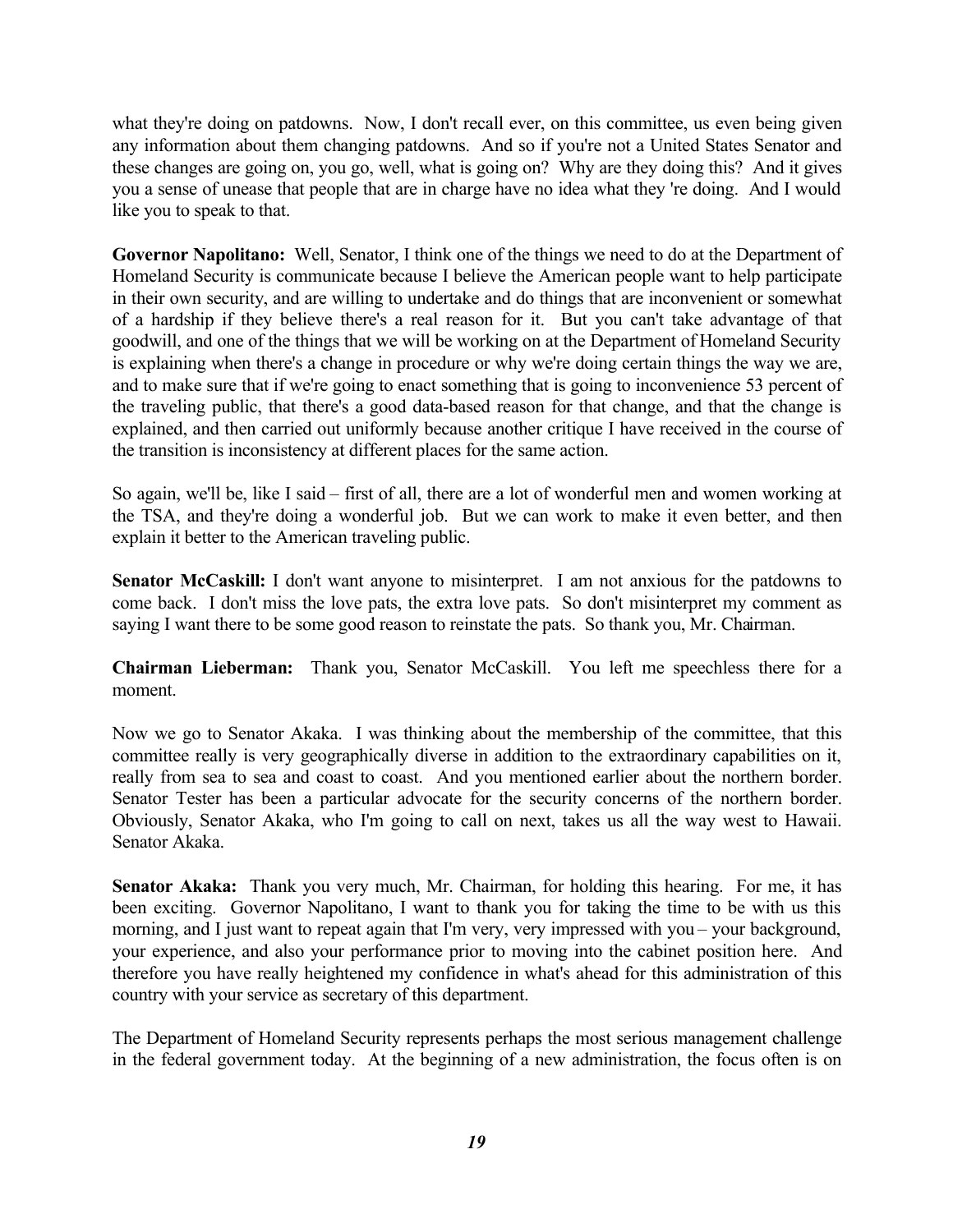new policy objectives. I urge you to focus closely on improving the Department's management functions as well.

At Secretary Chertoff's nomination hearing four years ago, I stated, and I believe it's worth highlighting again, the price of security should never erode all constitutional freedoms. There is an urgent need to review and revise policies at DHS that infringe on privacy and civil liberties, and I look forward to working with you on those issues.

But before I move on to my questions, Mr. Chairman, I want to ask that my full statement be made part of the record.

**Chairman Lieberman:** Thanks, Senator Akaka. Without objection, so ordered.

**Senator Akaka**: Thank you very much.

Governor Napolitano, you signed Arizona legislation rejecting REAL ID because of inadequate federal funding. As you may know, I support more secure driver's licenses, but I believe that REAL ID is deeply flawed. I have advocated repealing and replacing REAL ID with a more workable solution, to increase state buy-in, and improve privacy protections. Do you believe that it is time to review the REAL ID status, and if its flaws cannot be fixed through administrative action, to amend or replace it?

**Governor Napolitano:** Senator, I did sign a bill. I was one of a number of states that said we would not participate in REAL ID, not out of a philosophical objection to the goal of having a secure driver's license that could be relied upon in our country, but because it's a huge fiscal burden on the – it costs a lot of money to do it. I also think that we didn't have enough consultation and collaboration with states who, after all, is where motor vehicle divisions are run and have the whole mechanism by which the REAL ID would be accomplished.

So in response to your question, what I intend to do is to sit back down with a group of governors – the National Governors Association has formed a task force here, bipartisan – and get the sense of their recommendations and where we need to go with respect to REAL ID. And if it's a matter that needs to be taken up again legislatively, I hope to work with this committee on the necessary improvements because as it stands right now, we really have a patchwork of states and of what they're doing. And particularly with the condition of the states fiscally, I don't think we can reasonably anticipate that they have money available now to put into an enhanced driver's license program.

So we need to re-think, re-visit, re-consult, and then if necessary, come back to this committee.

As you know, at this moment half of the states have passed laws rejecting Real ID. DHS, Governor, has struggled through poor morale, high turnover, and high vacancies, due in part to the Department's efforts to alter collective bargaining and its rules in implementing pay-forperformance system. Now, these proposals were resisted by the employees and their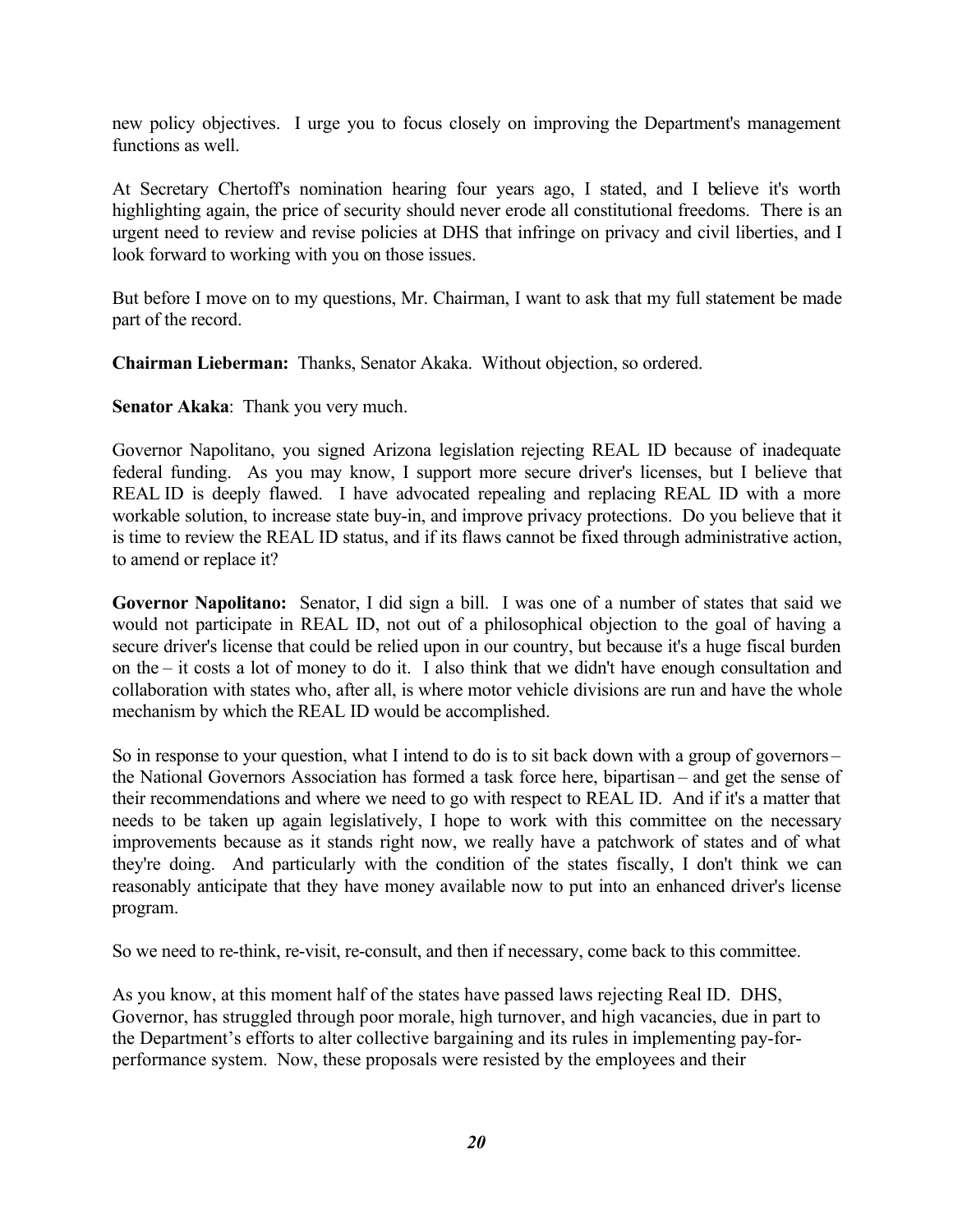representatives and ultimately were blocked by the courts and Congress because of fairness concerns.

DHS must improve its ability to recruit, train, motivate, and retain skilled employees in order to meet its mission.

Please discuss your key priorities for investing in the Department's workforce and ensuring a fair and transparent personnel system.

**Governor Napolitano:** Well, Senator, I have been very impressed with the men and women I have met in the Department, both here in Washington, and those tend to be those in the higher reaches of the Department, but then out in the field, as I've run into them in different circumstances and the like, and so we start with that and we start with the premise that the men and women of this department want to work to keep America safe. That's why they're here, that is their mission, and so we start with the goodwill.

I think as the Secretary, we want to continue to enforce that. We want to provide for employees a sense of being part of this very important mission and some real career paths for them, so that if they begin at a low-level position, say in the TSA, they know that over the course of their career, if they perform well, they can advance and that it's -- it's a -- it's a real career path for them.

Those are the kinds of things that make for good morale and those are the kinds of things that we will be working on.

**Senator Akaka:** Yes. Governor, only one large U.S. flag cruise ship remains operating in Hawaii. Rapid growth in foreign flag ships has forced domestic ships out of business by avoiding U.S. tax, labor, and employment laws.

The Passage of Vessel Services Act restricts foreign flag ships from operating in U.S. ports, but it has not been enforced. Customs and Border Protection issued an interpretive rule on the PVSA clarifying the scope of the law, but the Office of Management and Budget returned that rule for further consideration.

Will you work to craft a new interpretive rule to enforce the existing statutes?

**Governor Napolitano:** Senator, yes, I'll be happy to look into that rule and its particular application to the Hawaii situation.

**Senator Akaka:** Thank you very much. Thank you, Mr. Chairman.

**Senator Lieberman:** Thank you, Senator Akaka. Senator Tester.

**Senator Tester:** Thank you, Mr. Chairman. I appreciate the opportunity to visit with Governor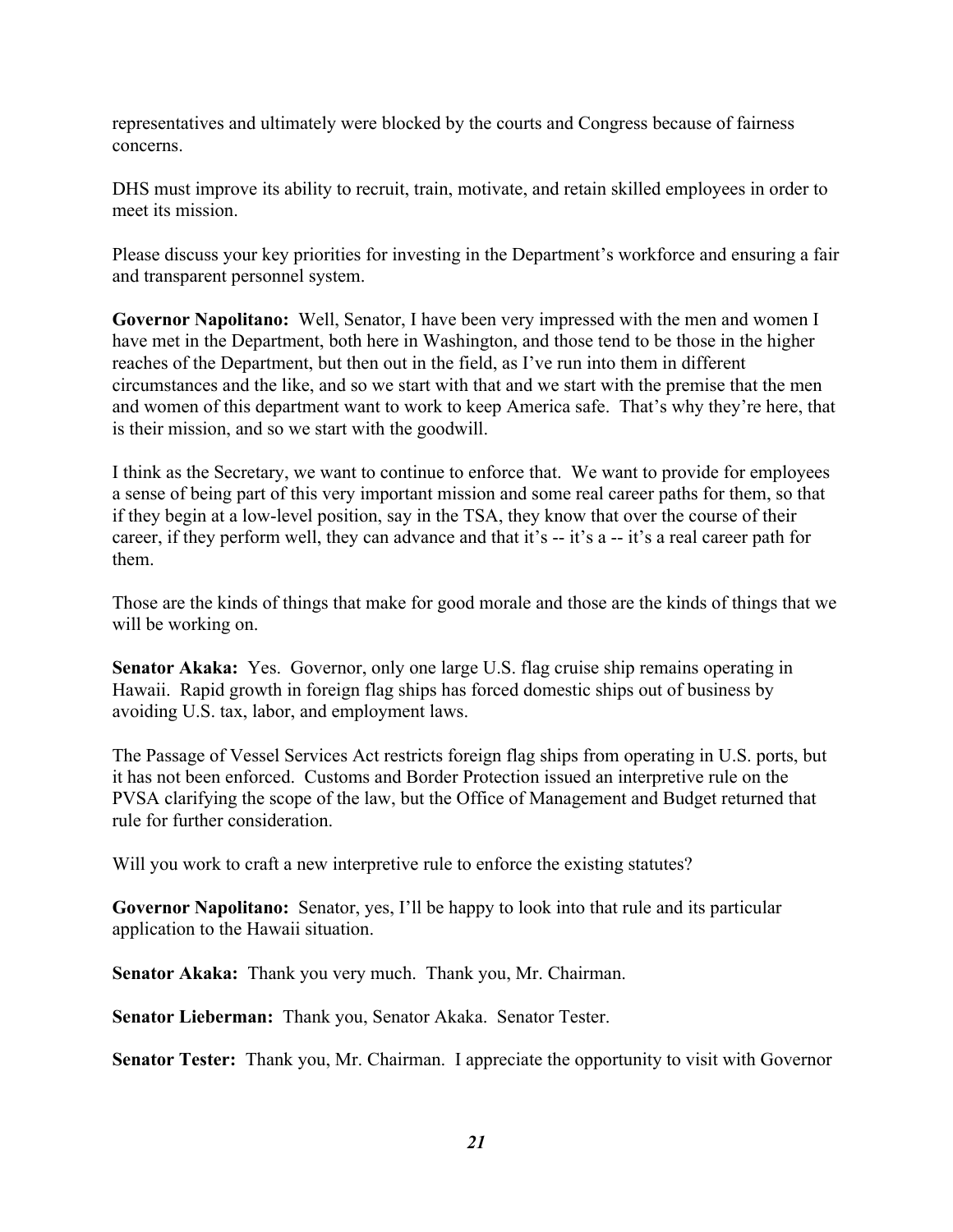Napolitano, and I just might add as a sidebar, I don't think you're the first guy that Claire McCaskill has left speechless.

But that aside, that aside, I want to say welcome. I appreciated the opportunity to visit with you yesterday and I think we've got a lot of work to do, but as we have these committee hearings with -- with nominees, I will just say that I think, as Claire said, it's fuzzy now and it's going to go away, but I think you've got -- you've got a real opportunity to make a difference in -- in the security of this country and -- and the efficiency of how the Department works and how tax dollars are spent, and so I think that there's some real opportunity with those challenges as they come forward.

I appreciate your willingness, as I do with everybody, for your service to this country. Thank you for what you've done. Thank you for what you're about to do. I think you will be confirmed and I hope it's done quickly.

We have tried to move the discussion, as the Chairman has said, to the northern border a time or two and -- and how we use those resources and making sure we use those resources nice. As we go up there, we see those Border Patrol with new stations and plenty of personnel. We see a lot of the ports on the northern border where there are too few Customs agents, inspectors. They're cramped, insufficient for -- for dealing with -- with the work that they have to do up there from my perspective, and I think it's bad for security and I think it's bad for commerce.

DHS does not appear to have an integrated, coherent strategy for the northern border security that matches up well with the public-identified threat. In the 9/11 Commission recommendations bill, I included an amendment to do a study to look at the vulnerabilities on the northern border and how DHS was going to plan to address them. Unfortunately, the document from my perspective was almost useless. There was no strategic plan for dealing with -- with the border. There was nothing to indicate that there was any real thought given to the northern border at all and this is more than seven years after 9/11.

To the questions. What actions as Secretary would you take to ensure that we have sufficient and appropriate use of resources along the northern border?

**Governor Napolitano:** Well, Senator, I think the -- one of the first things I want to do is go to the northern border physically, get a sense of the area, see the facilities that are there, talk to members of the communities in those border towns, the mayors, the sheriffs and like, talk to the employees who work in those Border Patrol stations, and then I want to see what work has been done toward having a northern border strategy and then really drill down on it to make sure that it is a cohesive strategy that makes sense for the geography that we're talking about.

**Senator Tester:** Okay. You've mentioned local law enforcement, visiting with them. What role do you see in your -- in your -- in your duration in this office, what role do you see the local -- local law enforcement playing in regards to border security?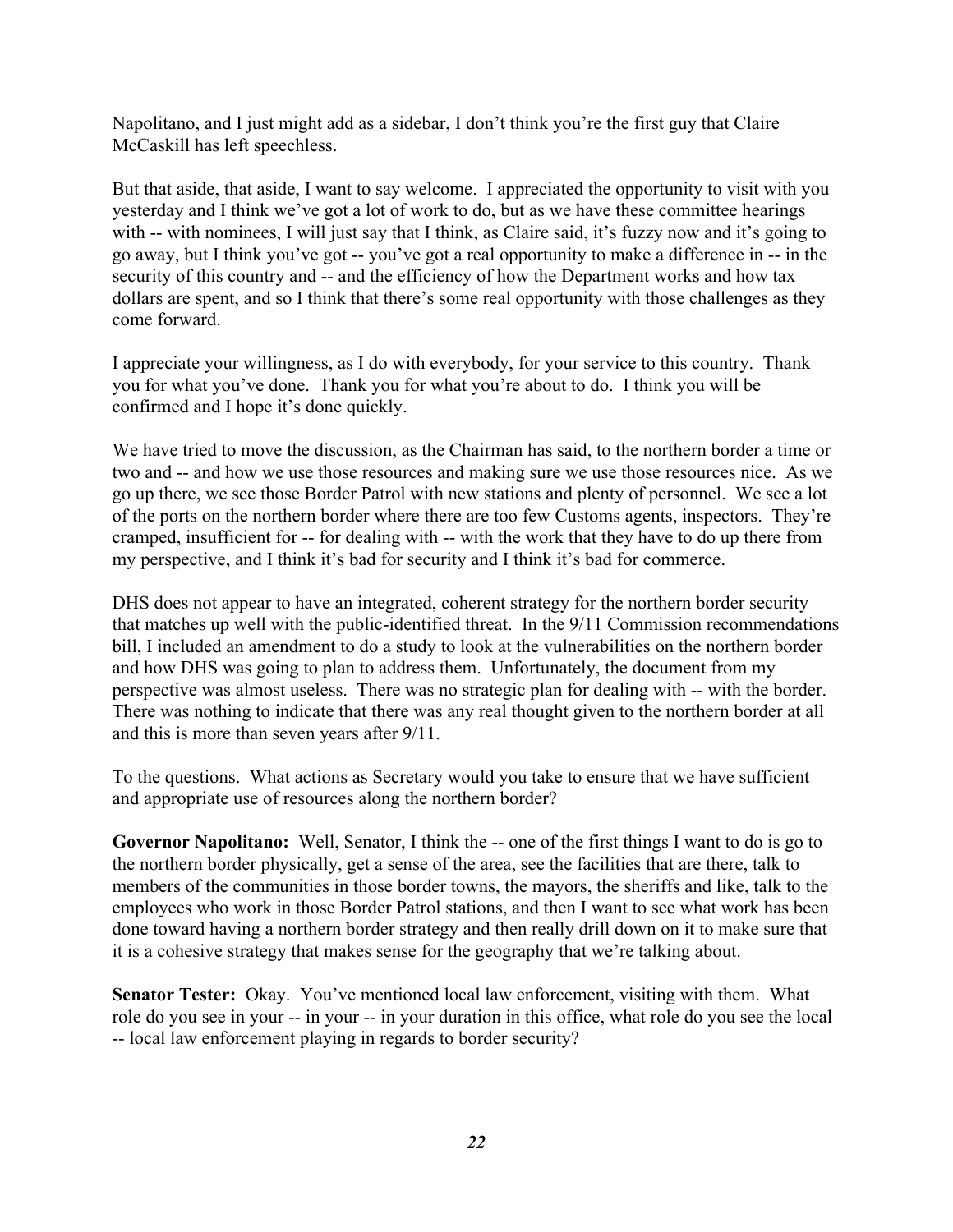**Governor Napolitano:** Well, I think it's at least twofold, Senator. One is through programs like Operation Stone Garden, through augmenting overtime and the like. They can help augment law enforcement interdiction, apprehension, prosecution.

But they also can and should be extra eyes and ears on the ground and that doesn't necessarily require a formal financial relationship. My experience is that law enforcement is law enforcement and if they are asked to keep an eye out for X or -- and know that -- that that information is welcome and will be acted on, and also if information that the Feds have is shared with them, that is the kind of ongoing partnership with -- with law enforcement that we want to build.

**Senator Tester:** Good. I look forward to you building those relationships. I think they're important and I think you get the most bang for the buck in those.

We have -- as we talked about yesterday, we've got reservations, Indian community, significant, that butts up against Canada in the northwest part of the state, I guess, northwest to north central, and there are -- there are some issues dealing with the sovereignty of that, those -- that tribe in particular and our goals and I don't think the goals are any different, but the sovereignty issue makes it a little different play.

Do you -- do you think -- I mean, you've got -- I think you've got a Shadow Roles Program in Arizona, I believe. Do you -- first of all, does that work pretty well, and second of all, do you think that that's something that could work in other areas of the country when you're dealing in Indian Country?

**Governor Napolitano:** Senator, I can't respond. I haven't looked at Shadow Roles for awhile, but I can say this. I'm very sensitive to the -- the sovereignty and jurisdiction issues that Indian Country presents. We -- actually in Arizona, we have an Indian reservation, the Tohono D'Odham reservation actually crosses the border into Mexico, and so working with tribal leaders there in terms of what measures would be taken along that stretch of border and it requires direct work and consultation and a realization that there are tribal jurisdictions involved in the Homeland Security picture and -- and there are differences there we need to appreciate.

**Senator Tester:** Good. I want to associate my -- with -- with Senator Akaka's comments on Real ID. I'm not going to get into it, not because I don't think it's important, I think it's very, very important, but time is limited and I think -- I think he hit on a lot of very good points that I absolutely agree with when you talk about freedom versus civil liberties.

I do want to talk about the small business contracting. This is a big agency that lays out some pretty good-sized contracts, and in that process, from my perspective, they only get big contractors to bid on those big contracts. I would hope that there's a lot of good ideas out there in small businesses that could really help border security. From what I've seen, I'm sure you'll get an opportunity to see some of that down the line, but would you make a commitment to -- to really take a look at the small businesses and give them an opportunity to be a part of our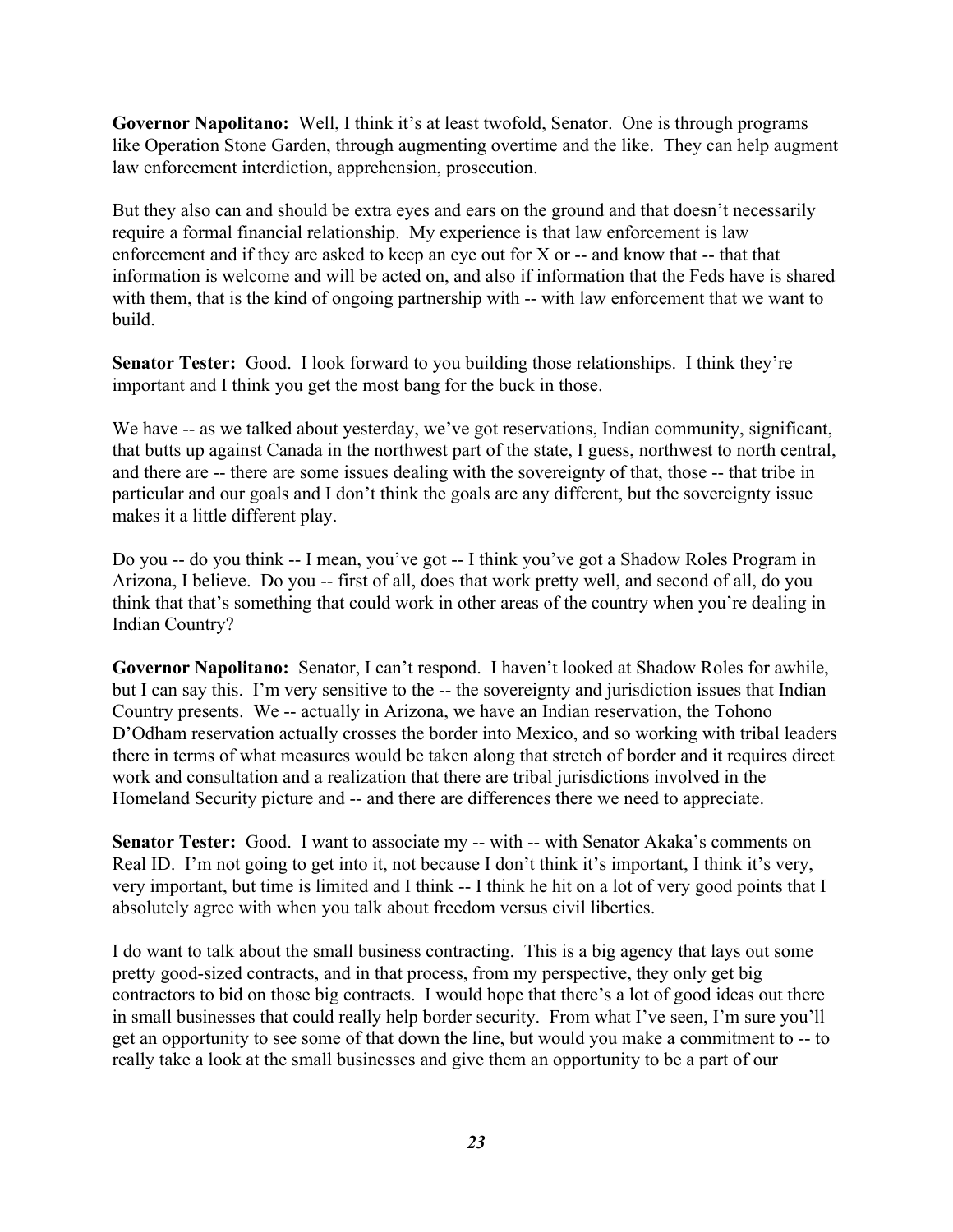security future as far as contracting goes?

**Governor Napolitano:** Senator, yes, I will take a look at that whole issue of contracting, small versus large, also the phenomenon of big contract to subcontract and how that's working within the Department.

**Senator Tester:** I would certainly appreciate that. Once again, Governor, I look forward to working with you on this committee. I look forward to you not having to come up and testify in front of all these committees, as Senator Voinovich said, because we'll know you'll be doing the right thing and we don't need to bring you up every other day to quiz you.

Thank you very much.

**Governor Napolitano:** Thank you, Senator.

**Senator Lieberman:** Thank you, Senator Tester. Senator Landrieu. Good morning.

**Senator Landrieu:** Good morning, Mr. Chairman. Thank you so much. I always learn some most extraordinary things, Mr. Chairman, when I come to your hearings and this morning I'm happy to know that I now know who to thank for being able to keep my mascara as I'm traveling.

**Senator Lieberman:** Yes.

**Senator Landrieu:** I did not know it was our own colleague.

**Senator Lieberman:** I had the same reaction myself.

**Senator Landrieu:** Yes, I know -- I know you enjoy keeping yours.

**Senator Lieberman:** Indeed.

**Senator Landrieu:** But also, more seriously, I want to associate myself with the remarks of our Ranking Member on the issue of interoperability and thank her again and the Chairman for their really relentless work in this area and although we've made progress, we have obviously a great deal more to go, and I would only refer to one comment that will forever stick in my mind.

When I was doing a CNN interview within a day or two of the storm, Katrina, and I happened to be interviewed with the National Guard general from Alabama who I couldn't see but I could hear because we were both being interviewed, and the question was posed to him, "General, what is the communication system that you're using now?" and his -- I'm going to paraphrase but it was generally, "I hate to report but we're basically using the technology that I imagine we used during the Civil War when we were sending runners," he said to the reporter. So I commented that that was basically the same thing happening in Louisiana.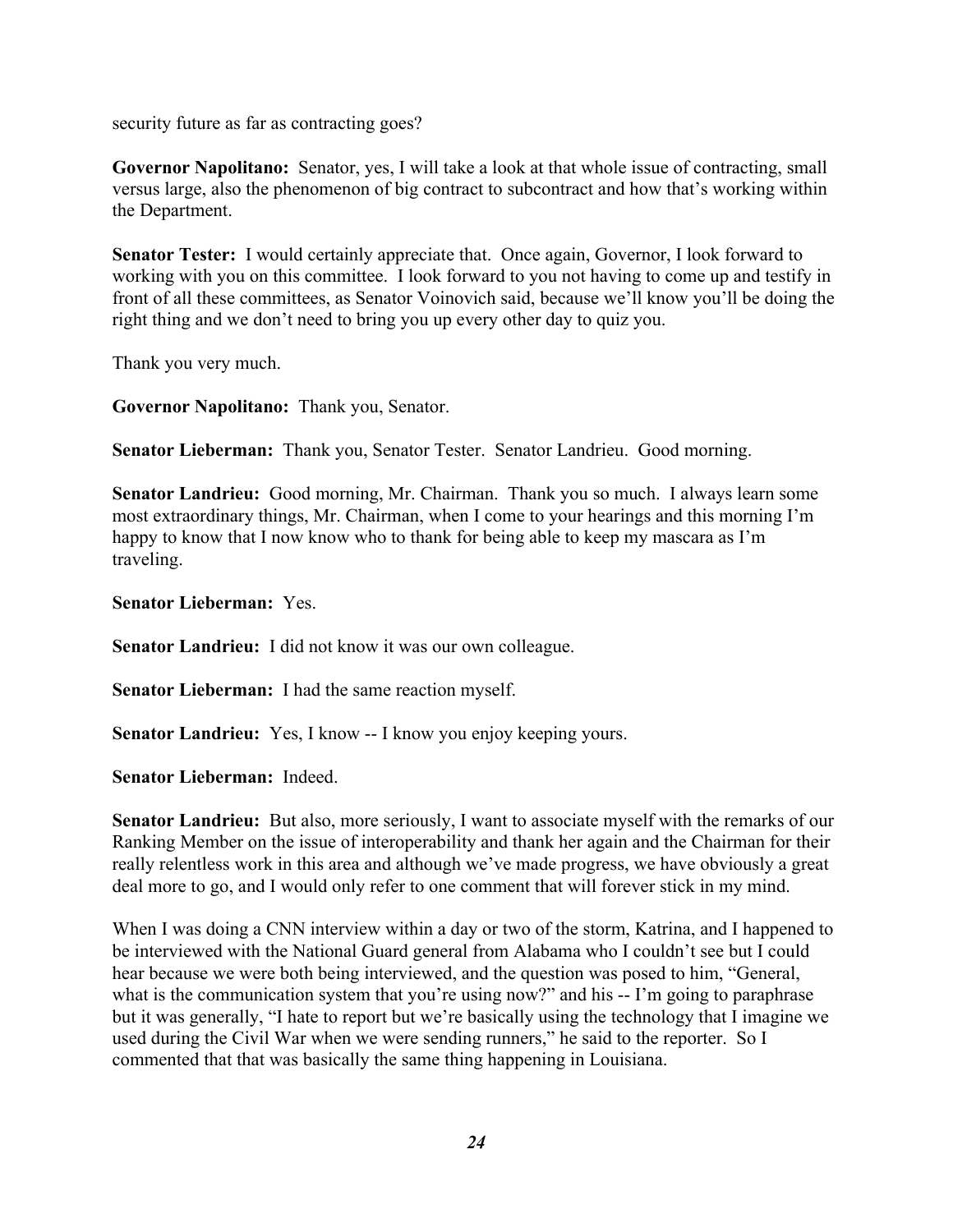So when I say on behalf of the people that I represent and the 1900 people that lost their lives in those days after this catastrophe, I just can't impress upon you, should you be confirmed as Secretary and you will in fact have my vote because of your outstanding credentials, the importance of getting this right.

As I look at the firefighters on the front row, we don't have to go too deep within ourselves to remember the horrifying days in New York and it's not fixed. This committee has done a tremendous amount of work in trying to fix it, but without the right leadership pushing with us, it's impossible.

So I look forward to working with you, but I have -- on interoperability, but I have two questions. One, Madam Governor, in President Bush's last press conference which was just a few days ago, he was quoted as saying, "People say, oh, well, the federal response was slow. Don't tell me the federal response was slow when there were 3,000 people pulled off the roofs right after the storm passed." He was referring to Katrina, prompted by a question by a reporter. "It's a pretty quick response."

Apparently the president has a lot on his mind the last two weeks of his administration and I can appreciate that, but a cursory review of the historic record will reflect that, although the storm hit on Monday morning, early in the morning when hurricane force winds, Hurricane 3 to 4, hit the metropolitan area, it was not until Friday that the first official military airplane or vehicle showed up.

Now, the Louisiana Wildlife and Fisheries was there, the National Guard called out under Governor Blanco's direction, and the Coast Guard, God bless them, acted on their own standing authority to rescue those people, but when the real investigation is ever completed, if it ever is, I think the record will probably indicate that more people saved themselves by giving up and swimming or floating off their roofs to safety than actually who was rescued. Now, I don't know because there's been no real investigation that thorough. However, having said that, no one, except maybe the outgoing president, would say in the entire world that the response was quick.

So my question to you is, can you just briefly talk about your philosophy now as the incoming Secretary of Homeland Security, your experience as Governor, how you would change and do you recognize -- how would you change the response and do you recognize the significant role that the Federal Government must play in a catastrophic disaster, whether manmade or naturally occurring, which in our case was both.

**Governor Napolitano:** Senator, yes, I appreciate not only the -- the gravity of Katrina and its uniquely-catastrophic impact but also the fact that there is work left to be done and one of the things I would seek to do, should I be confirmed as Secretary and you and I have talked about this, is come down to New Orleans with you and get a sense of what -- where we are, what needs to be done, what the obstacles are to completing the work that is underway, and get at it. I think that there have been a number of changes in FEMA post-Katrina in response to this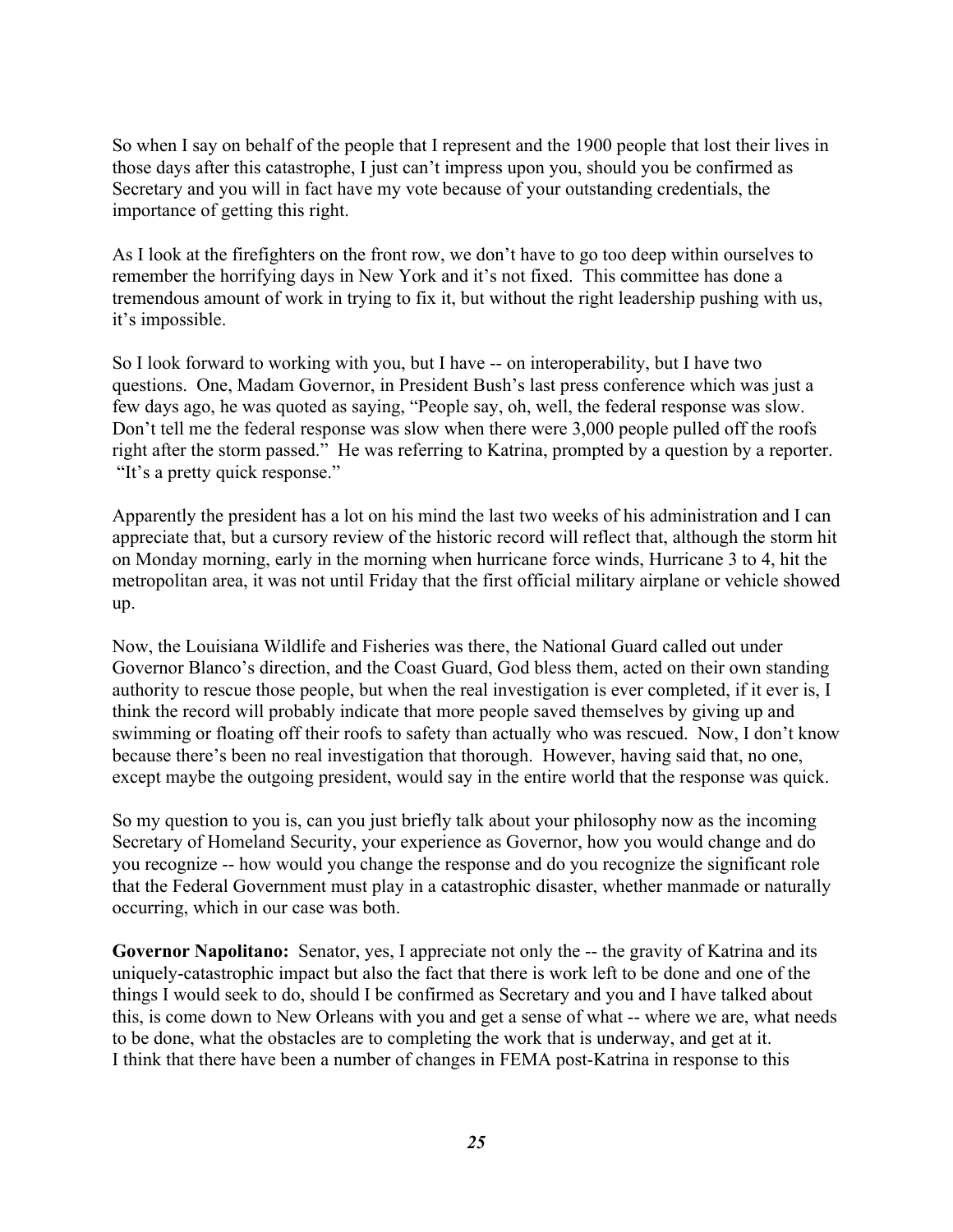committee and others strong and legitimate criticisms of what did not occur there on a timely basis, but there still is work to be done, as well, and we want to make sure that, from my standpoint, FEMA plays a key role in our nation's homeland security, not just in mitigation of disasters before they occur and working to identify measures that can be undertaken, but also in quick response recovery and to demonstrate the incredible resiliency of this country, get people back in their homes, back to work, communities re-established as quickly as possible, and those are all areas that FEMA has expertise in. They must be marshaled and then recognize that FEMA, like so many other areas of this department, has to work in cooperation with state and local authorities because so much of emergency preparation and response initially is done at the state and local level because that's -- that's where the personnel are.

But there has to be training, education, communication, all of those things that knit together an emergency response framework that really works. It can be done, it has been done in other situations. So it's not as if it's been a record of -- of uniform total historical failure, but it also can be improved.

**Senator Landrieu:** Thank you. And one more question. I know I've just got a limited time. So if we could have a brief answer here.

The State of Louisiana, and I'm sure Mississippi and Texas are in this position, as well, I don't have their specific numbers, have appealed approximately 1,200 public assistance projects, work order sheets which you as a governor are very familiar with. Over a billion dollars is in dispute, but the actual number's about 4,000 that basically FEMA and the state can't come to grips with, so these projects are stalled, our recovery is stalled, and jobs are being lost because of this.

We'd like to get this fixed in the stimulus package because the benefit is it doesn't cost any more money. We've already appropriated it. If we could fix it, we could get the recovery done and create jobs which would, I think, meet the president's objectives, but I just wanted to say for the record in closing, and then ask a brief response, auditors hired by the State of Louisiana, one of them in particular, was R.S. Means, that is a construction cost standard firm that basically trains the FEMA personnel, was our auditor that said that the amount of money that FEMA owed was X.

Despite that independent record of an auditor that they obviously think well of because they trained FEMA, they still will not, you know, pay the money that the state believes it is owed.

Will you take an aggressive role to fix that, and would you consider a binding arbitration system that we could get this recovery underway or something equally as effective to resolve the differences between states and FEMA on what is owed after a disaster?

**Governor Napolitano:** Senator, I will take a serious look at that and -- and also look forward to working with you and this committee.

I think all of us share the desire to work with Louisiana and try to -- try to begin getting some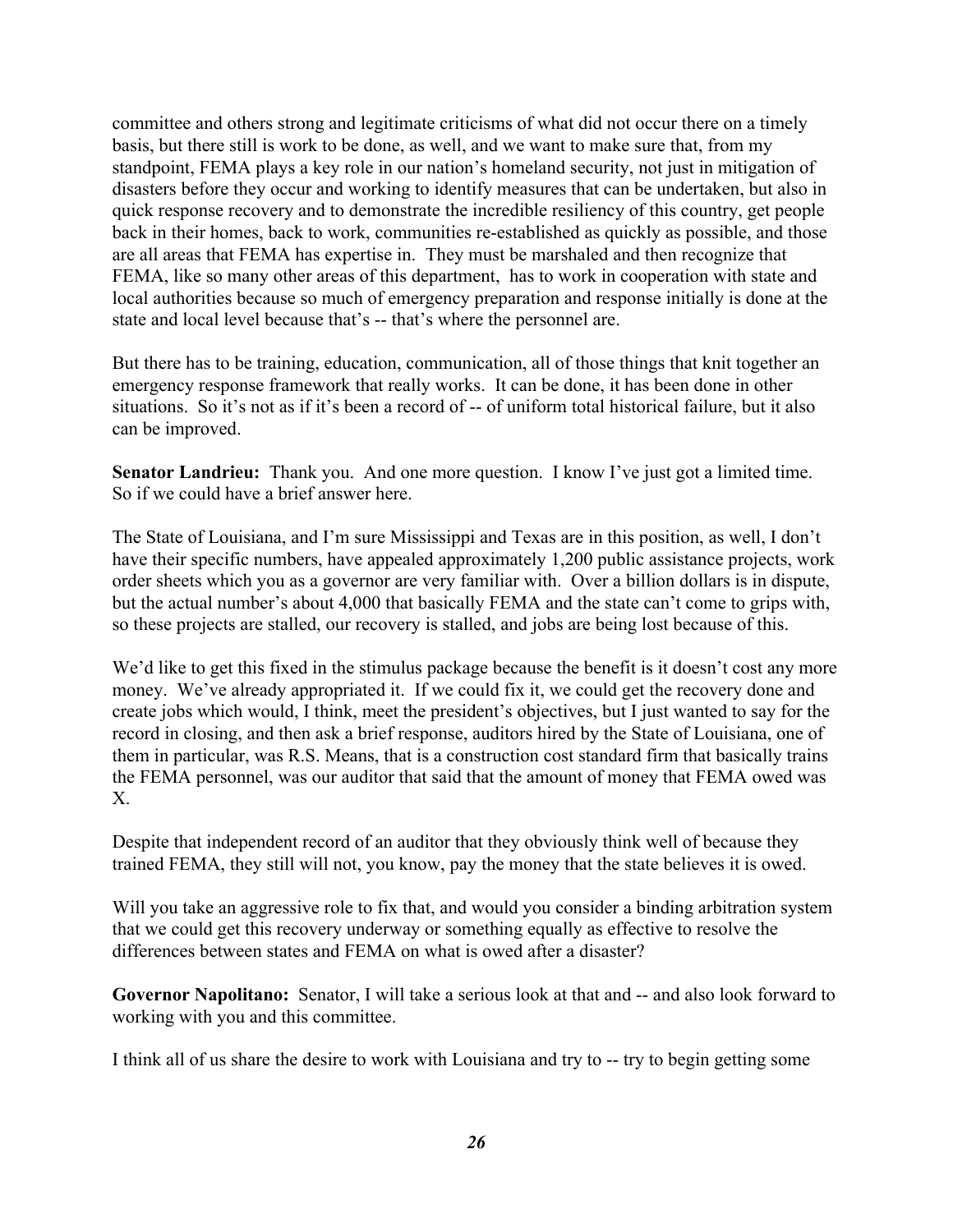closure on some of these things.

**Senator Landrieu:** Thank you. Thank you, Mr. Chairman.

**Senator Lieberman:** Thank you, Senator Landrieu. I do want to mention, as Senator Landrieu indicated, that there was one great agency that performed heroically, federal agency, post-Katrina and right away and that's the U.S. Coast Guard. And you're going to have the pleasure and honor of -- of working with them because obviously they're now part of the Department, and may I say to those separationists, the Coast Guard, which in some ways might be seen to have a real strong claim to be separate, they seem to be the -- very happy with the interaction in the Department which speaks to the integrity of the Department and also particularly of their connection in the Department to FEMA because they're so much a part of rescue, but they really were heroes.

Senator Levin, welcome. Glad you --

**Senator Levin:** Thank you so much, Mr. Chairman. Welcome, Governor, here. You're a great appointment. We look forward to the -- your service.

I talked to you on the phone very briefly about a number of questions and I want to raise them here just very, very quickly. I know you've been asked about the number of Border Patrol agents that need to be hired, the additional ones and the requirement in the law that 20 percent of the additional increase in agents be assigned to the northern border. The northern border has been shortchanged severely in terms of the number of agents. I think at least one of my colleagues has already gone into that issue with you.

Are you aware of the requirement that 20 percent of the increase in agents, Border Patrol agents have to be assigned to be the northern border? Is that something you're familiar with?

**Governor Napolitano:** Yes, I'm generally familiar with it, Senator.

**Senator Levin:** All right. And will you take steps to see that the requirement is met? So far it has not been. Only six percent of the increase, apparently from '06 to '08, has been along the northern border. Will you take that on?

**Governor Napolitano:** Senator, I'm going to look at the entire allocation of Border Patrol and where they are and obviously we want to make sure the allocations meet the requirements of law.

**Senator Levin:** Thank you. The -- I think you also commented on interoperability issues. That's one of the -- I think the Number 1 request we get from all law enforcement, is focus on interoperability, the ability to communicate with each other at all levels of government. Six of the demonstration grants are supposed to be in border states because of the needs that we have not just to communicate with each other but also to communicate with Mexico and Canada, and is that something that you will look at and take seriously?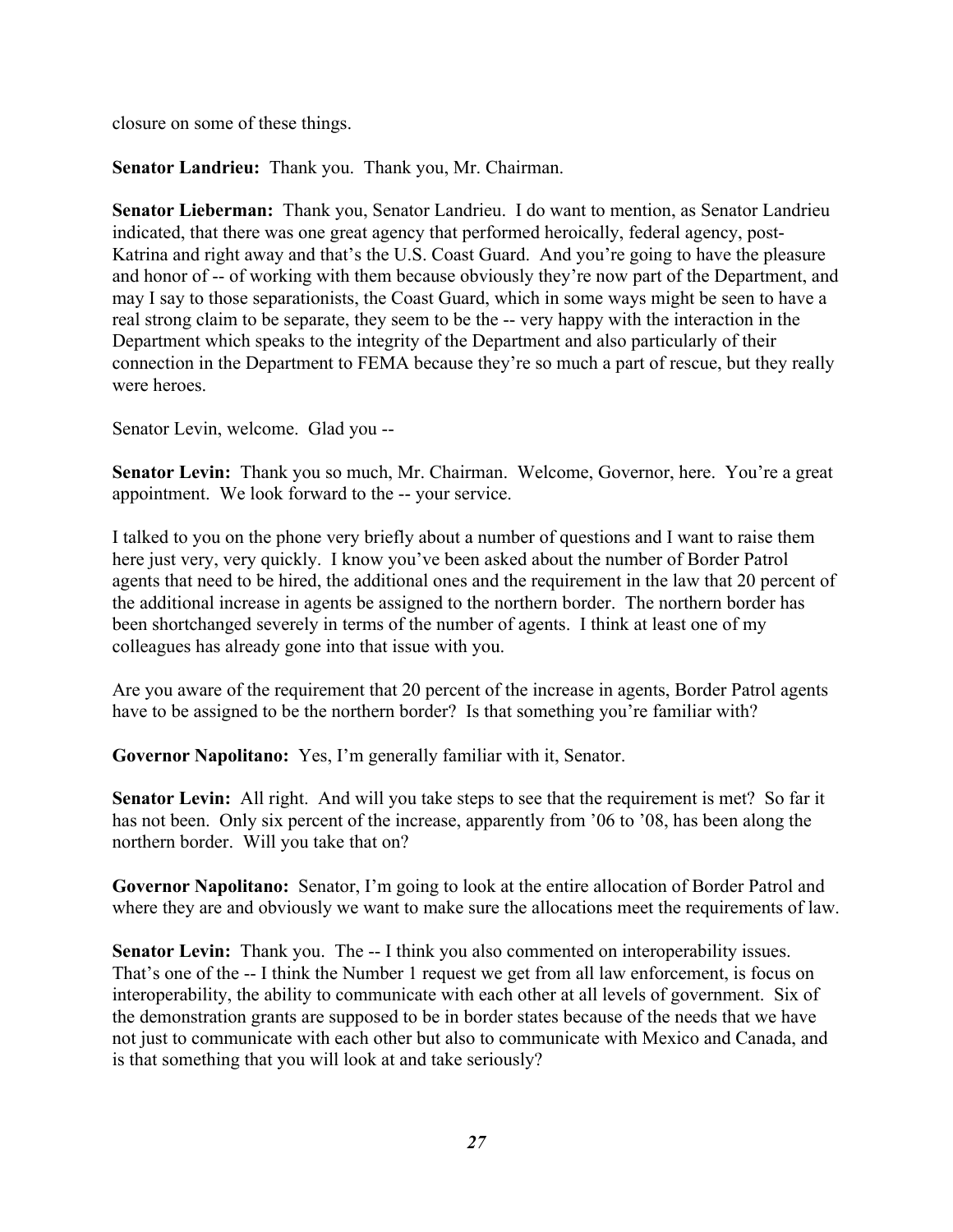**Governor Napolitano:** Yes, Senator, and, indeed, I'll build on my own experience as governor of Arizona, where at the state level we built an interoperability project with the State Police of Sonora, Mexico, the state that borders us on the south, just because of the reason that when issues happen and you're a border area, they tend to go over the border.

**Senator Levin:** Thank you. The Permanent Subcommittee on Investigations of this committee, we call it PSI, which I chair, has looked into foreign corruption and the ability of corrupt foreign officials to receive financial safe haven here in the United States.

In August of '06, President Bush announced the National Strategy Against Kleptocracy, the use by corporate -- by foreign -- corrupt foreign officials of our financial system to hide money which is improperly in their hands.

What role, if any, do you see in the effort to make sure that kleptocrats do not receive safe haven physically or financially in the United States?

**Governor Napolitano:** Senator, I think this is one of those areas where the Department of Homeland Security has a relationship with the Treasury Department, the Department of Justice, all would have a role here, but again, drawing on my own experience, one of the ways you get at terrorism and counterterrorism is -- is through the money laundering and the money aspect channel and I have a lot of experience in terms of damming warrants and other things with respect to interrupting the whole money aspect of -- of not only terrorism but human trafficking, drug trafficking.

**Senator Levin:** At a time, Governor, when demand for fire grant funding appears to be increasing, the administration has continued to propose significant cuts in firefighting assistance, firefighters in our budgets.

Given the need and given the increase in demand for fire grants, to what extent do you believe that corresponding increases in firefighting, firefighter assistance is warranted?

**Governor Napolitano:** Again, Senator, an area that I have much experience in. Many people don't know, but Arizona's home to the largest Ponderosa Pine forest in the continental United States and we've had large fires during the course of my governorship, hundreds of thousands of acres-sized fires. So those grants are very, very important.

One other area I will want to look into, however, is funding for fire prevention and restoration of forest health which might go a long way to helping us protect persons and property before fires that are started from whatever cause become these great big mega fires.

**Senator Levin:** Mr. Chairman, I'm going to have to return to the Armed Services Committee where we have four nominees before us.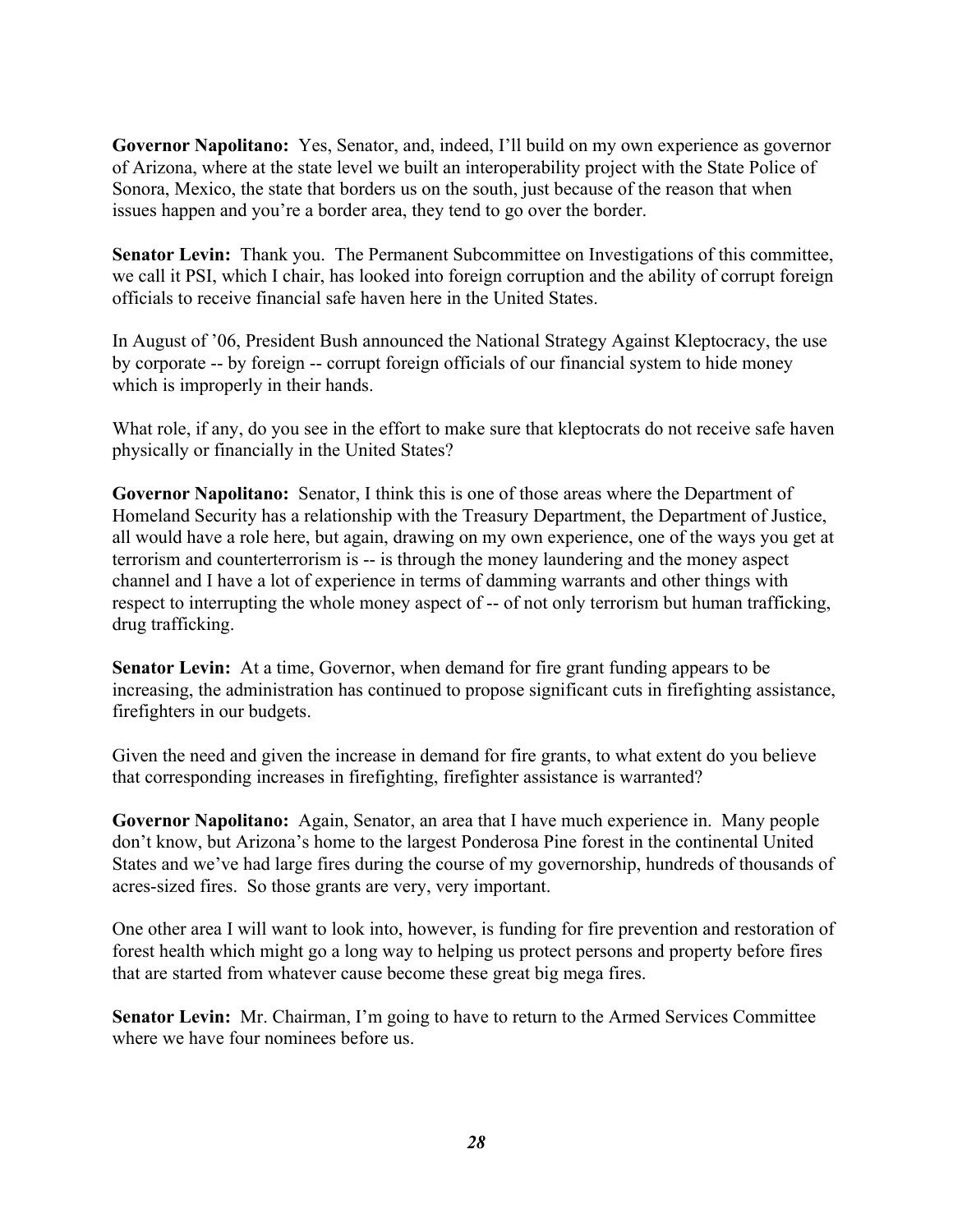I thank you, the Ranking Member, for holding this hearing, for prompt consideration of the Governor's nomination, look forward to her confirmation.

I do have some additional -- three additional questions for the record. If we could get those answered promptly, I'd appreciate it.

**Senator Lieberman:** Thank you, Senator Levin. Thanks for making the extra effort to -- to come over and give our regards, Senator Cohen's and mine, --

**Senator Levin:** Thank you.

**Senator Lieberman:** -- to our committee members on the Armed Services Committee.

**Senator Levin:** You have explained your absence already.

**Senator Lieberman:** Thank you. Governor, we'll go to a second round. It looks like the three of us will go forward.

I want to thank you for listing, in response to Senator Collins' question, about substantive priorities after your understandable management priorities, non-aviation transportation. I appreciate that very much because I think it is -- it is urgent unfinished business.

We know that terrorists struck transit systems in Madrid and London and, in fact, in Mumbai, I believe it was 2006, before the urban Jihadist attack of last November. The latest number I've seen says that 14 million people use mass transit systems in the U.S. every day, so these are very -- these involve a lot of people.

I understand it's early in your term, in fact it hasn't begun yet, but what - - what thoughts do you have about the steps you might take to improve security, homeland security in rail and transit systems in our country?

**Governor Napolitano:** Well, Senator, should I be confirmed, one of the things I'll want to do - there are -- first of all, there's some real expertise in this country and so solicit their advice and it's not necessary to reinvent the wheel here. Then we -- this is an area again where private entities need to be brought to the table and municipalities and the like, the actual owners and operators of these transportation systems. So we need to figure out a way how do we do that in as expeditious a way as possible.

And then we need to move forward and say what are the easy common sense -- what's the lowhanging fruit we should do now, over the next 30, 60, 90 days? What requires a longer-term strategy to accomplish, and -- and really, just as I told Senator Tester, I really want to look at a northern border strategy and plan. We want to do that for surface transportation and we don't want to wait for the plan to do what we already know needs to be done. So you do that to get yourself started, but then things should fit into a longer-term strategy.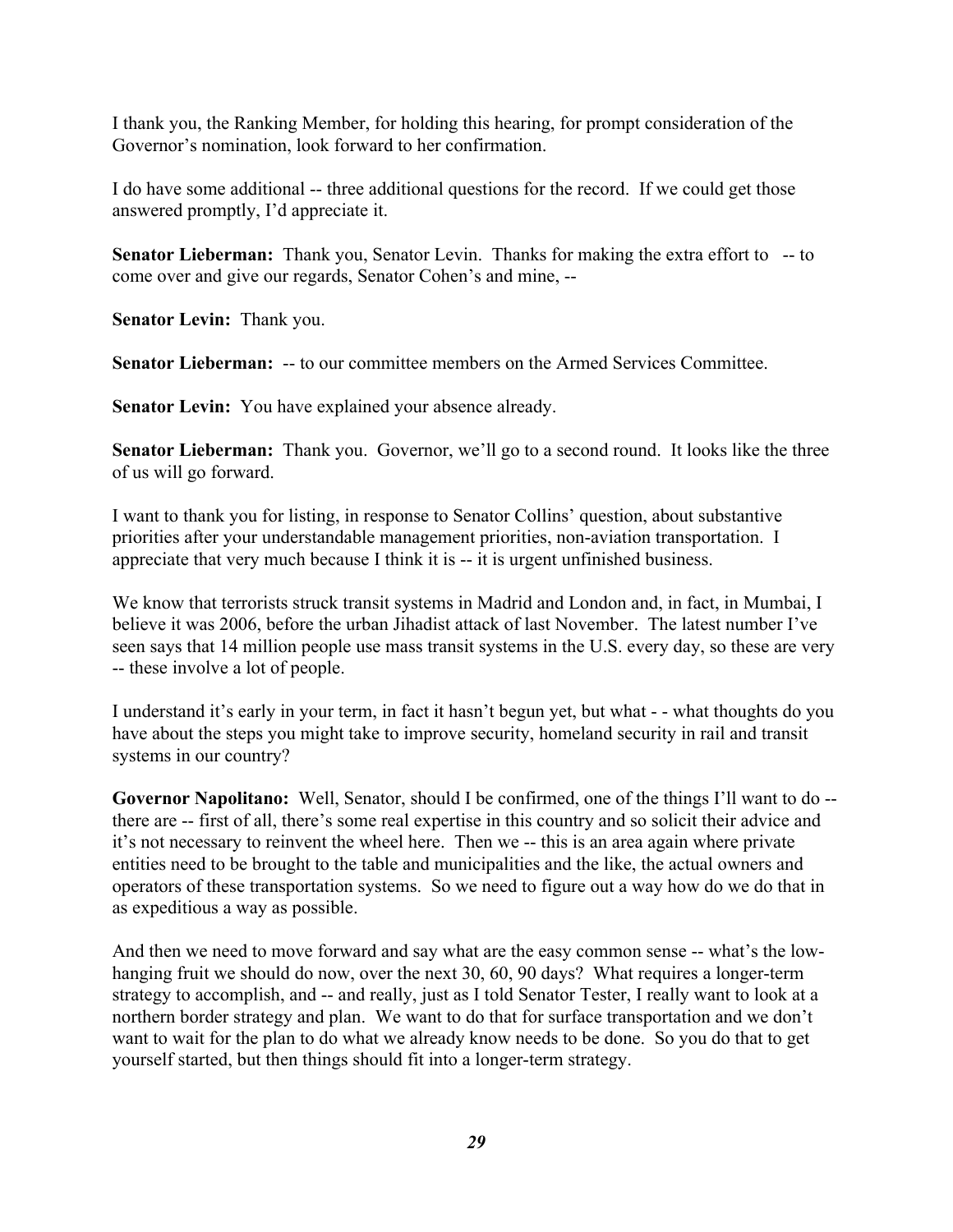**Senator Lieberman:** Okay. We're going to do a lot of work together on this and obviously there's a lot to be learned at this point from other countries that have -- that are dealing with this problem.

Interesting, I think I mentioned when we spoke in my office, the PEW Center did a poll on various government services awhile ago, and asked the American people to rate them favorable or unfavorable and, interestingly, encouragingly, and probably surprisingly to some people, one of the highest-rated federal services was the Transportation Security Agency. It was -- it was at 70 percent or higher.

Unfortunately, one of the lowest-rated was Border Security. I want to come to that in a minute.

One of the theories given by the organization that did the polling was that maybe more people have contact with TSA and they're generally positive. People are troubled by the controversies around border security, but I know, being a border security governor, that you know that these are real problems that go to the integrity of our immigration law and also obviously in some sense to our security.

So I know you've spoken -- Senator McCaskill asked you about enforcement of some of the laws relating to employing illegal immigrants and Senator Tester did somewhat with regard to using law enforcement personnel.

I want to ask you more broadly, as you come in with some experience in border security, what are your thoughts about how better to secure our border and enforce our immigration laws. We've struggled with this. We've acted on it. We've spent a lot of money so far. You know, do you think we should attempt to cover the entire southern border with a fence? Maybe I'll start - stop there and let you begin to answer.

**Governor Napolitano:** Well, I think border security requires a system and a system has several parts to it. It requires boots on the ground and so one of the things, you know, I will be counting as the Secretary is how many -- not just how many agents we have or in training or what have you but how many boots on the ground do we have in places at shift time and the like.

It requires technology. It requires things like ground sensors. The SBI Net, which has had a problematic start, is something I think, however, could hold great promise and we want to -- we want to keep -- we want to keep pushing the issue of technology because these borders are vast and manpower alone is -- is not going to do it. You need to be able to augment manpower with technology and keep pushing that technology fence, as it were.

There is a role for some fencing, particularly around urban areas, because it -- it helps prevent those who are crossing illegally from blending immediately into a town population, but these borders are -- are so vast that the notion that a -- a fence alone is worth the expense to go, say, from San Diego to Brownsville, I don't think I would be giving good advice to the committee if I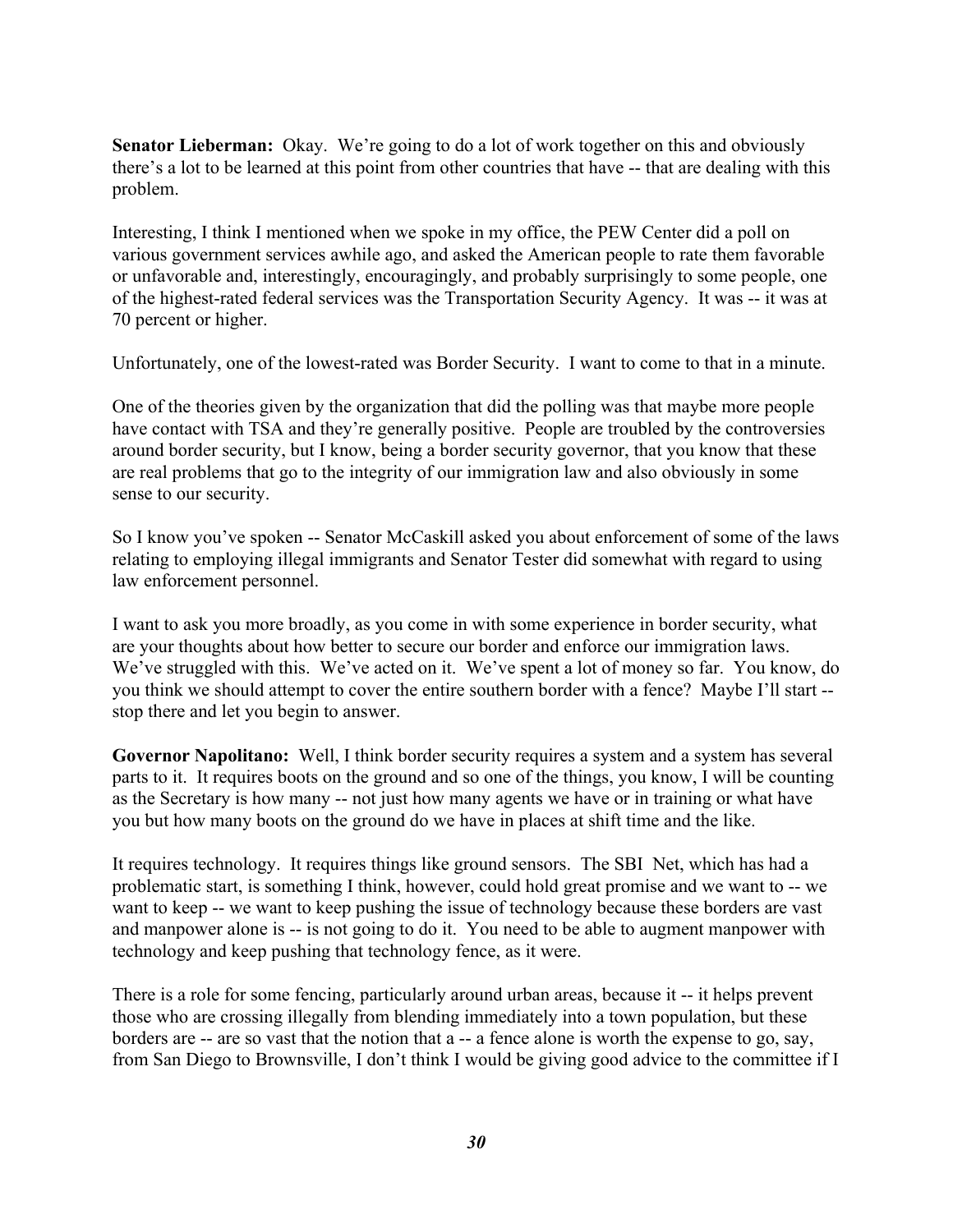said that's the way we're going to protect the border.

It needs to be done strategically as part of a border system and then you've got to have interior enforcement because, once someone has run the gauntlet of the border, if they get through, and we have to anticipate that you're never going to have 100 percent protection against that. You need to have some means of -- of interior enforcement and that's really where the employer actions come in.

I'd like to mention, as well, however, Senator, that there are those who use that border not just for labor. I mean, they are drug traffickers. There are human traffickers and there are -- and we have to be cognizant that there could be potential terrorists using that border.

## **Senator Lieberman:** Sure.

**Governor Napolitano:** To the extent we deploy law enforcement to deal with the illegal immigrant coming to work, we have to -- we have to do the right thing to make sure that we -we continue the -- the key focus on those that are coming to do real evil in our country --

### **Senator Lieberman:** Right.

**Governor Napolitano:** -- and make sure that we haven't diluted our law enforcement resources to such a degree that we don't really have an adequate focus on -- on those evil-doers, and I want to make sure that we're -- that we are working with state and locals and others on those borders, northern and southern, creating a good balance.

I have a particular concern right now. Mexico, as you know, is -- is -- is undergoing a very serious issue with violence related to President Calderon's really quite, quite honorable initiative going after the big drug cartels, but it has caused a lot of violence in those border states along the U.S. border.

### **Senator Lieberman:** Right.

**Governor Napolitano:** So we have to be very cognizant of that, in addition to all the other concerns.

**Senator Lieberman:** Let me ask you a quick question. When we spoke in my office, you had some interesting practical sort of common sense things to say about your experience in Arizona with the National Guard in terms of border enforcement.

I wonder if you'd expand on that a little bit now and -- and indicate -- well, do you think we ought to make use of the National Guard in -- in terms of border security?

**Governor Napolitano:** Senator, I was one of the first governors to say the National Guard could play a very useful role here to augment Border Patrol, not to substitute for it but to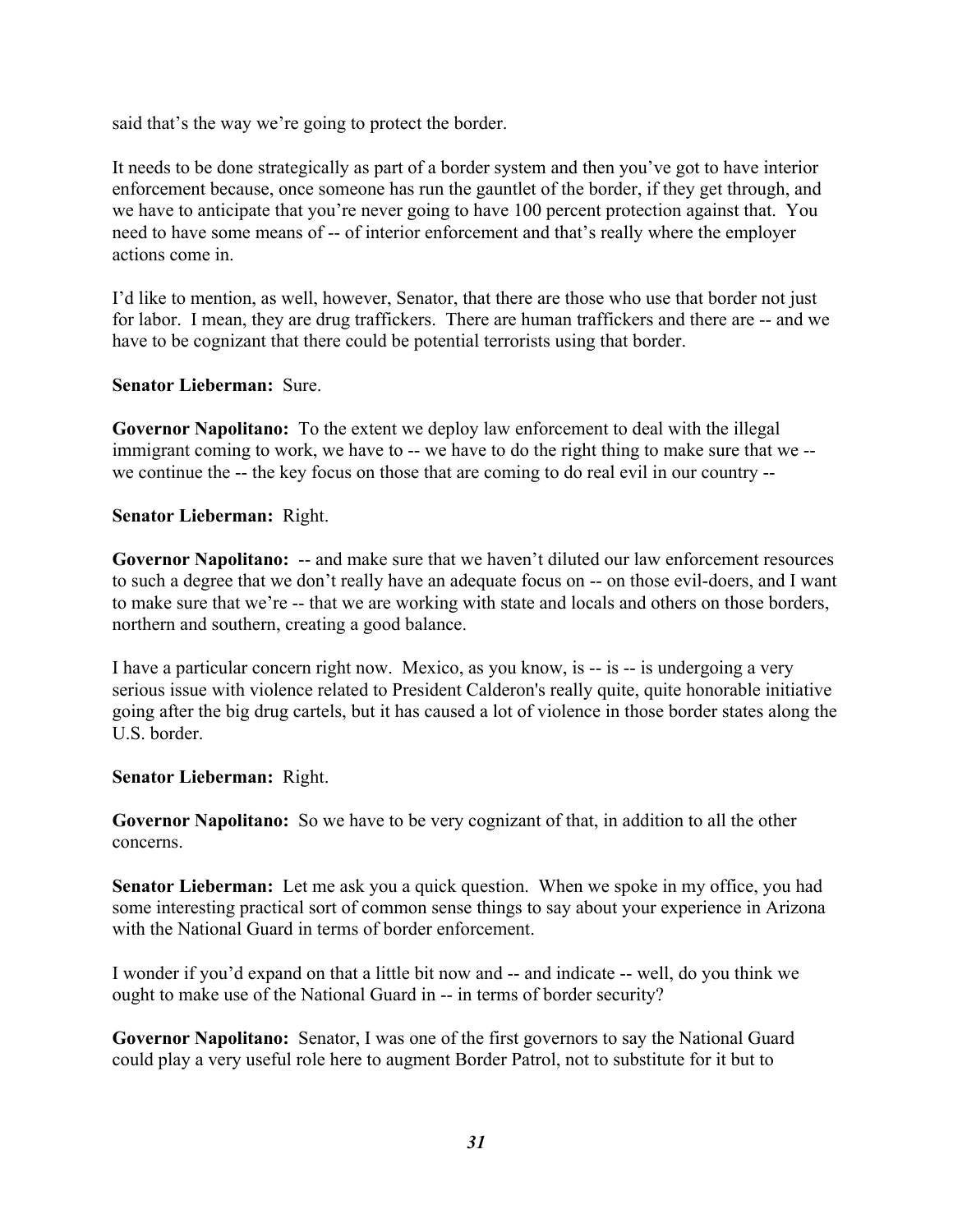augment; so, in essence, you expand the manpower hours that we have, and I look forward to working with Secretary Gates to see whether there is and can be a continuing role for -- for the Guard at the borders.

**Senator Lieberman:** Am I right that you -- one of your conclusions, feelings was that the presence of the Guard or even the announcement that the Guard was involved in border security had a deterrent effect, perhaps particularly on some of those evil doers who are -- who are thinking of coming over, like drug dealers and human traffickers?

**Governor Napolitano:** Yes, Senator, that was my perception. When Operation Jumpstart began, which was the name given to the Guard at the Border Initiative, there was an awful lot of press in Mexico about it and I think that press in and of itself was very helpful.

**Senator Lieberman:** Well, I agree with that position. I know there's all sorts of sensitivities, but I -- I -- I thank you for your intention stated here to work with Secretary Gates and the Department of Defense on this, and I think it can be done in a thoughtful way that can both assure the enforcement of our laws and also keep out some of the people we want to keep out.

Thank you.

Senator Collins, and then we'll go to Senator Carper.

**Senator Collins:** Thank you, Mr. Chairman. Governor, the challenges of border security on the northern border are very different from the focus on the southern border and I've already invited you to come to Maine to learn more about those challenges, but let me just give you a few examples.

In border communities in Maine, Canadian nurses are absolutely essential to the operation of some of the smaller hospitals. They're crossing back and forth every single day. There's a golf course in Northern Maine where the course is on the American side of the border and the clubhouse is on the Canadian side of the border and lately Customs and Border Protection is trying to enforce the crossing of the border in a way that affects that golf course.

Another example is the potato farmer in northern Maine who literally has fields on both sides of the border, not really practical for him to have to drive many miles to go to a crossing in order to plow his fields.

There are all sorts of practical realities because, prior to the attacks on our country on 9/11 of '01, the border was very integrated in Maine and it still is in many ways. Many families have relatives on both sides of the border.

We're going to be facing in June the full implementation of the Western Hemisphere Travel Initiative which has caused some concern in the State of Maine about what the impact will be on legitimate travel and trade. I would also point out that Canada is our biggest trading partner in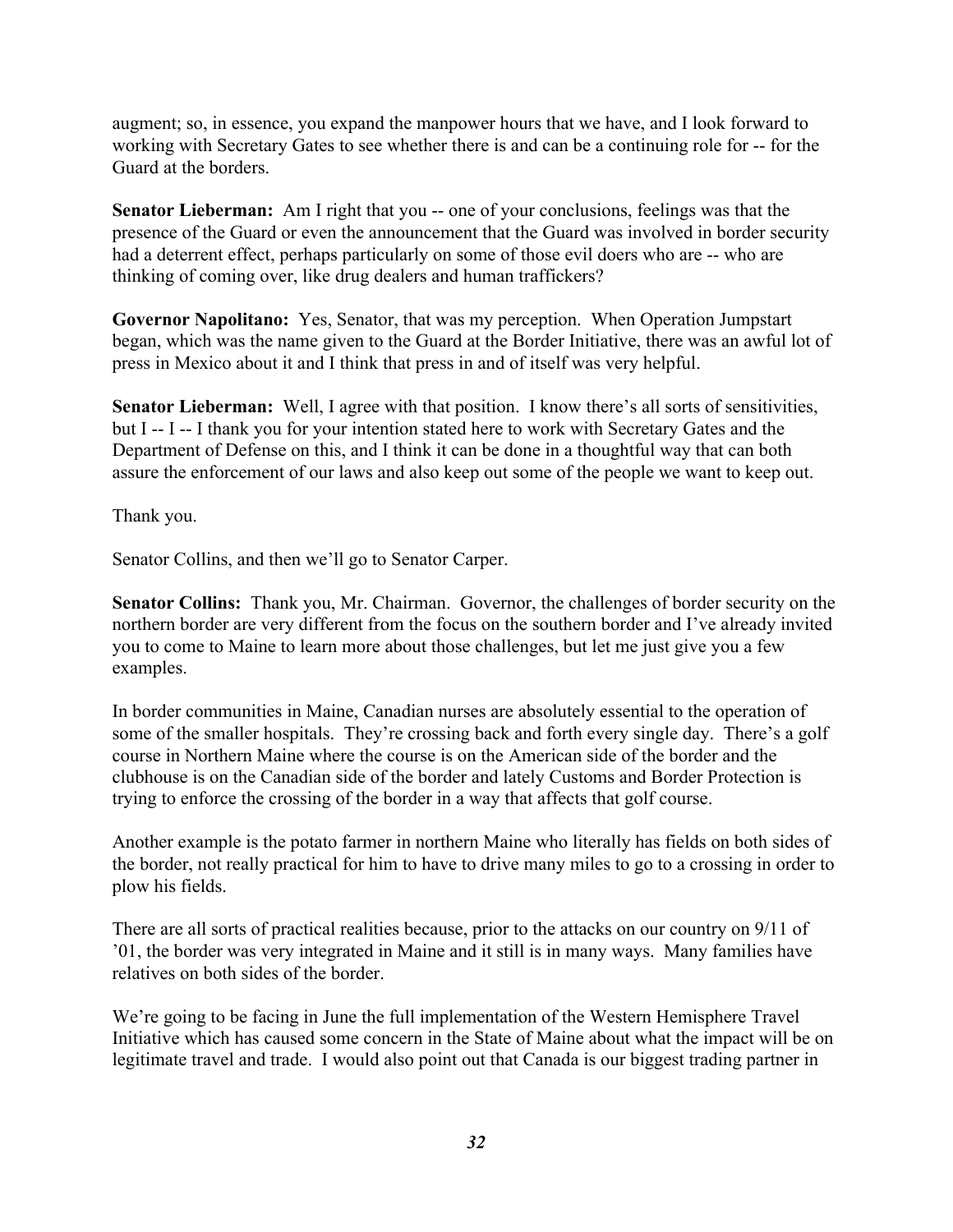the United States. An astonishing \$1.5 billion of trade occurs every day between the United States and Canada.

What will you do to ensure that, as we keep implementing more stringent security requirements, that we do not impede the legitimate flow of travel and trade between two friendly countries?

**Governor Napolitano:** Senator, your question really illustrates how there is a -- there are two competing interests really in the border area. One is security and we must continue to work to enforce the law, our immigration laws, and our laws to keep evil doers out, but there are border communities all over where people need to go back and forth and have for years, for generations, and so how do you accommodate those within a real and ever-increasing border enforcement strategy?

I think it's going to require some creativity on our part and without saying today what we're going to do, I do have some ideas in this regard, and it may be the kinds of identification that can be used by those who live in the border and must go back and forth regularly versus those that are only episodic travelers, say for example.

So I will look forward to working with you on some ideas there, but it is -- I think you recognize that there is a lot -- there are a lot of legitimate family, trade, commerce, tourism issues that are embodied here, even as we enforce border security, and that really an effective border security mechanism means that we have to accommodate both of those competing tensions.

**Senator Collins:** Thank you. I look forward to working with you on that. Governor, there are a couple of federal programs where you have been critical of the implementation and now you're going to be in a position to solve all of these problems.

I -- I want to talk to you about two of them. One is a series of exercises that the Department of Homeland Security undertakes with state and local governments called the Top-Off Exercises. I have participated in two of those and my impression is quite different from yours. I thought they were very well run, very helpful to state and local governments and focused on -- on real-life scenarios.

By contrast, in October of 2007, you participated in a Top-Off exercise and were very critical in a letter that you sent to Secretary Chertoff in early November of 2007 in which you described the processes as "too expensive, too protracted and too removed from a real-world scenario." You also said "there wasn't sufficient information sharing, there wasn't a good feedback system."

Well, now you're going to be in charge of those Top-Off exercises. What are you going to do to address the concerns that you experienced?

**Governor Napolitano:** Thank you, Senator. What goes around comes around, I guess, is the - is the point there, but one of the key concerns I had was the expense.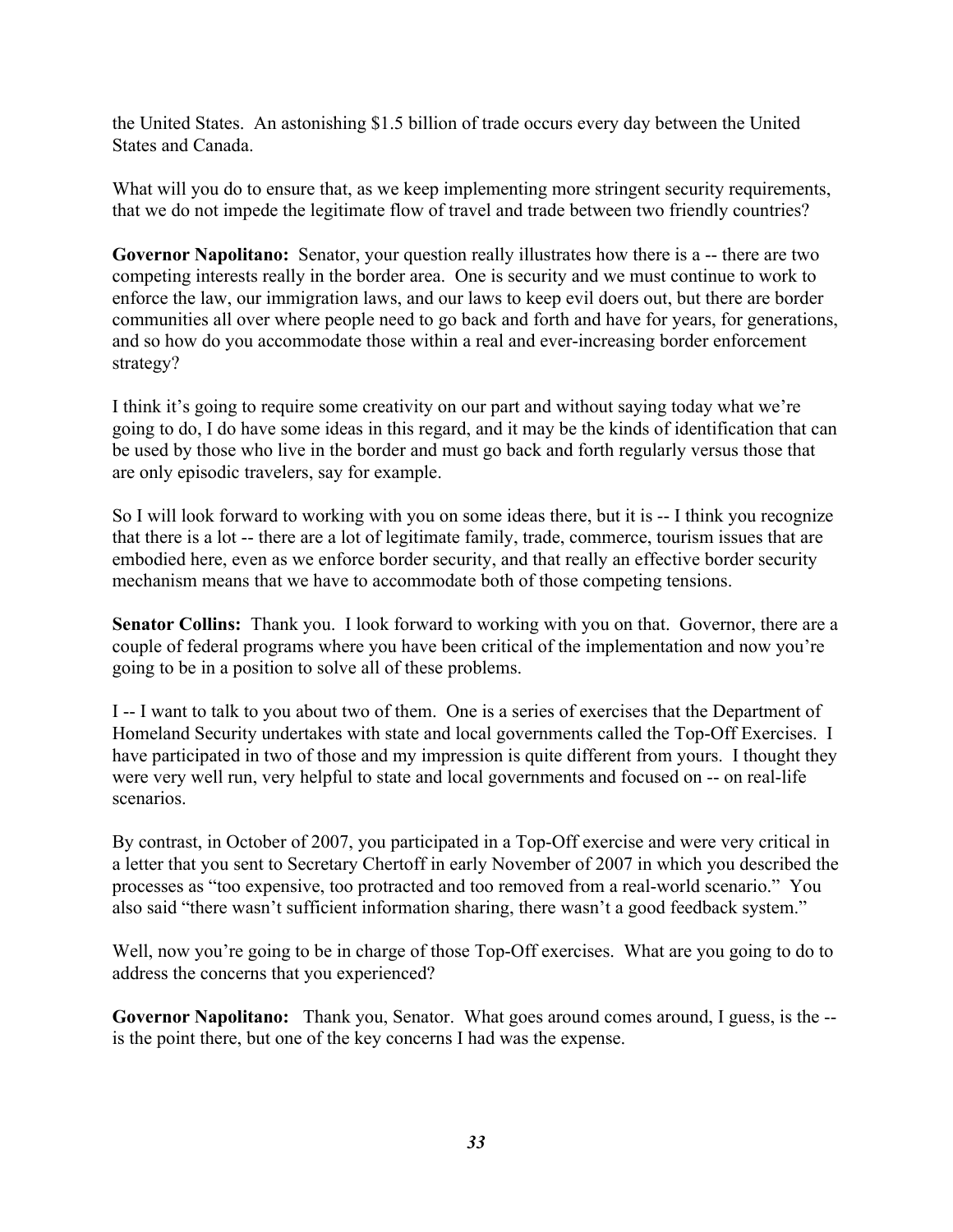I mean, I think exercises benefit from frequency and -- and one of the real benefits to be gained is people learning how to work with each other, who to call, who's going to be on the other end of a communiqué, who's prepared to stand up under what circumstances, and the like. One of the problems with Top-Off is they're so big and gigantic and expensive that they really don't permit of that.

A second one and -- is -- is that they're too slow to get feedback to the participants. For example, we participated in October of '07. We don't yet have an analysis of what happened, why, and -- and what worked and didn't work. Well, now the top officials who were involved in that, such as myself, many of us have moved on. So we've got -- if we're going to be doing these kinds of -- of things -- and they are valuable, the underlying philosophy is a good one, but they need to be, in my view, streamlined and the response in terms of analysis and improvement and recommendations and the like needs to be much more -- much quicker.

**Senator Collins:** Thank you. Mr. Chairman, I'll wait to ask my next question till after Senator Carper.

**Senator Lieberman:** Good. Then we'll do one more quick round. Senator Carper, thanks for coming. I know you've had a busy morning, but we appreciate seeing you. You have an uncanny way of -- you're a very steadfast member of the committee, but you're always here when there's a governor testifying.

**Senator Carper:** I come before you as a recovering governor. With a little luck, Janet, you'll come before us as a recovering governor in the -- in the years to come.

I want to thank you for -- for your service to the people of Arizona and to say it's just a real pleasure to serve with -- with you as the board members of the board that you chaired for Jobs for America's Graduates which was a non-profit organization that's designed to help reduce drop-outs in our schools, but thank you. I enjoyed that very, very much and appreciated your leadership then and appreciate your leadership as the Governor of Arizona and also look forward to your leadership in the Department of Homeland Security.

I apologize for being late. We're saying good-bye today to two of our colleagues and one of those is our senior Senator Joe Biden and for two months now, ever since he was elected Vice President-elect, people have been calling me senior senator and people kept coming up to my wife and me at the National Convention after he had been nominated and saying, "Well, how does it feel that your husband's going to be the senior senator?" and she said, "I don't know." Dozens of people came up to say, "How does it feel that your husband's going to be the senior senator?" "Well, I don't know." We got back to our hotel room that night and she said, "I just have one question about this senior senator stuff." I said, "What is that?" She says, "Does it pay more?"

I said, "Well, no." She said, "Well, who cares?" Well, Joe Biden's going to be the senior senator for another five hours and two minutes and then it's my turn and then we'll usher him out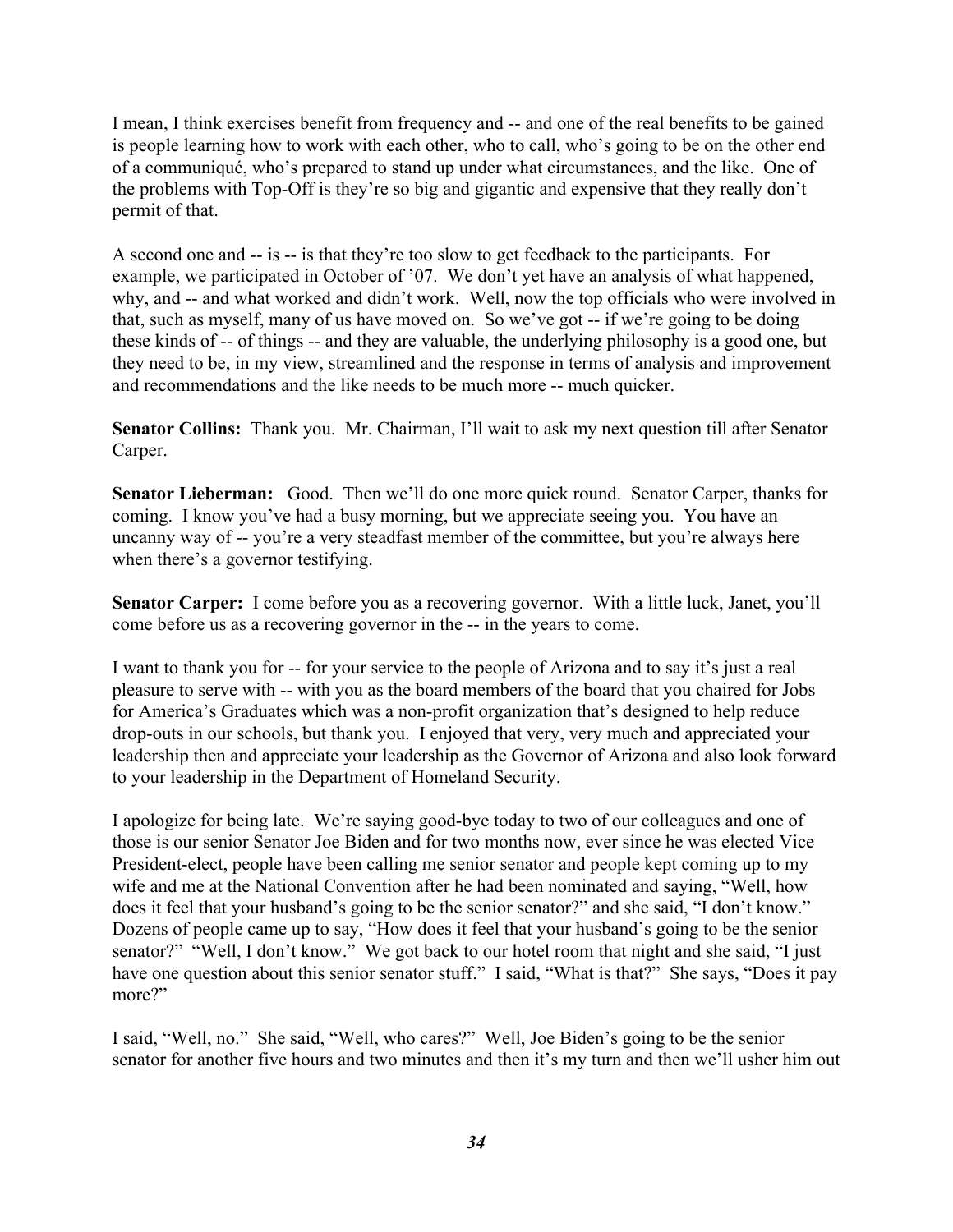the door, but he just said -- he gave -- I've had to follow him on giving speeches in Delaware for 30 years. He's about as good as there is and I had to follow him again today on the Senate Floor as he said good-bye and then we said good-bye to him -- we finished that up. Hillary Clinton gave her farewell address. It was very poignant, and so I apologize for being late, but I hope you understand.

I -- I -- later this week, this weekend in fact, the train is going to be coming down from Philadelphia down to Washington, D.C. They're going to make a stop in Wilmington and Joe Biden and Barack Obama will make their way down to our Nation's Capital, sort of a modern day version of a whistle-stop tour, and we're excited about it and looking forward to it.

I know in Arizona you have some trains and some transit. I come from a part of the country where there's a whole lot more of that, as you know, and we have more people literally in a tunnel or in the tunnels that lead under the river into New York City at any given time. They fill up 7 or 8 747s during the course of the day. I think there are hundreds of thousands of people filling those tunnels. Every day people going up and down the Northeast Corridor going through the Baltimore Tunnel, which is about 150 years old. We have all kinds of bridges and places where people could do mischief to the folks that are using our -- our trains or our transit.

We've been blessed and fortunate that we haven't had the kind of terror attacks that we had in London and Madrid where a lot of lives have been lost, but I know others have spoken to you about -- here today about -- to make sure we don't just focus on air travel but we also focus on - on rail and given the sort of renaissance that's going on with train travel across this country, ridership is up, again I guess by more than 10 percent, more and more people are taking the rails, not just in the Northeast Corridor but I think throughout the densely-populated corridors as well, I just ask that you be mindful of that.

I also learned recently that during the altercation where the Russian troops moved into Georgia, it wasn't just Russian troops that moved in, but they did a pretty good job of really almost eliminating the ability of the Georgian country to operate in a lot of ways by simply -- through cyber attacks, did something on a more modest level with another country, one of the Balkan countries, I think it was Estonia.

Sitting here today, our nation is under attack. Many of our departments are under attack and it's not just by kids, it's not just by criminal elements, it's by sovereign nations trying to hack their way into our Department of Defense and steal our weapon system ideas and any number of other places, not just folks interested in -- in getting -- capturing somebody, stealing somebody's identity, but actually putting our nation at peril and at risk, and I would just ask you to share with us some of your thoughts, and I know this is something you're interested about and know about, but just share with us some of your thoughts as to how we can better address -- because these - my suspicion is those threats won't be diminishing by the time you leave the Department of Homeland Security. If anything, they're going to be increasing.

During the hearings that Senator Coburn and I've held, they suggest that we're not -- we're not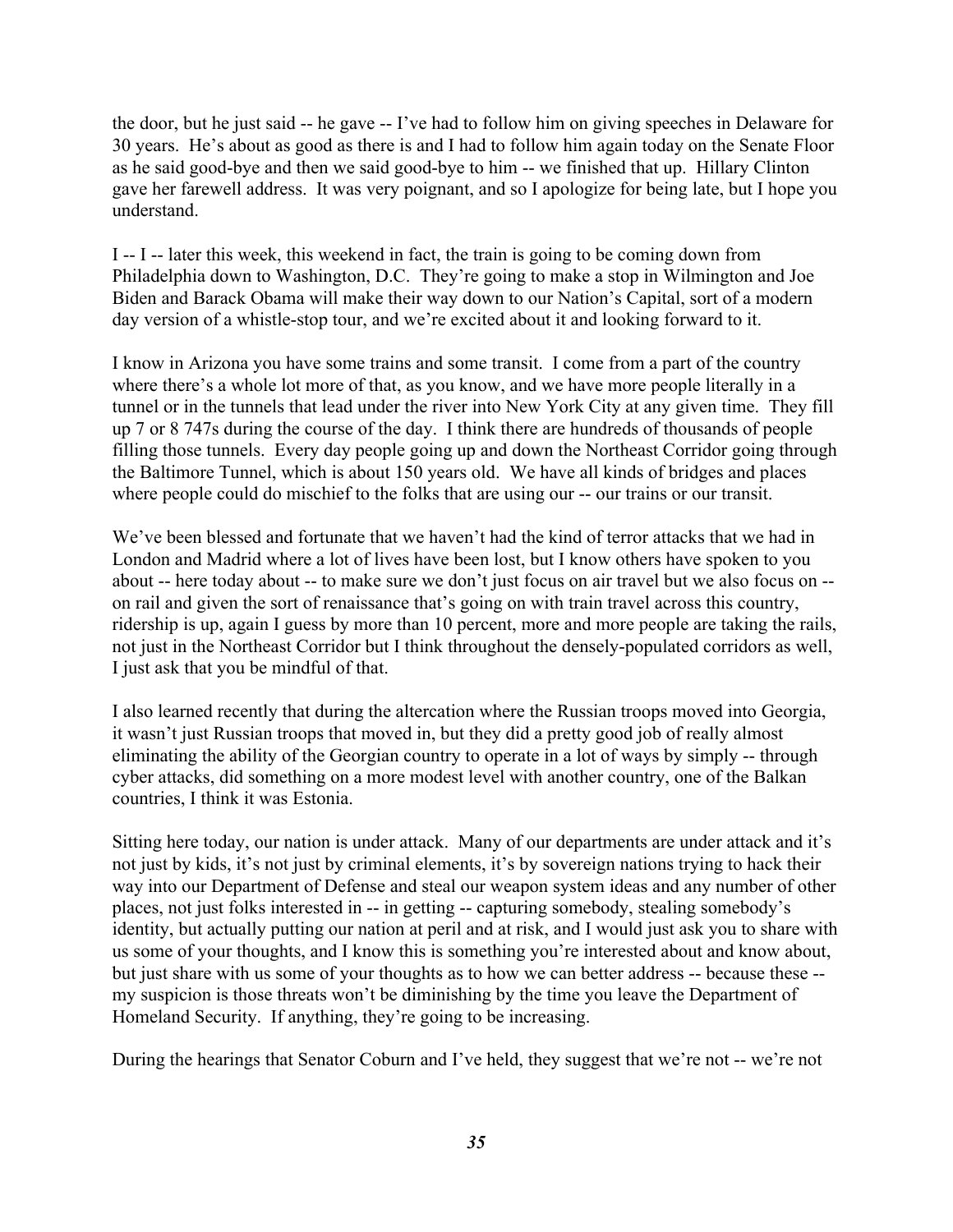doing all we can to on that front, but I will welcome your comments as to what we might do.

**Governor Napolitano:** Well, Senator Carper, I -- I, in earlier comments, mentioned cyber infrastructure specifically as something that I think we're -- we are, in some important respects, at the beginning of attacking the attacks, as it were, and this is one -- again one of those areas where Homeland Security and the Department of Defense and the nation's intelligence structure and others all have some kind of cyber aspect, but Homeland Security has a key and central role to play.

We have the -- the Cyber -- the Cyber Center, but I think it's -- it's not heavily staffed and I think this is an area that I'm going to want to plow very deeply very quickly because I know that President-elect Obama has said several times that this is an area where he wants to get a national strategy and a national coordinated plan going and using the best and brightest minds that we have in America where the cyber world is concerned, to make sure that we are employing them to help us protect that very valuable infrastructure.

**Senator Carper:** I understand some of our adversaries are trying to figure out now how to hack into BlackBerries, particularly BlackBerries that are possessed by President-elects, and so I say this with tongue in cheek, but the threats -- the threats are very, very real.

The last -- another issue that I'm sure has been raised with you and I'll just ask this one and if you've already addressed it, maybe you can just truncate your response. There have been a lot of discussions. You can imagine the debate we had when we put Homeland Security together as a department, what should be in and what should be out, should FEMA report directly to the president, should it not, how do we put all this together and not end up with what we call in Delaware a "dog's breakfast," and I'm sure that some will think what we created is very much that.

But in terms of the structural change, what do you see about it that you like, for God's sake don't change this, this makes sense, and what are some things that you think might make some -- is it just too early to say?

**Governor Napolitano:** Well, I think, Senator, my key focus is to make the organization that we have work even better. There have been a number of reorganizations even within the Department's short life. All of those interrupt, cause delay and so forth, and my key -- I think my -- where I'm going to start right now is take the organization we have and how do we make it even better as opposed to moving a lot of boxes around.

**Senator Carper:** I think we -- we once had a vice president who said about the war in Iraq, that this is -- you go with the Army you've been given and so you'll have a chance to go with the Department that you've been given.

But we look forward to not only working with you on the issue of cyber attacks and the issues of wall safety, but we look forward to -- to working with you, once you've had a chance to settle in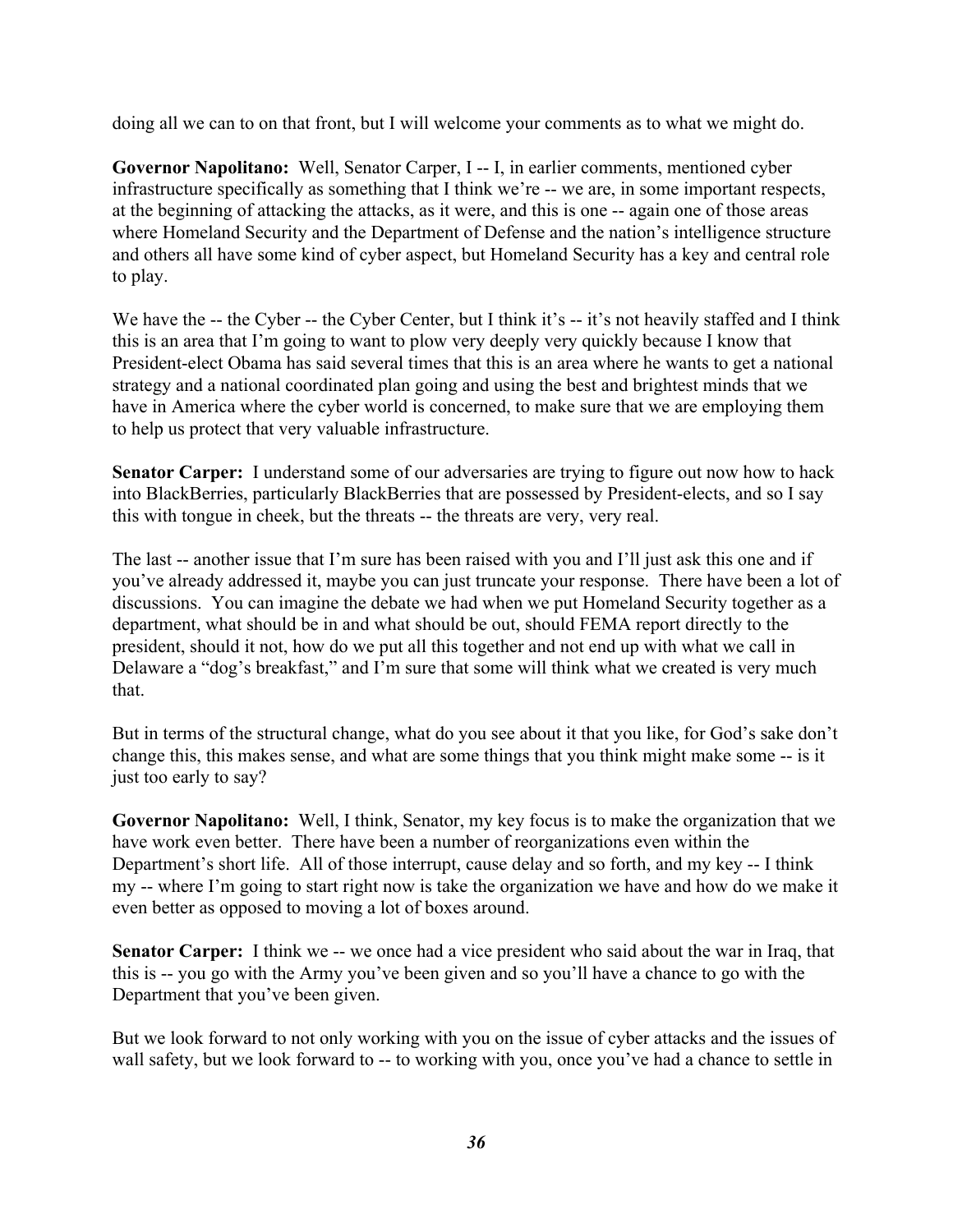and decide what does make sense and, frankly, what doesn't, and to see if there are any changes that should be made.

I've always felt that the most important thing is not necessarily the structure of an organization, although it is important, but even more important the kind of people that we choose to provide leadership in the various parts of that organization, and the -- and the selection -- we didn't always do so well in the current administration picking leadership, especially in areas of first responders. FEMA is a good example of that and sort of the poster child for that. We need to be -- we have a responsibility to scrutinize and look closely at the people that the administration, that you send to use for confirmation, and we'll just encourage you to find people who know how to do the job, those who have been nominated, and thank you again for your willingness to take this on.

Hopefully you'll be nominated. I'm pretty sure you're going to be not just nominated but confirmed and if that happens, we certainly look forward to working with you.

Thank you.

**Governor Napolitano:** Thank you, Senator.

**Senator Lieberman:** Thank you, Senator Carper. Listening to your telling of the conversation with your wife about being the senior senator, it struck me that if my late mother was here -were here, she would say to you that the reward you deserve for being the senior senator from Delaware, you'll probably have to wait to receive it until the world to come and so I hope that gives your wife some encouragement. You shouldn't arrive there too soon.

All right. But anyway, we thank you for your service, senior or junior, on this committee.

**Senator Carper:** Mr. Chairman, the only thing I would say in response to that comment is I would ask unanimous consent to put my full statement in the record.

**Senator Lieberman:** No objection. I want to comment back to some issues related to how people get into the country that are -- that are under your jurisdiction as Secretary. I want to mention one that you may not have been briefed on, but I want to put it on your radar screen because it's concerned me. It relates to the Visa Waiver Program, which I think is -- is a good program. The intentions are -- are good, and it -- it has both commercial advantage to make it easier for tourists to get in here and it's also a diplomatic step with regard to certainly countries in the former Soviet Union who've now become our close and very supportive allies.

But it does involve risk when you make it easier for people to come in here and this risk is not just or even primarily associated with the new countries that have been just allowed into the Visa Waiver Program. It's true of the countries that have been in there a long time in Western Europe. I mean, after all, you know, Zacharias Moussaoui, one of the 9/11 terrorists, came in from France. Richard Reed, the shoe bomber, came in from England.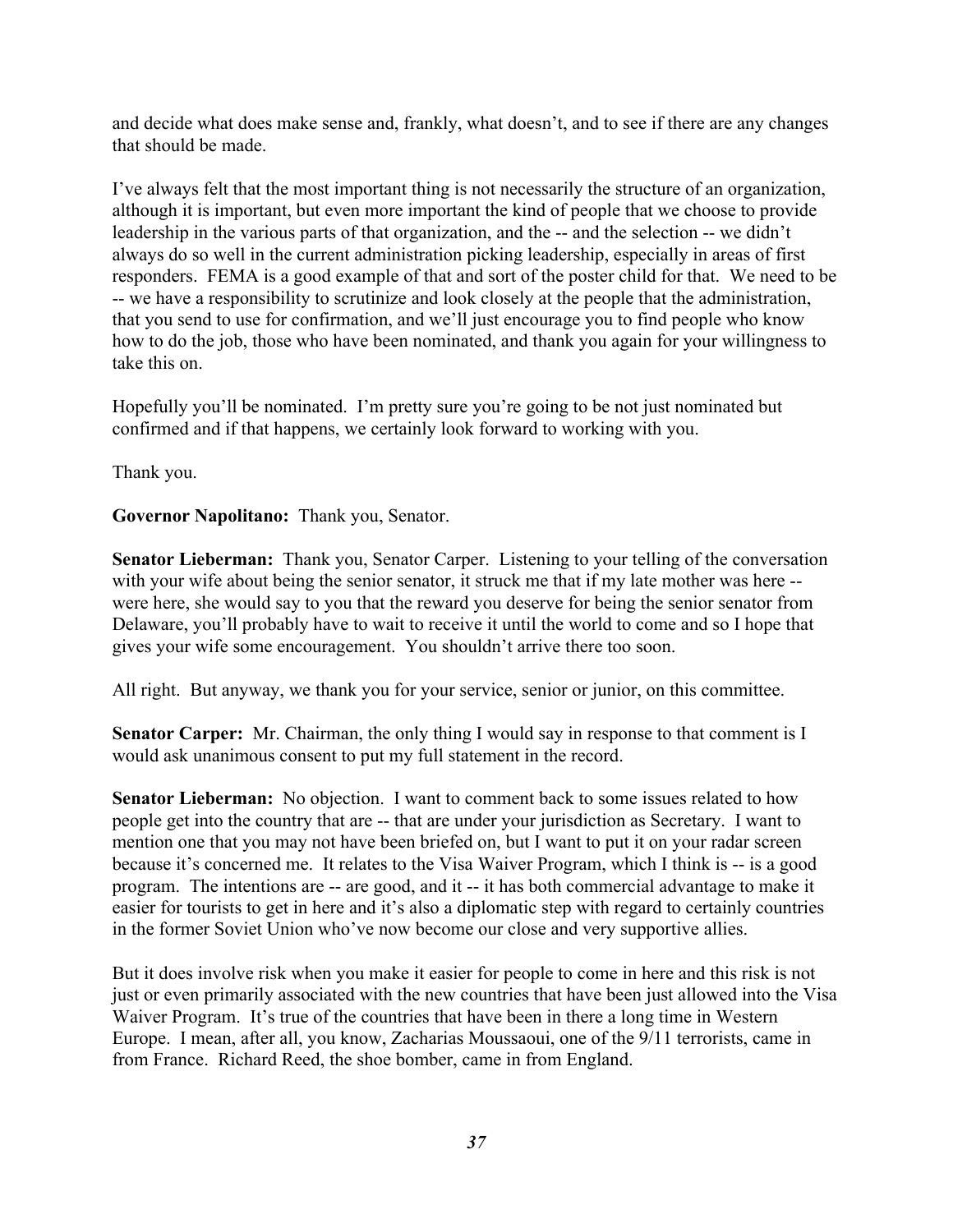And this committee was very concerned about this potential vulnerability that was -- that was inherent in the Visa Waiver Program and in the -- the second wave of 9/11 Commission legislation, 2007, we included a provision to secure the Visa Waiver Program and the goal, to put it simply, was to make sure that any passenger who got on an airline from one of the Visa Waiver countries had to be checked against terrorist watch lists before they could get on to the airplane.

The department has -- now has created a mechanism for doing this which they call the Electronic System of Travel Authorization, E-S-T-A, ESTA. It went into effect just on Monday of this week, but I, as you may know, have made no secret of the fact that while I'm a supporter of the Visa Waiver Program, I believe the Department moved much too quickly to certify the Electronic Travel Authorization System as operational in order to allow the new countries to get into the program, and the fact is that GAO has been critical of ESTA and even some department officials have confirmed that -- to our committee that airlines lack the ability to determine whether travelers from Visa Waiver Program countries have obtained travel authorizations from -- from ESTA.

So I don't know whether you've been briefed on it, if you have any preliminary thoughts about it. I'd welcome them. If not, I'd ask that you make this a priority of your attention as you come in.

**Governor Napolitano:** Well, Senator Lieberman, as I responded to Senator Voinovich, the whole Visa Waiver issue is -- is a balance between the security needs of our country and public diplomacy and the other aspects. In some ways, it's reminiscent of actual enforcement border security. You're always -- you know, there's -- there's the good and the bad that always need to be looked at.

### **Senator Lieberman:** Right.

**Governor Napolitano:** Secretary Chertoff did brief me on ESTA over the course of the last six weeks, but I have not had the opportunity obviously to look into what actually has occurred and what is the capacity there that's been operationalized. So I will be happy to look into that and to work with you on that, Senator.

**Senator Lieberman:** I appreciate it. A final question from me, a very different kind of question related to how people get into the country, and that is, how we treat those who seek asylum in our country.

I've been interested in this for a number of years, particularly after a report of the -- I forget the official name, but it's the Commission on Religious Freedom that was set up of our government that reports periodically, and they did a searing report on the way in which people coming to the U.S. seeking asylum based on discrimination at worst in their home countries because of their religion, also relates to people seeking political asylum, both in the way that they are housed.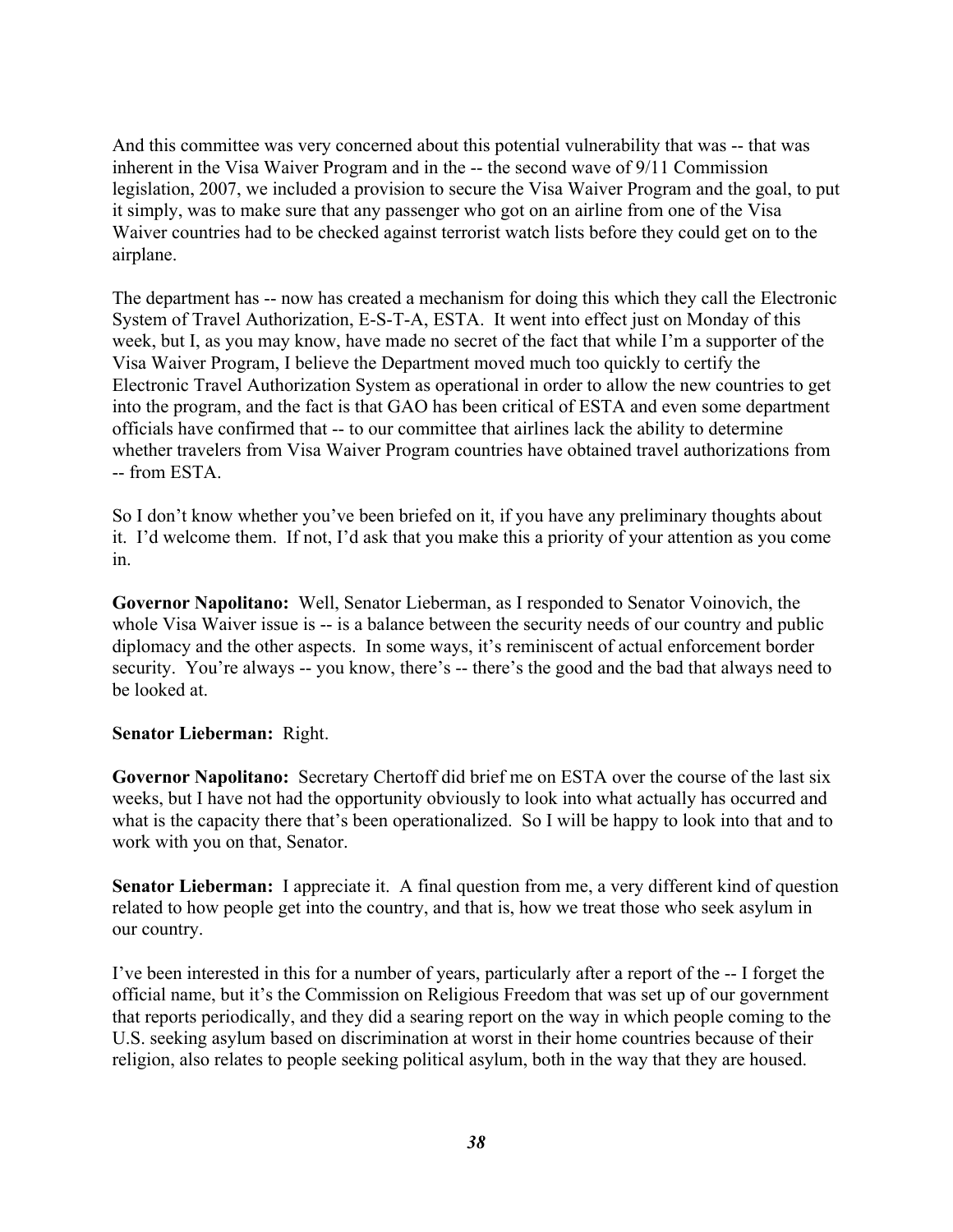I mean, these are not -- I understand this right of asylum can be gamed. We all understand that. That's why we create a filter, but non-criminal aliens here are being housed for very long periods of time in high-security detention facilities, and because there's not enough of them, and local and county jails where they're often denied medical care or basic needs. That's just the finding that the commission and others have had. They're also not permitted to request their release from an immigration judge. So it's just the kind of behavior that we don't, particularly for people who are -- who have in mind those moving words on the base of the Statue of Liberty about this being a sanctuary for those seeking freedom as it has been.

So I wanted to ask you whether you have any information on -- on that or an opinion now or as Secretary, of course, would you consider taking steps to improve the treatment of asylumseekers while obviously also carrying out the law to make sure that they have a genuine cause to be granted asylum here in the United States?

**Governor Napolitano:** Mr. Chairman, you're correct, I haven't spent a lot of time working my way through that particular issue. I have been giving some attention to the whole area of detention and the ICE facilities and the like, but I will be more than happy to drill down, look into what is there, what allegations are being made, are they really fact-based, and to work with you and your staff on this.

**Senator Lieberman:** Good. Thank you. Senator Collins.

**Senator Collins:** Thank you, Mr. Chairman. Governor, in October you sent a very strong letter to the federal government with an invoice calling upon the federal government to reimburse Arizona for more than \$500 million for incarcerating criminal aliens and you say in the letter, "By refusing to fully reimburse Arizona for its SCAP," the name of the program, "costs, the Federal Government has unfairly forced Arizona to bear the Federal Government's costs arising from its failure to adequately secure its borders."

I suspect maybe in October you were not aware that you might be the Secretary of Homeland Security.

Now, you're going to have a role to play not only on border security but in helping to set priorities in the budget for the new administration.

Do you think this bill should be paid now?

**Governor Napolitano:** Senator, first of all, the bill went to the Attorney General of the United States, so if the new Governor of Arizona sends a bill I'll be happy to give it to the Attorney General.

But the greater point remains, and that is, I think one of the reasons President-elect Obama asked me to serve in this position, is the real-world experience I've had in dealing with an immigration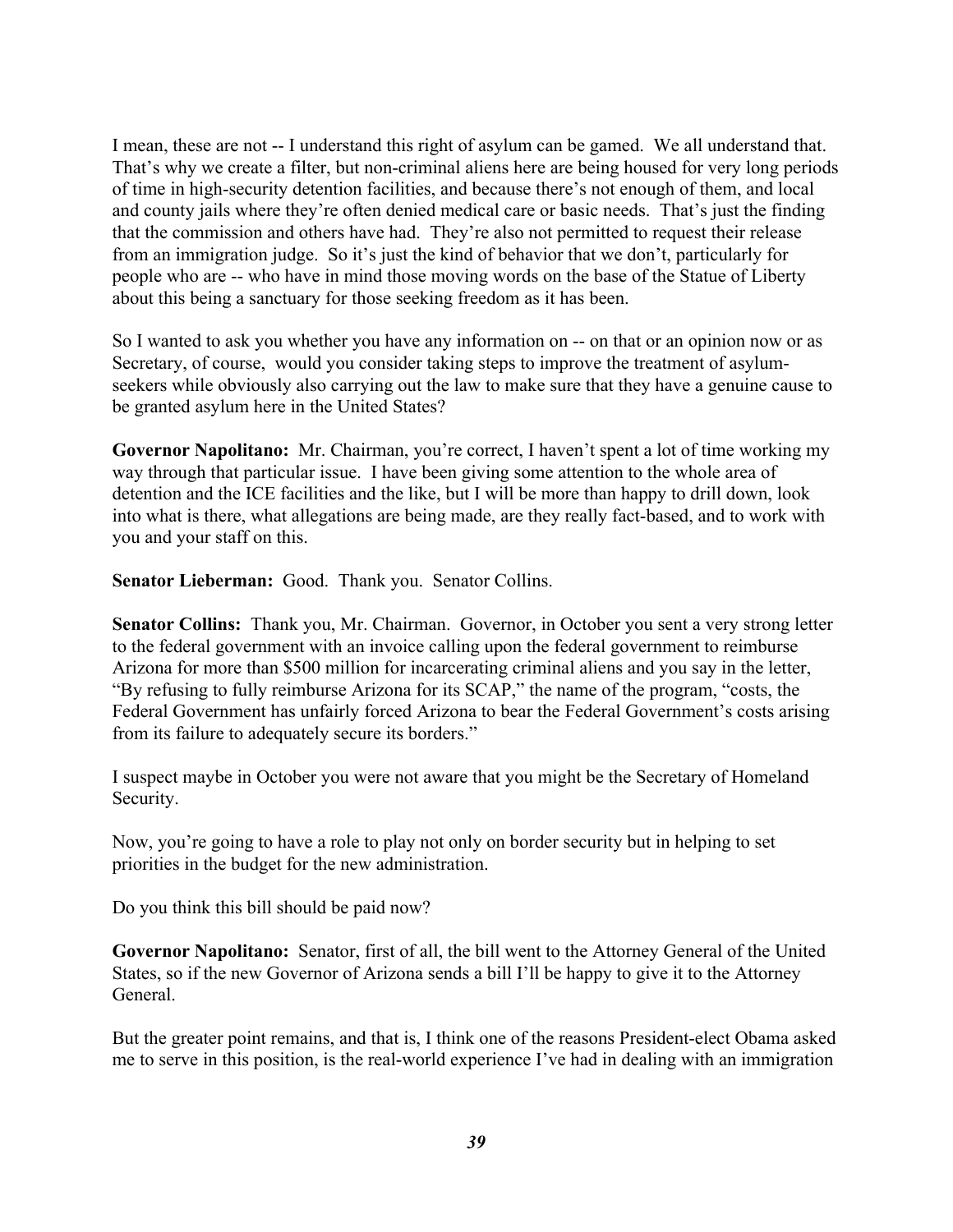system which, when broken, falls unfairly on border states.

\$500 million for a state like Arizona, where the annual budget is just about 10 billion, is a lot of money. So I would hope to contribute to the discussions within the Executive Branch and bring to bear that experience and suggest some options that might be proposed.

**Senator Collins:** In all seriousness, it is a significant burden for border states and I do think, given that the law requires the reimbursement and as you eloquently point out in your letter, "the Federal Government is only paying pennies on the dollar," it is an issue that does need to be reviewed, and I think it's very helpful to have a governor in the Cabinet who's been on the other side of unfunded mandates and unfulfilled promises.

A similar one is the Real ID law. I completely support the goal of having more secure driver's licenses. The 9/11 Commission pointed out that some of the hijackers were able to use their licenses in order to board airplanes. It is unacceptable that people in this country illegally are able to get driver's licenses because it is a gateway card.

On the other hand, there's no doubt that it's an expensive process for states to come into compliance. I do hope that you will work to come up with additional financial assistance to help states comply with the goals of the Real ID Program. Otherwise, we're imposing a very expensive unfunded federal mandate on the states.

**Governor Napolitano:** Well, Senator Collins, I -- I will take that. As I said to Senator Akaka earlier, it's -- it's the unfunded mandate aspect of it, but I -- I think, as well, getting governors back to the table because this -- in the end, if it is going to work, the states really are where it's going to be operationalized and so we're going to have to build that partnership in a much different way than we've had heretofore.

**Senator Collins:** And finally, I do have some questions that I would ask to submit for the record as well as some questions for the record from Senator Specter and Grassley that I would ask unanimous consent be submitted, as well.

I do want to reinforce what the chairman said about the Coast Guard. It is an absolute gem. It is the one agency that at all levels of government that performed extraordinarily well in the wake of Hurricane Katrina. It needs budget help, especially given the new White House Directive on the Arctic Region. It's going to have a need for additional ice-breakers and I'm going to be submitting some questions to you about that, as well.

And finally, I would be remiss in my capacity as the Ranking Minority Member if I did not supplement the question that the chairman asked you at the beginning and that is to ask you, in addition to responding to requests for information from the chairman or joint requests, will you also be responsive to requests for data and other information from minority members of this committee?